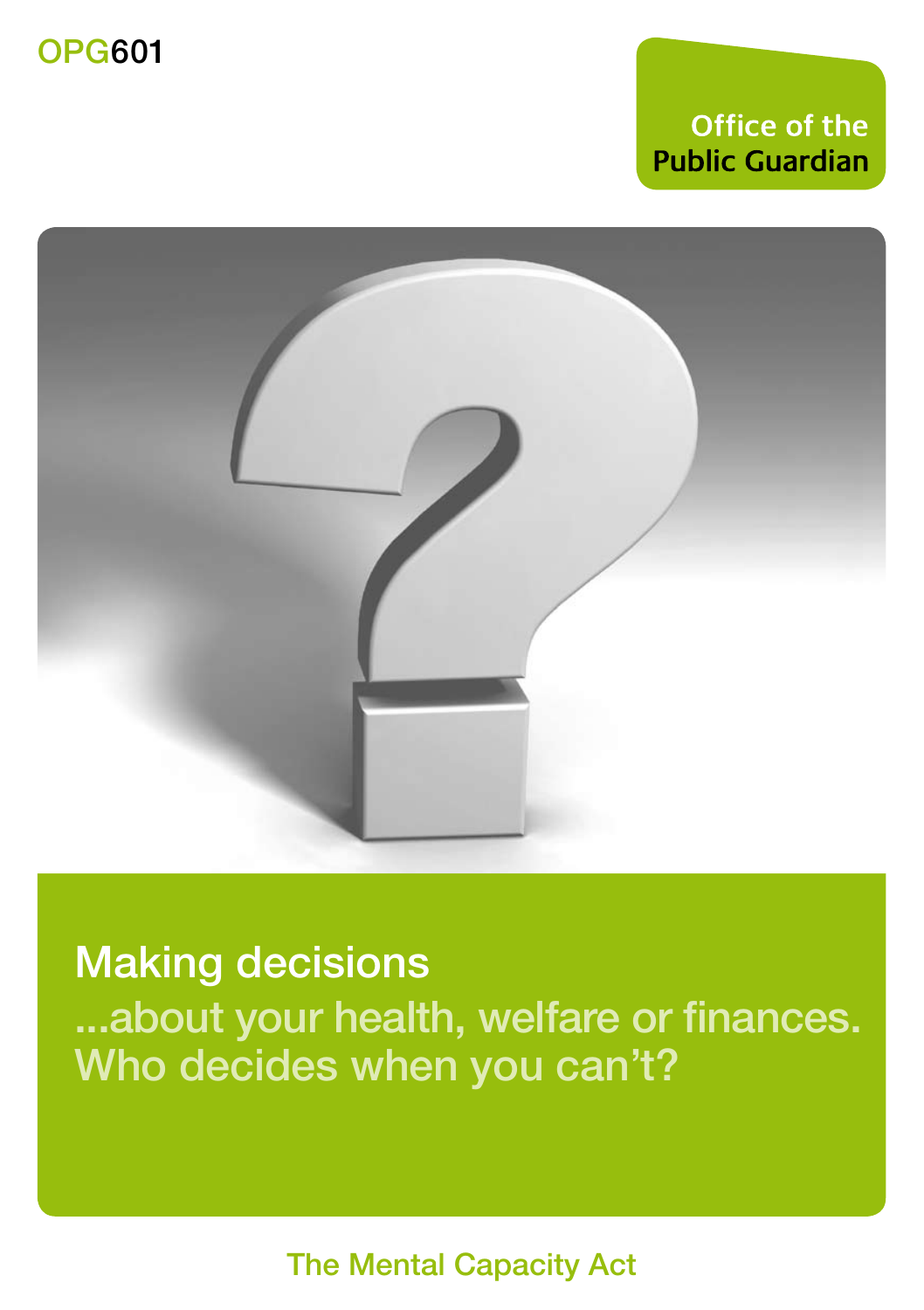# Making decisions

...about your health, welfare or finances. Who decides when you can't?

> Helping people who are unable to make .<br>some decisions for themselves

This booklet provides introductory information on the Mental Capacity Act 2005 and how it will affect you. It is not a statutory Code of Practice issued under the Mental Capacity Act 2005 and is not a guide to how the law will apply to specific situations.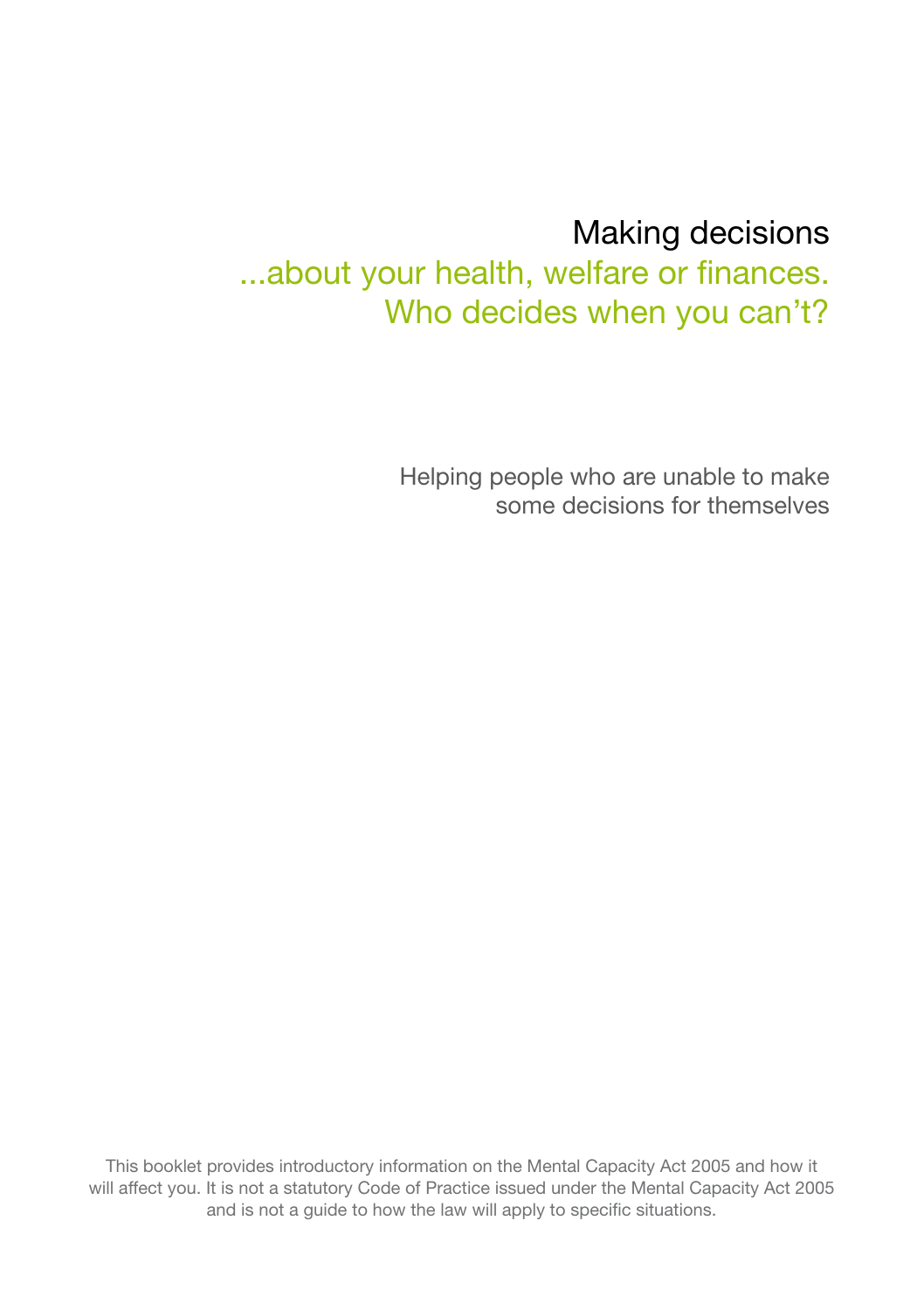This document has been produced by:







Llywodraeth Cynulliad Cymru Welsh Assembly Government

In association with the Making Decisions Alliance, including:

**Making Decisions Alliance** 

nd

For better mental health

scepe

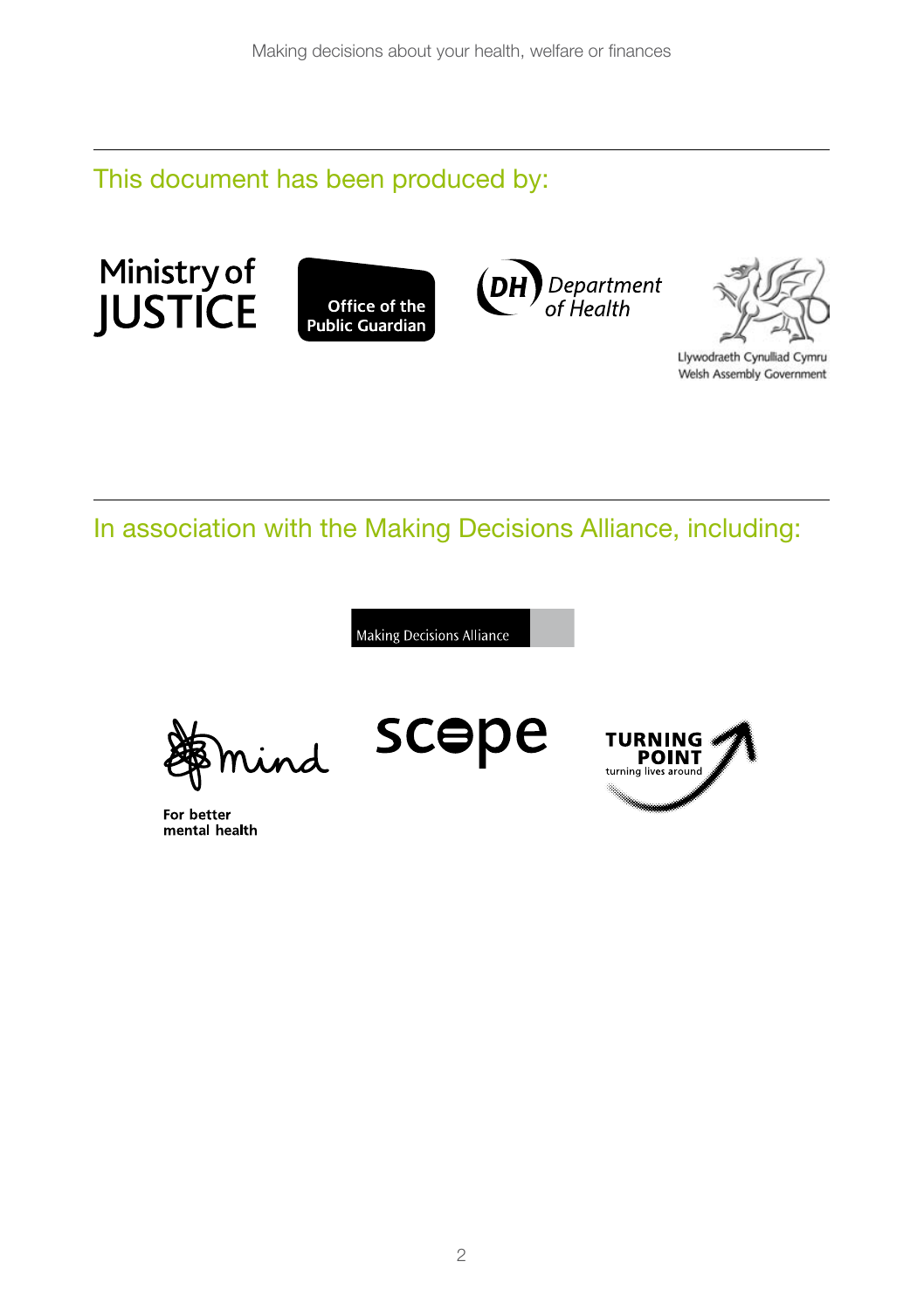## **Acknowledgements**

The Mental Capacity Implementation Programme (MCIP) published this booklet. MCIP is a joint government programme between the Ministry of Justice, the Department of Health, the Office of the Public Guardian and the Welsh Assembly Government that was established to implement the organisation, processes and procedures to launch the Mental Capacity Act.

We are very grateful to the team from the Making Decisions Alliance who wrote this booklet. In particular, Avesha Janjua, Senior Policy Advisor at Turning Point who wrote this booklet with support from Richard Kramer, Director of Policy at Turning Point, Wendy Banks and Vicki Hornby from Scope and Keith Dawson from Mind. We would also like to thank service users from Scope and from Mind for their comments on this booklet.

We are also very grateful to our Advisory Group which was made up of organisations who work with or represent people who may lack the capacity to make some decisions for themselves. They played an important role in sharing their views and perspectives on the booklet and helped us to reflect on our work.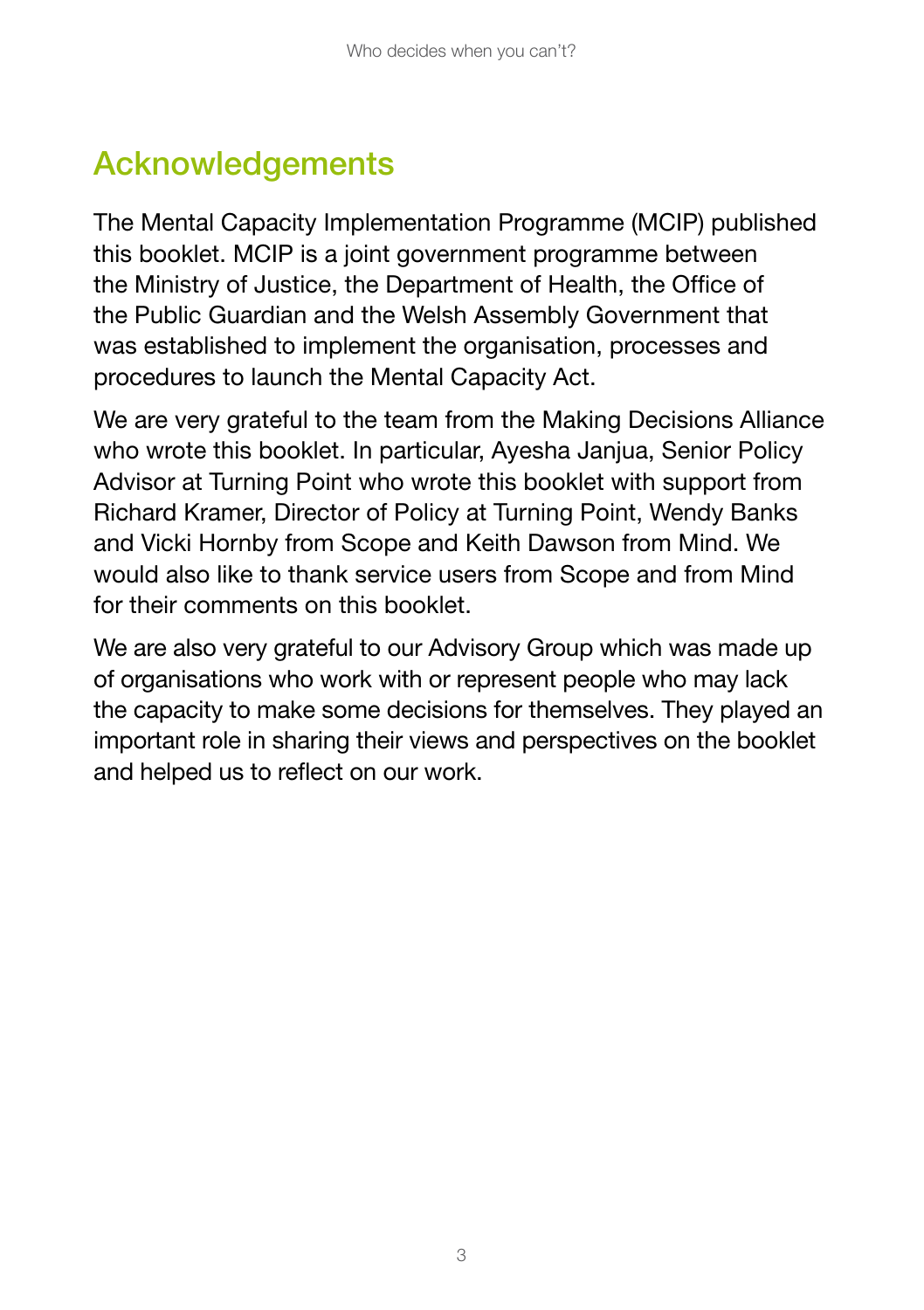## **Contents**

| $\blacksquare$ | Introduction                                                        | 6                                 |
|----------------|---------------------------------------------------------------------|-----------------------------------|
|                | About this booklet<br>Summary of the key points                     | $6\phantom{1}6$<br>$\overline{7}$ |
| $\overline{2}$ | What is the Mental Capacity Act and how does it affect me?          | 8                                 |
|                | What does 'mental capacity' mean?                                   | 8                                 |
|                | Why do we need a Mental Capacity Act?                               | 9                                 |
|                | The Principles of the Mental Capacity Act                           | 10                                |
| 3              | When would someone assess my capacity to make a decision?           | 12                                |
|                | Who decides whether or not I lack capacity?                         | 13                                |
|                | How does someone decide whether or not I lack capacity?             | 14                                |
| 4              | What happens if I am unable to make my own decisions?               | 15                                |
|                | How does someone work out what would be in my best interests?       | 15                                |
|                | Providing care or treatment for you if you lack capacity            | 17                                |
|                | The use of restraint                                                | 17                                |
|                | What are the Mental Capacity Act 2005 Deprivation of Liberty        |                                   |
|                | Safeguards?                                                         | 17                                |
|                | Protecting people from ill-treatment or wilful neglect              | 18                                |
| 5              | What if I want to plan ahead in case I lack capacity in the future? | 19                                |
|                | <b>Lasting Power of Attorney</b>                                    | 19                                |
|                | How do I make a Lasting Power of Attorney?                          | 20                                |
|                | What if I already have an Enduring Power of Attorney?               | 21                                |
|                | Making an advance decision to refuse treatment                      | 22                                |
|                | Making advance decisions about life sustaining treatment            | 23                                |
|                | What if I already have an advance decision (or 'living will')?      | 24                                |
|                | Does this change the law on euthanasia or assisted suicide?         | 25                                |
|                | Advance decisions and the Mental Health Act 1983                    | 25                                |
|                | Recording your wishes and feelings about treatment and care         | 26                                |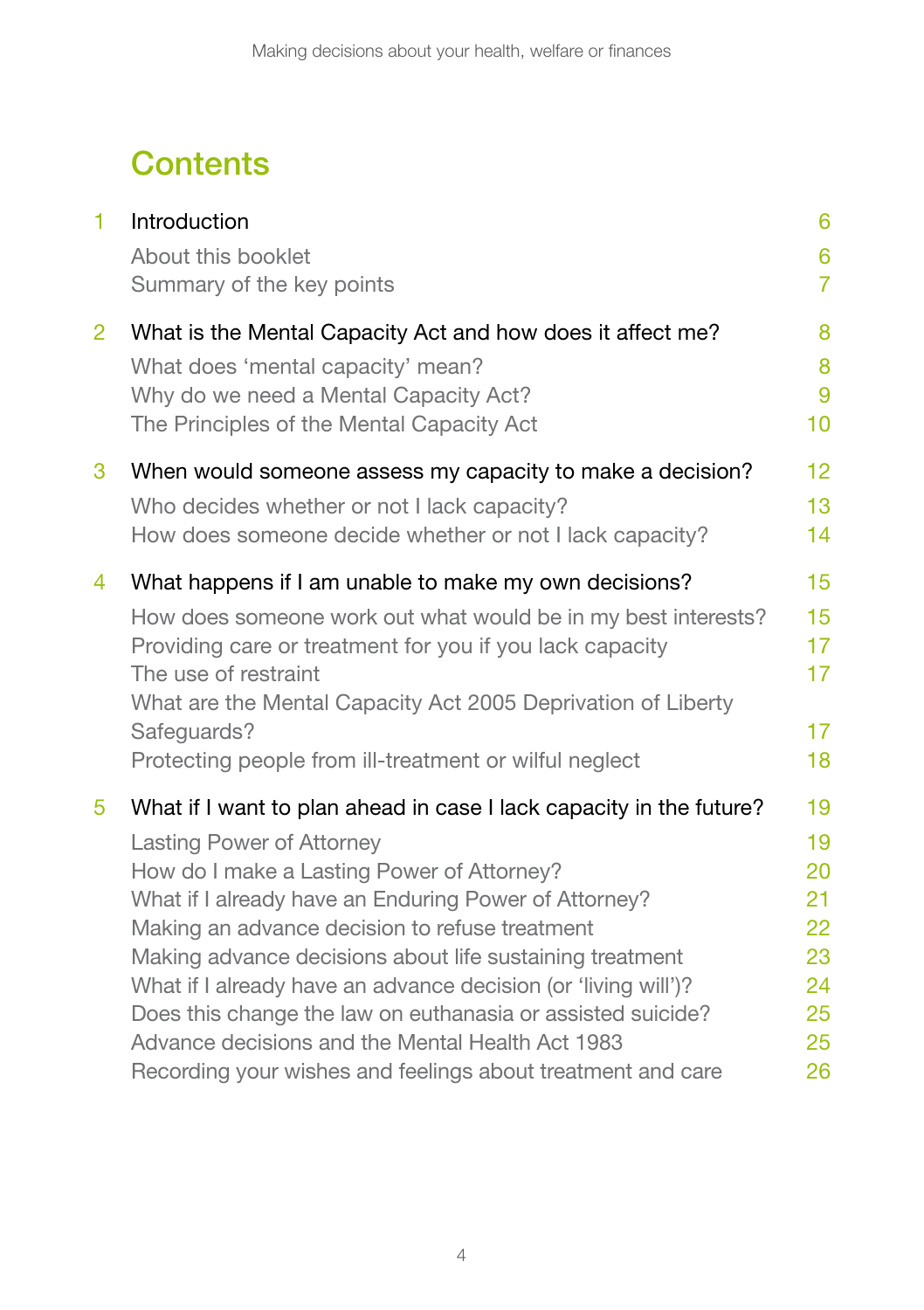| 6  | What further support is available?                            | 27 |
|----|---------------------------------------------------------------|----|
|    | Support from family and friends                               | 27 |
|    | Support from an advocate                                      | 27 |
|    | Support if you do not have any family or friends              | 27 |
| 7. | What will happen if I have not planned ahead?                 | 30 |
| 8  | Challenging decisions and raising concerns                    | 31 |
| 9  | What does the Mental Capacity Act say about research?         | 33 |
|    |                                                               |    |
|    | 10 How the Mental Capacity Act is supported                   | 35 |
|    | Code of Practice                                              | 35 |
|    | Court of Protection                                           | 35 |
|    | Deputies                                                      | 37 |
|    | What if I already have a Receiver?                            | 37 |
|    | Office of the Public Guardian                                 | 38 |
|    | 11 What if I want to know more about the Mental Capacity Act? | 39 |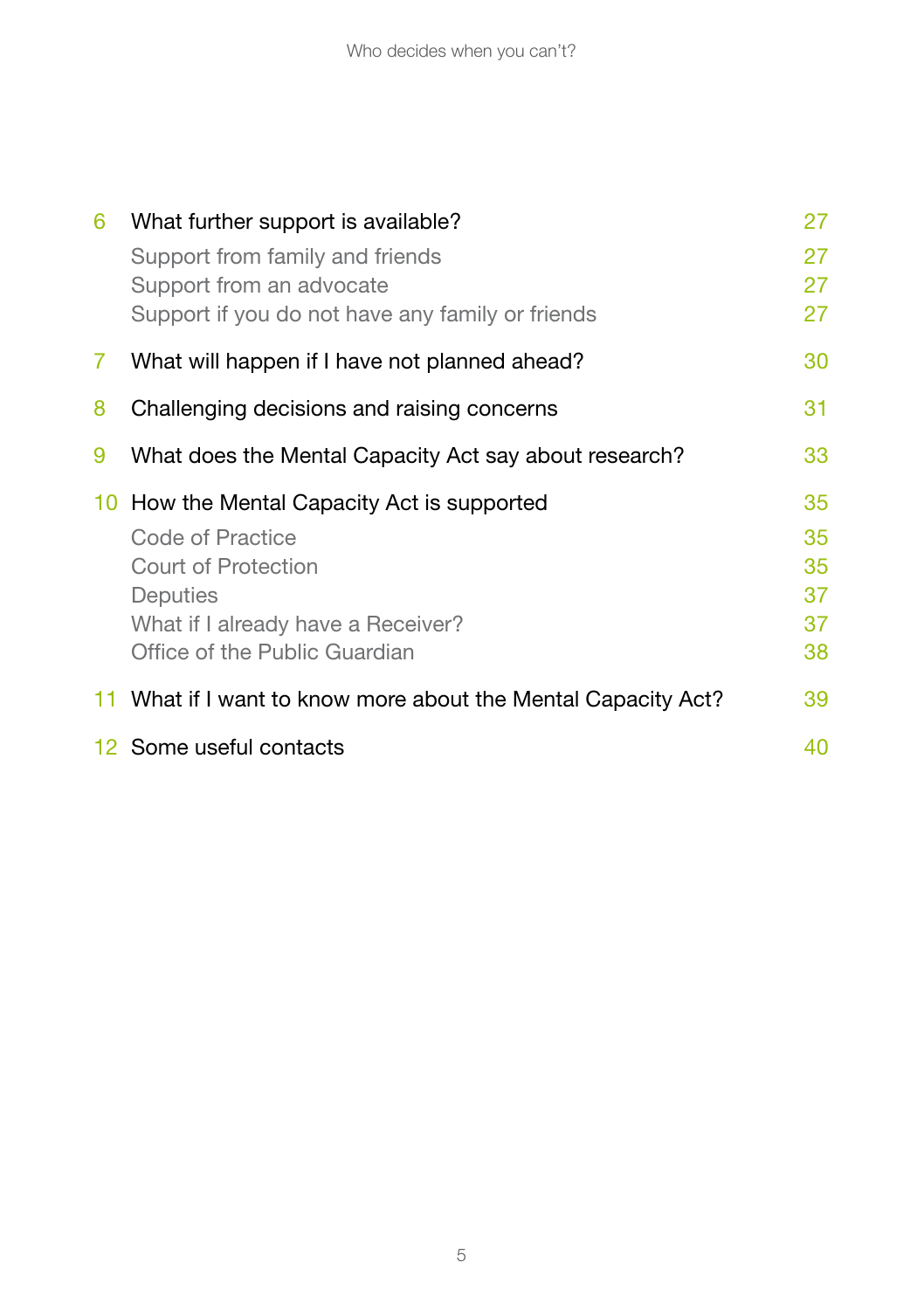## 1. Introduction

### About this booklet

This booklet gives you information about the Mental Capacity Act 2005 (the 'MCA'), which affects anyone who is unable to make some or all decisions for themselves.

The inability to make a decision could be because of a learning disability, mental health problems, brain injury, dementia, alcohol or drug misuse, side effects of medical treatment or any other illness or disability.

The MCA helps and supports you if:

- you currently find it difficult to make decisions sometimes or all of the time; and/or
- you want to plan ahead in case you are unable to make decisions in the future.

This booklet explains:

- how the MCA could affect you;
- how you can plan ahead now in case you cannot make your own decisions in the future;
- how you are protected if you are unable to make a decision either now or anytime in the future;
- on what basis other people can take actions on your behalf if you cannot do so; and
- where to go for help and advice.

Another key source of information and more detailed guidance is the Code of Practice that accompanies the MCA. It can be found online at [www.publicguardian.gov.uk](http://www.publicguardian.gov.uk)

This booklet is not about detention or compulsory treatment under the Mental Health Act 1983. The 1983 Act is primarily about people who are diagnosed as having a mental health problem that requires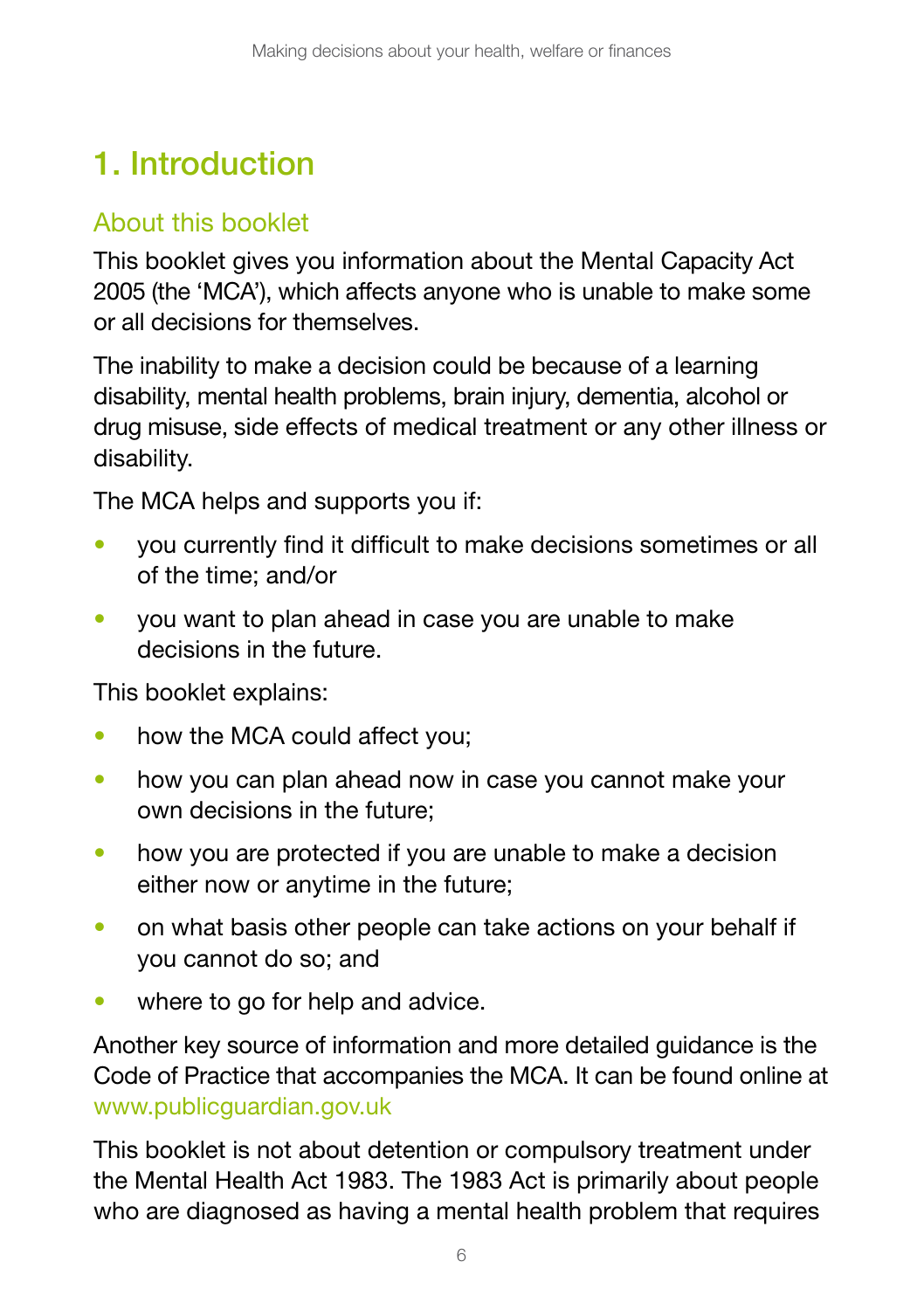that they be detained or treated in the interests of their own health or safety or with a view to protecting other people.

The information in this booklet relates only to England and Wales and mainly to people over the age of 16.

### Summary of the key points in this booklet

- The Mental Capacity Act protects your right to make your own decisions and to be involved in any decisions that affect you.
- There are a number of ways that you can plan ahead and set out in advance what you would like to happen should you be unable to make your own decision in the future (see part 5 of this booklet).
- If you are unable to make your own decision about something that affects you and if you have not planned ahead, other people will make decisions or take actions on your behalf in your best interests (see part 4 of this booklet).
- For most day-to-day actions or decisions, your family or carer will assess your capacity to make particular decisions. For more complex decisions, a more formal assessment may require the involvement of different people such as a doctor or other professionals (see part 3).
- When a decision is being made on your behalf, it must be in your best interests and the people who care for you or your friends and family must be consulted where practical and appropriate and their views must be taken into account (see part 4).
- If you do not have capacity to make a particular decision and you do not have any friends or family, for certain serious decisions such as serious medical treatment or moving into long-term care or a hospital, you will get extra support from an Independent Mental Capacity Advocate (IMCA) (see part 6).
- The MCA provides a clear legal framework for dealing with mental capacity issues and helps to ensure that fraud and abuse do not take place.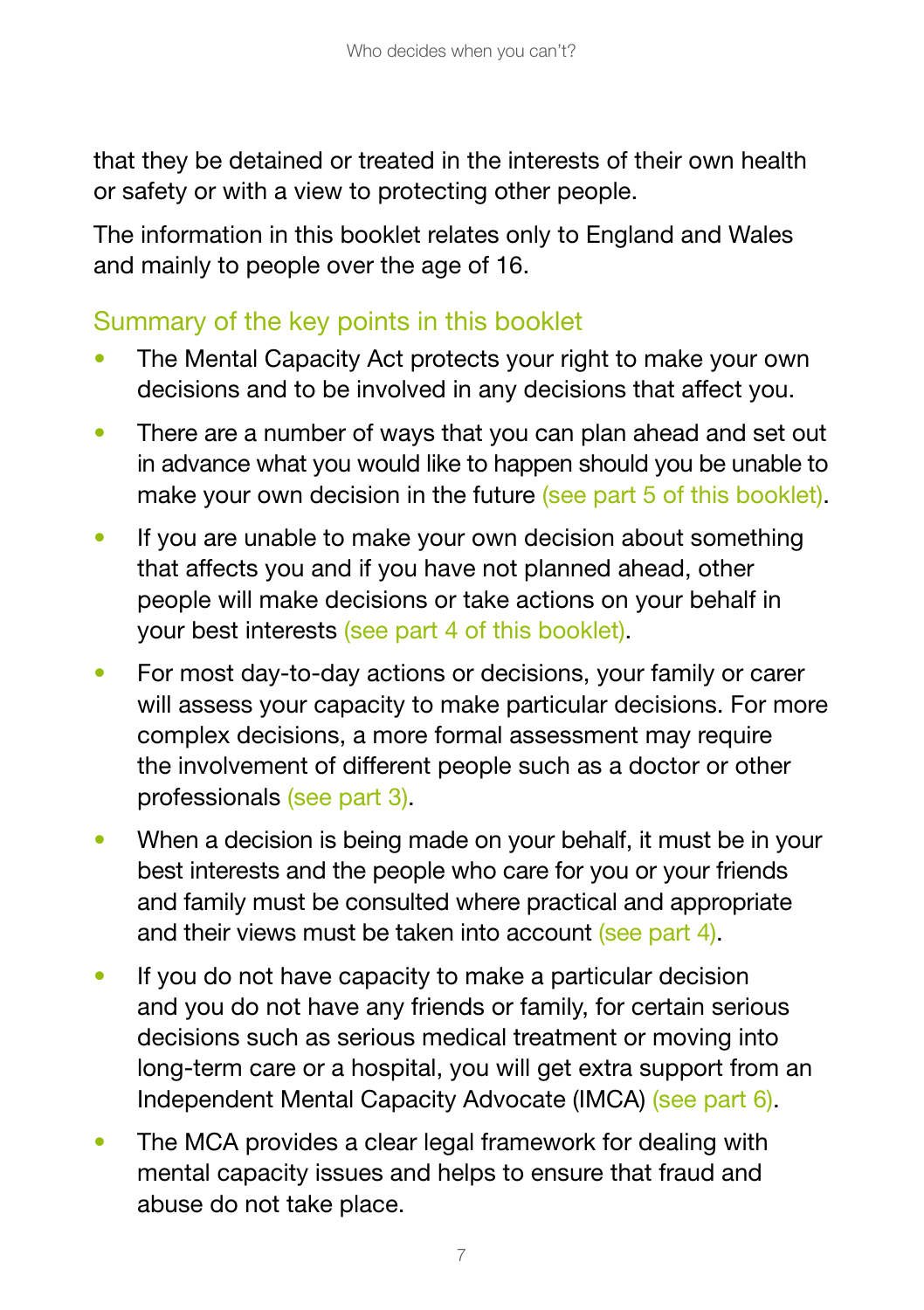## 2. What is the Mental Capacity Act and how does it affect me?

### What does 'mental capacity' mean?

If you have mental capacity, you are able to make decisions for yourself. The legal definition says that someone who lacks capacity cannot do one or more of the following four things.

- Understand information given to them.
- Retain that information long enough to be able to make a decision.
- Weigh up the information available to make a decision.
- Communicate their decision. This could be by any possible means, such as talking, using sign language or even simple muscle movements such as blinking an eye or squeezing a hand.

The types of decision that are covered by the MCA range from day-to-day decisions about things such as what to wear or eat, through to serious decisions such as where you live, deciding if you need to have an operation or what to do with your money and property.

However, some types of decisions (such as marriage or civil partnership, divorce, sexual relationships, adoption and voting) can never be made by another person on your behalf if you lack capacity and the MCA does not change this. This is because these decisions or actions are either so personal to the individual or because other laws govern them.

The MCA applies to situations where you may be unable to make a particular decision at a particular time, to the extent that you cannot do one or more of the points above. For example, someone with dementia may be unable to retain information long enough to make decisions. Or someone with a mental health problem may feel too depressed to make a decision that he or she is able to make when feeling less depressed. In both these instances it may be the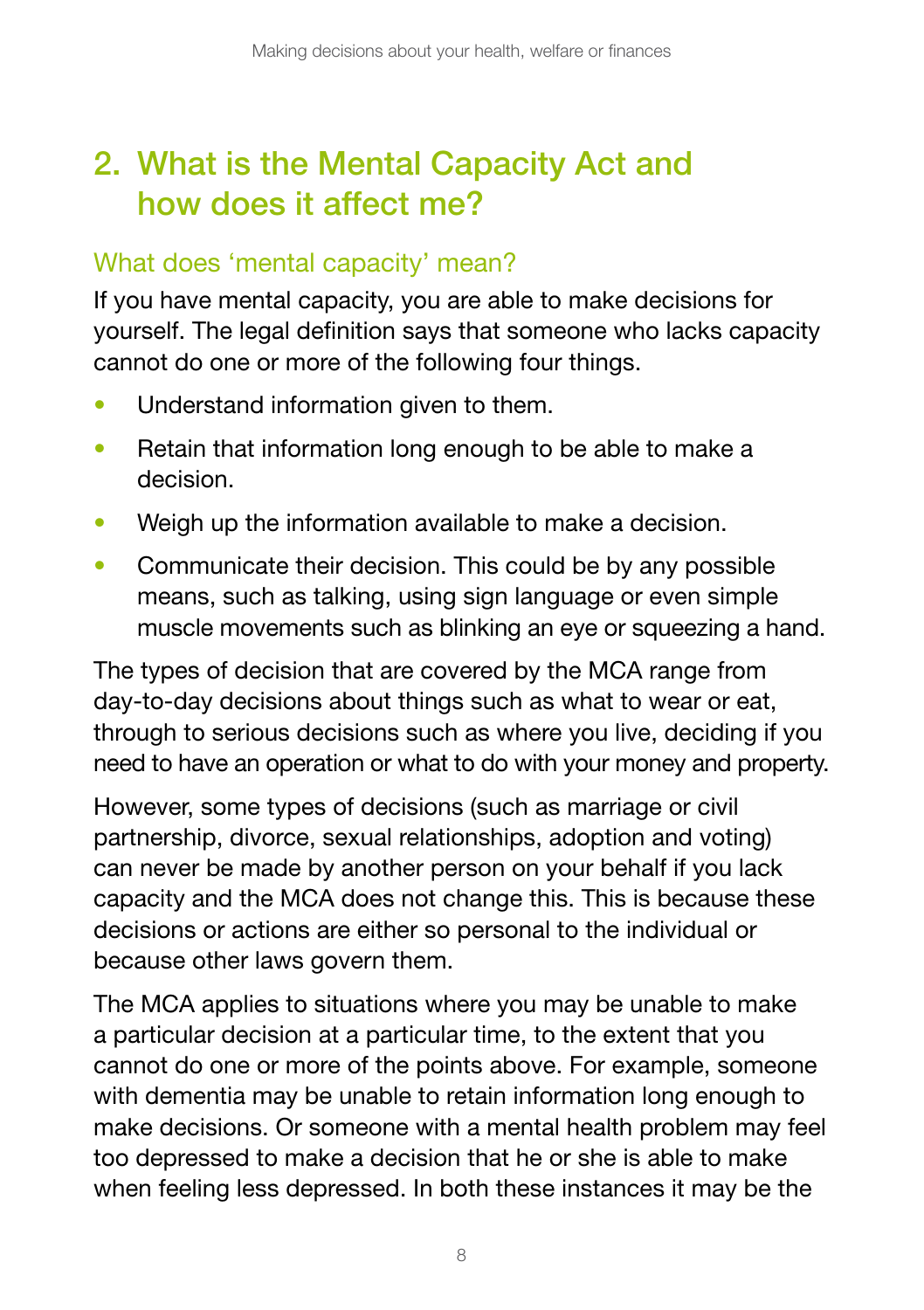case that the person lacks capacity to make particular decisions at particular times.

This does not necessarily mean that a person lacks all capacity to make any decisions at all. A person with a learning disability may lack the capacity to make complex decisions but this does not necessarily mean that they cannot decide what to eat, wear and do each day.

### Why do we need a Mental Capacity Act?

The MCA provides a clearer legal basis for making decisions and in doing so promotes best practice in supporting people who may lack mental capacity.

The MCA sets out in law what happens when people are unable to make decisions, for example, when they lack capacity to make a particular decision. The MCA provides protection and support should you find yourself in any of these situations.

The MCA is there to:

- strengthen the right of people to make their own decisions and to be supported to do so;
- protect those who may lack capacity to make a particular decision;
- set out in which situations other people can make decisions and act on your behalf if you are unable to do so;
- ensure you are to be involved in decisions that affect you; and
- help resolve disputes.

The MCA is accompanied by a Code of Practice that provides more in-depth guidance. All professionals, such as GPs, doctors, social workers, and paid carers, must have regard to the guidance in the Code of Practice when they are supporting anyone who lacks capacity. This applies in all health and social care settings, including GP and hospital appointments, social care assessments and care review meetings.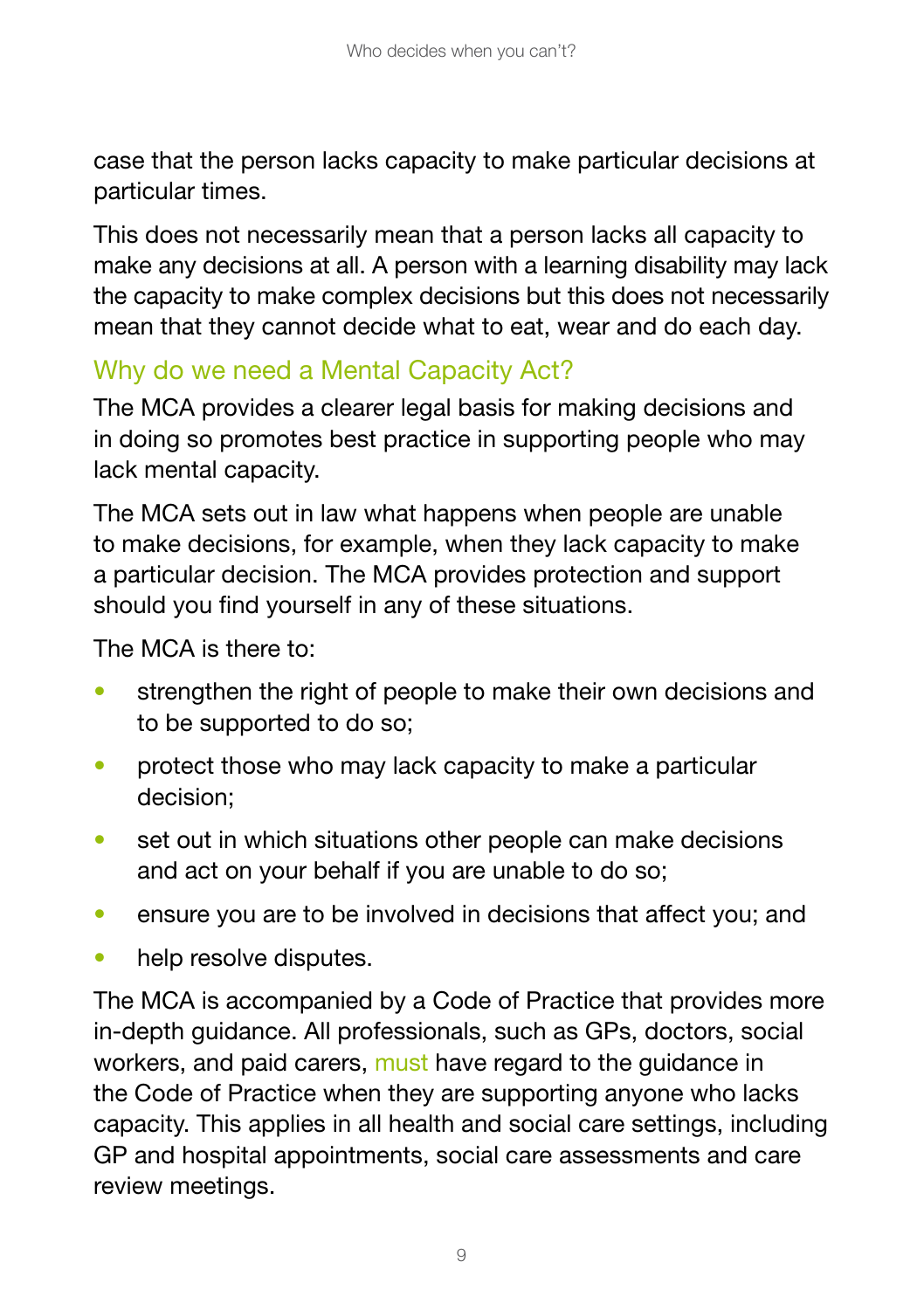### The Principles of the MCA

There are five key rules or principles that must be followed by anyone who is supporting or working with a person who may lack capacity.

- 1 All adults have the right to make decisions for themselves unless it is shown that they are unable to make them. This means that people must not assume that you cannot make a decision for yourself just because you have a particular medical condition or disability, or because of your age or appearance.
- 2 People should be supported as much as possible to make their own decision before anyone concludes that they cannot make their own decision. This may be through using different ways of communicating such as words, pictures or signs and providing information in different formats, such as audio or Easyread. In some cases an independent advocate may be able to help.

#### Example:

Isobel is an 18 year old woman with learning difficulties. Isobel does not use speech to communicate. Isobel's support worker communicates with Isobel through using symbols. A smiley face indicates what Isobel likes and a sad face what Isobel does not like. Isobel has used this system for several years at her residential school. Isobel is about to move from the residential school to a residential home. Her support worker wants to make sure that Isobel is involved in deciding what home she will move to. The support worker and Isobel visit different homes and the care worker takes photographs at all of the homes.

Isobel and the support worker then look at all the pictures. Isobel places photographs of two of the homes by the smiley face, showing she likes them, whilst others by a sad face. Isobel and the support worker do this several times and the care worker moves the smiley face from one side of the table to the other.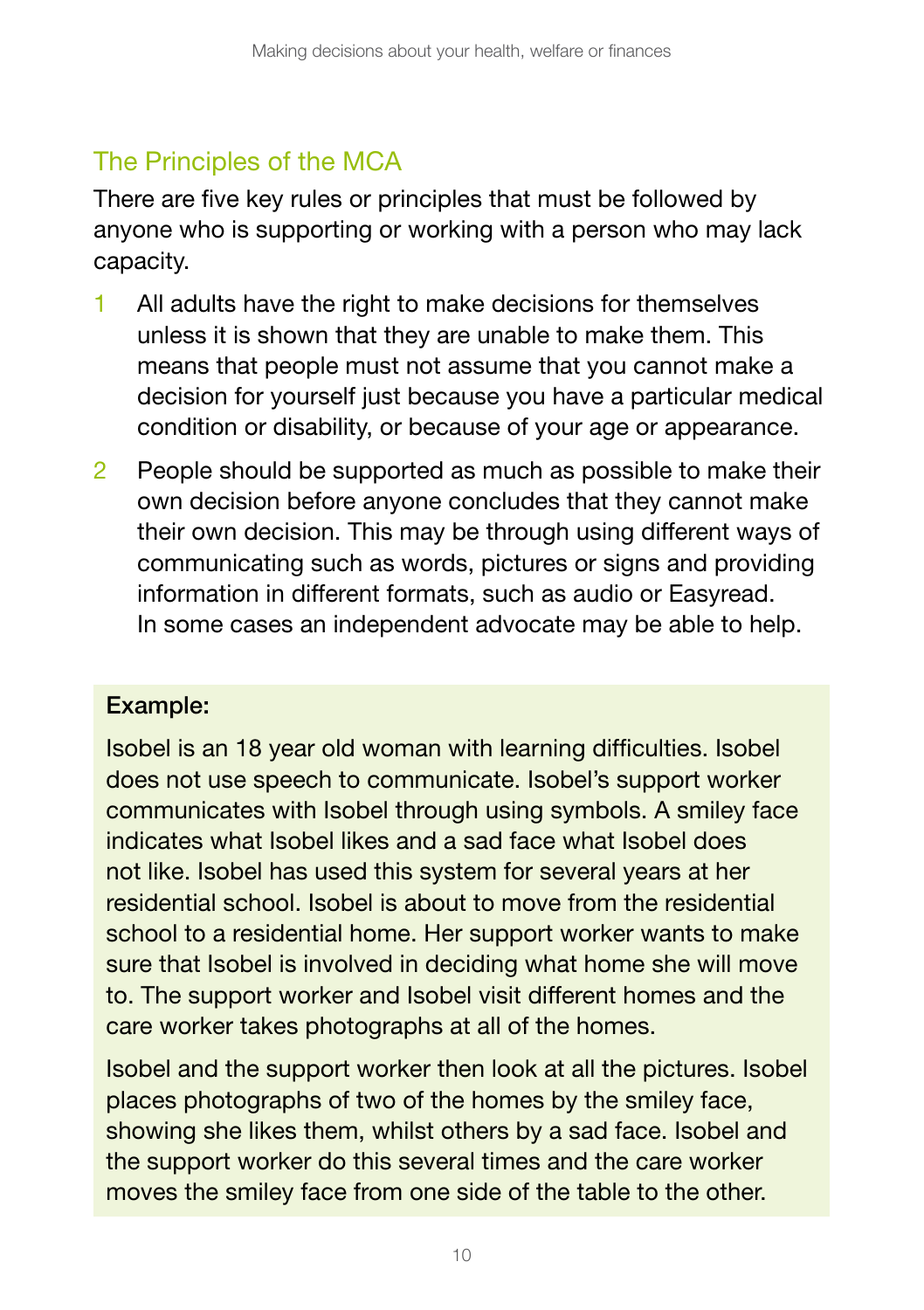Each time, Isobel places the two same photographs by the smiley face and the others by the sad face. The support worker uses this information to work out that Isobel is able to decide which home to move to.

3 People are allowed to make a decision that may seem to other people to be an unwise or strange decision and a person should not be treated as unable to make a decision because of this.

#### Example:

Lucy, who has mental health problems, smokes cigarettes and continues to do so even though she has a severe chest condition. Doctors have explained to Lucy the risks if she continues to smoke and have advised her to give up. She continues to smoke, against the advice of health professionals.

However, it should not be assumed that Lucy cannot make a decision about her smoking just because she has decided to do something that some other people think is unwise or because they might think that she has made the wrong decision.

- 4 If a person lacks capacity, any decisions or actions taken on their behalf must be taken in their best interests (unless they have made a relevant and valid advance decision to refuse medical treatment - see part 5). It is still important to involve the person wherever possible in making the decision.
- 5 The final principle of the MCA is to make sure that people who lack capacity are not restricted unnecessarily. So the person making the decision or taking the action must consider whether it is possible to decide or act in a way that would interfere less with the freedoms and rights of the person who lacks capacity.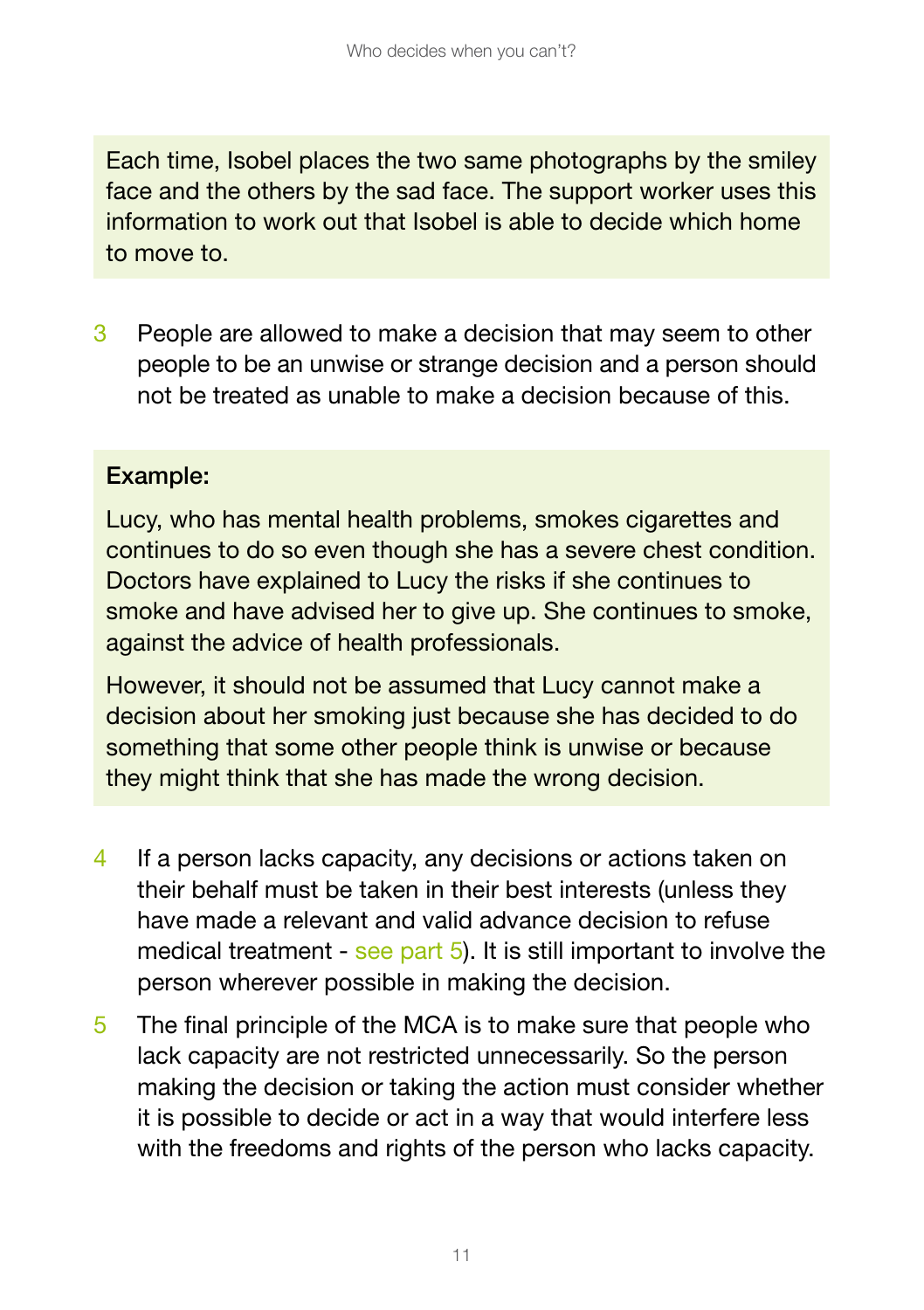## 3. When would someone assess my capacity to make a decision?

The law expects you to be supported as far as possible to make your own decisions. This could be through providing information in a more simple way, such as using easier words or pictures, trying at different times of the day or when you are in better health or having a friend or an independent person to help you express your choice.

Someone must not make assumptions about your capacity because of your age or your appearance, such as skin colour or religious dress, or because of the way you behave or a condition you may have.

It is possible that your ability to make decisions can change. For instance, a person with dementia may find it harder to make decisions over time, so that they can no longer make some decisions that they used to be able to make for themselves. A person with a learning disability may learn new skills and gain new understanding so that they are now able to make decisions they could not make before.

If you have a mental health problem, you may have capacity to make a particular decision on one day but not the next, and a decision may need to be delayed until you have regained your ability to make that decision.

Also, your capacity may depend on the type of decision to be made. For example, you may be able to make decisions about day to day things, such as what to eat for dinner and what to wear, but be unable to make a decision about financial things, like what to do with your savings.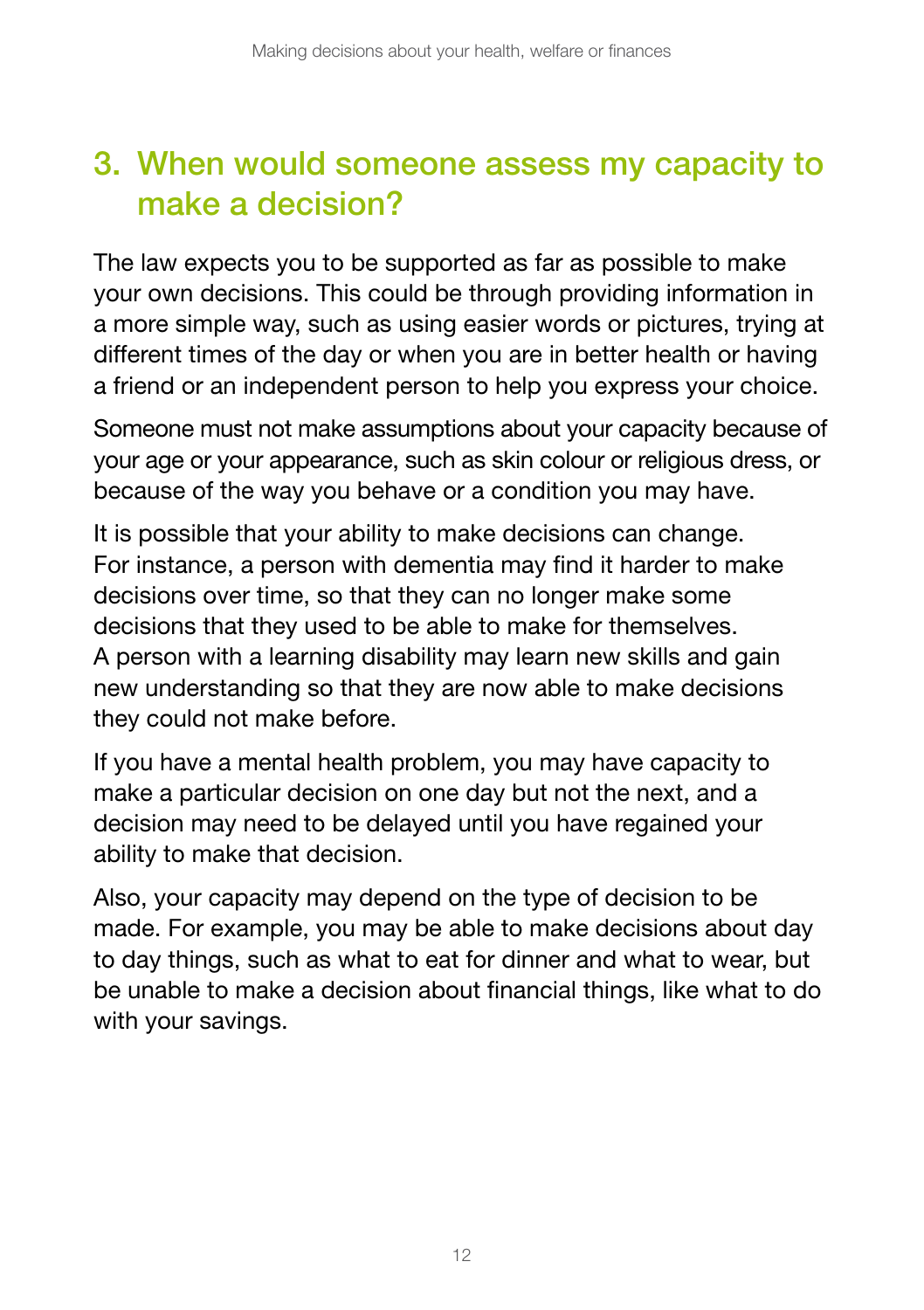#### Example:

Jermaine was in a rugby accident two years ago and sustained severe head injuries. Jermaine now has serious memory problems and has difficulty dealing with money. Jermaine has received a large financial pay–out from the accident to cover his care and other needs for the future.

Jermaine lives with his sister and she is concerned that he may not have the capacity to manage the large amount of money. Jermaine has said he would like to spend all the money on managing a rugby team and buying a very expensive car. This would result in Jermaine having no money left to pay for his care in the future.

It is agreed that Jermaine lacks the capacity to make serious financial decisions, but can manage his money on a day-today basis. The Court of Protection is asked to make a suitable order. The intention is that Jermaine will have an allowance that he will manage each week and his sister will manage the large investments for the future.

### Who decides whether or not I lack capacity?

The starting point for everyone who may support you on a daily basis is that they should assume you do have capacity to make the decision for yourself. They must also follow the principles in the Mental Capacity Act (see part 2).

Anyone - a health or care professional, other professional, relative or carer - might need to decide whether you have the capacity to make a particular decision. In many everyday cases that decision will be the responsibility of your family or carers.

Where the decision to be made is more complex, the more formal the assessment of your capacity may need to be and this may involve doctors or other professionals.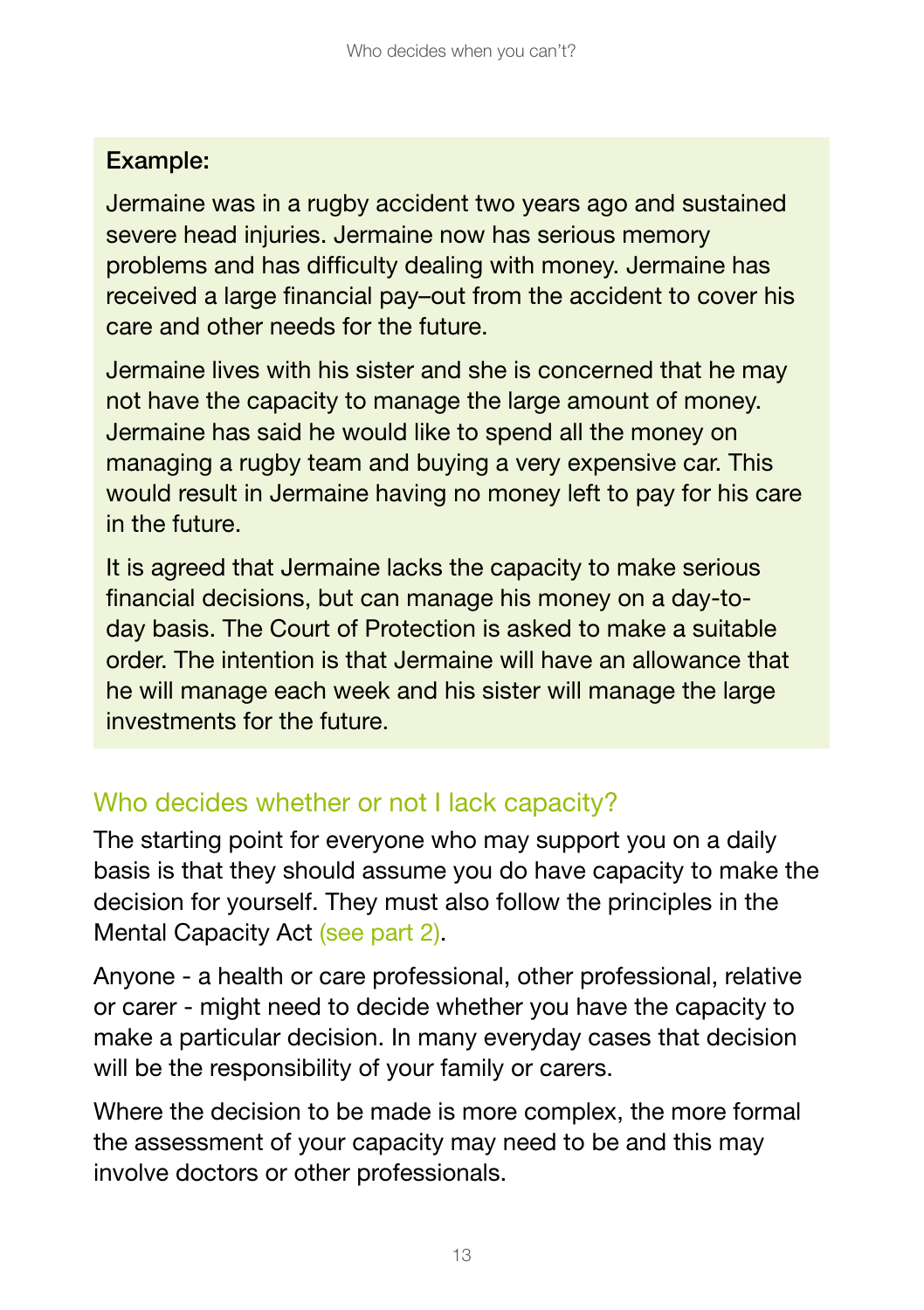For medical decisions where consent is needed for treatment or examination, a doctor or healthcare professional will decide whether or not you have capacity to consent.

For legal decisions such as making a will, the solicitor concerned will decide whether or not you have capacity to make the decision.

 Your family, friends and any other relevant people should also be consulted during an assessment but this will depend on the situation and the decision that needs to be made.

#### How does someone decide whether or not I lack capacity?

The MCA says that before anyone acts on behalf of someone who lacks capacity they must have a reasonable belief that the person lacks capacity. If you lack capacity, actions can be taken or decisions can be made on your behalf if they are in your best interests. See part 4 of this booklet for an explanation of best interests.

The word 'reasonable' is important. Capacity can change, and a person can have capacity to make one decision and not another. If a person has a constant or degenerative condition however, it might not be necessary for family or paid carers to make a new assessment, for example, every morning before helping you to dress. However you should be supported to make as many decisions as possible. In that way you may learn new skills and your capacity may improve over time.

Ultimately, any assessment of capacity will look at the legal definition of mental capacity which is outlined in part 2.

If you are worried about your ability to make decisions or have been diagnosed as having a medical condition, such as Alzheimer's disease that may affect your ability to make decisions in the future, your GP should be able to give you more advice. A list of useful organisations and other sources of information can be found at the back of this booklet.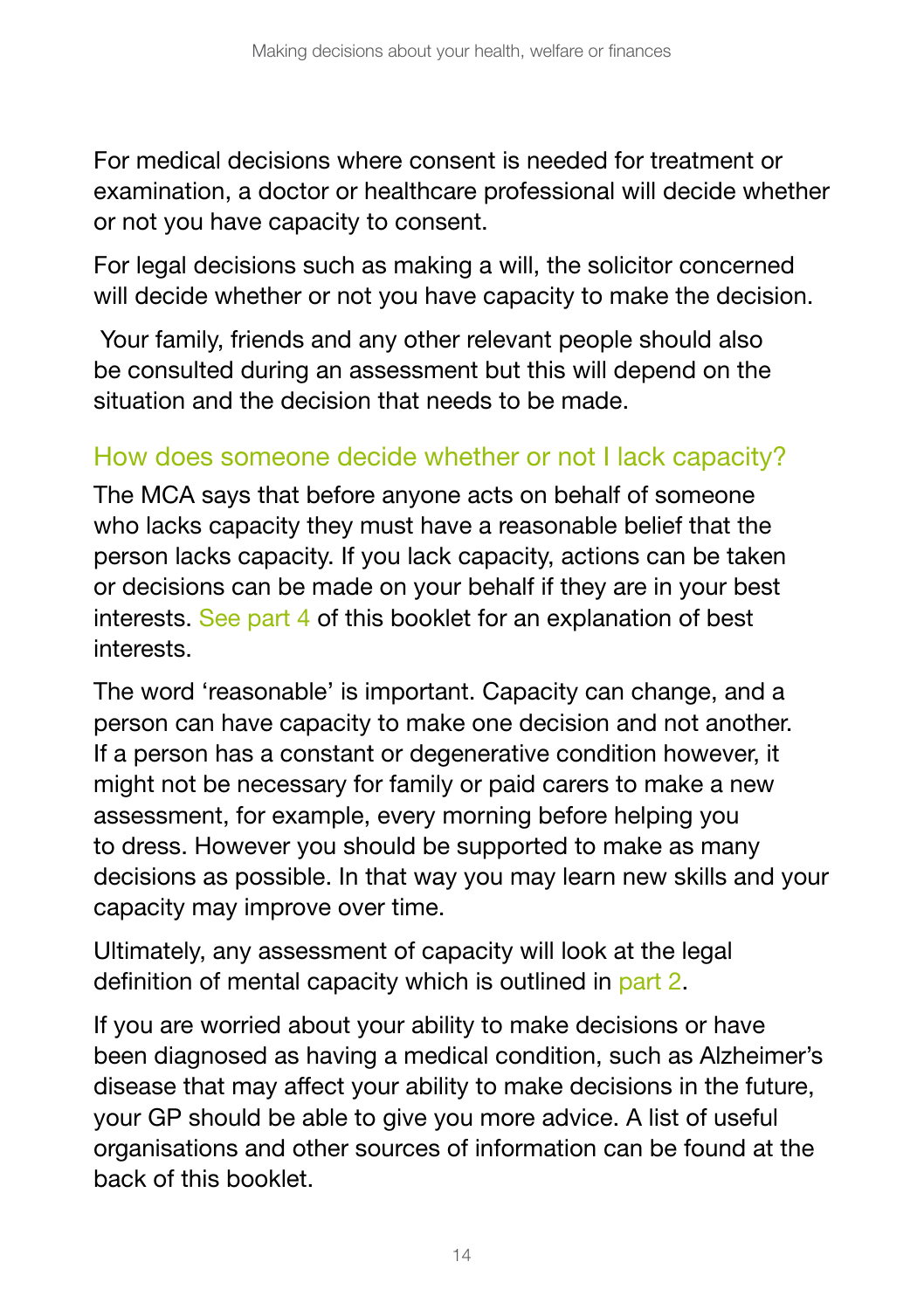## 4. What happens if I am unable to make my own decisions?

The law says that it is important that every reasonable effort has been made to try to support you to make your own decisions.

If you are unable to make a particular decision and you haven't made plans about this in advance (see part 5 of this booklet) then someone else, such as a carer or professional, will have to decide what should happen. In these circumstances you should still be involved in the decision-making process as much as possible and all actions and decisions must be taken in your best interests.

### How does someone work out what would be in my best interests?

Although there is no single definition of what would be in a person's best interests, the MCA gives a non-exhaustive checklist of things that must be considered when another person is making a decision for you.

- Whether the decision can be delayed in case you regain the ability to make the decision in the future, for example, as a result of recovering from an episode or illness, learning new skills, or getting support with communicating your wishes.
- The law says that when someone is working out what is in your best interests, they cannot make a decision based merely on your appearance, age, medical condition or behaviour.
- When deciding what would be in your best interests, all the relevant information needs to be considered and it is important to involve you as much as possible in decisions affecting you.
- Your wishes, feelings, values and beliefs. This includes any views you have expressed in the past that would help to understand what your wishes and feelings might be. This might be things you have said to other people, how you have behaved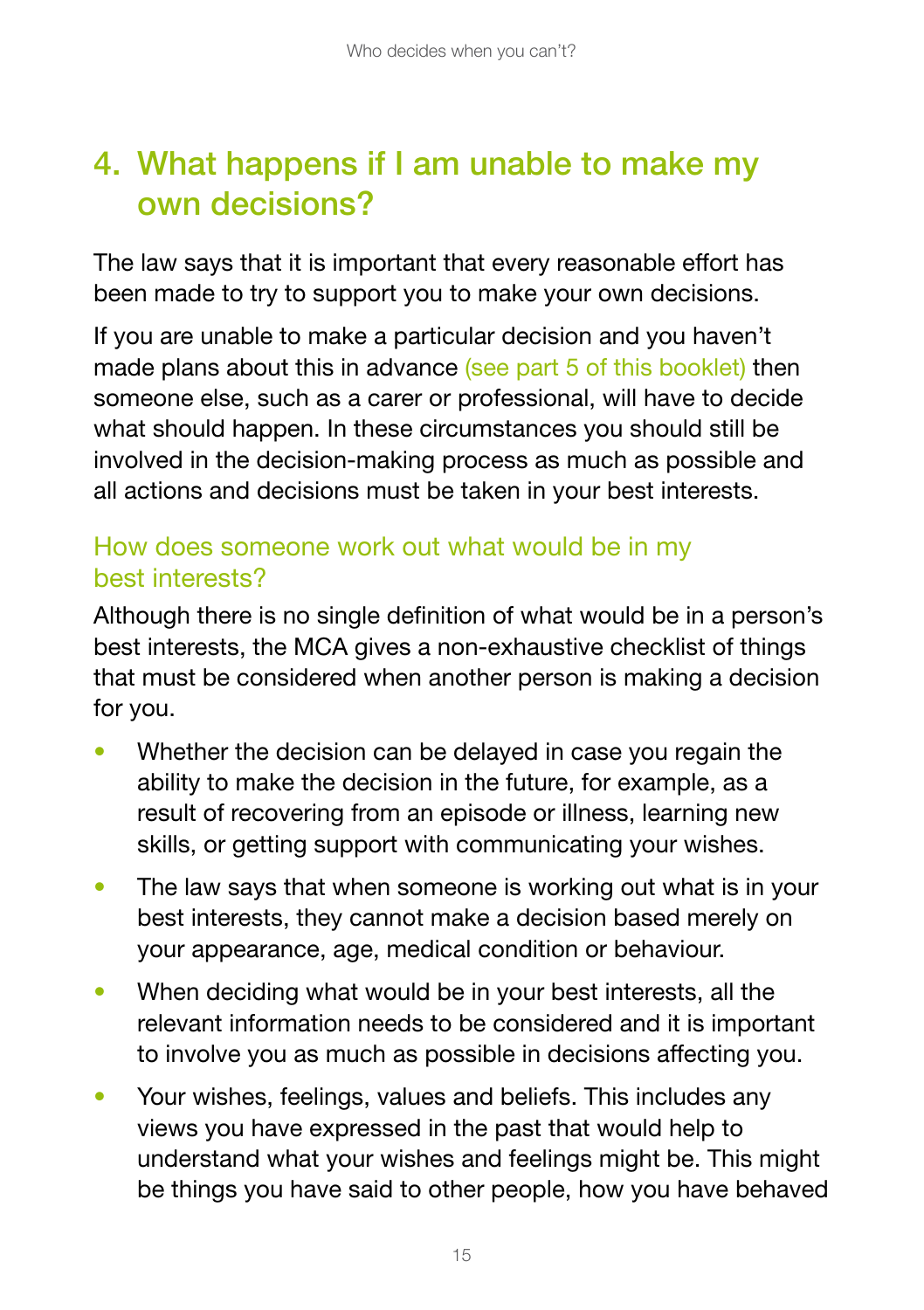in similar circumstances in the past and especially things you have written down. This places you at the centre of any decision being made on your behalf.

- The views of your family members, parents, carers and other relevant people who care for you or are interested in your welfare, if this is practical and appropriate. If you have named someone particular or given someone powers to decide for you then they should be consulted.
- If decisions are being made about treatment that is needed to keep you alive, people are not allowed to be motivated by a desire to bring about your death, and they must not make assumptions about the quality of your life.

Not all of these checklist factors above will be applicable, but it is still necessary to consider each of these, even if it is found that they are not relevant to the particular decision. Anything else that is relevant must be considered even if it is not included in the checklist.

#### Example:

Emma has been very unwell with stomach pains for two months. She has a learning disability and is scared of hospitals.

The doctor is very concerned about Emma's health and wants to do a test that will involve Emma having a tube put down her throat. The doctor has spoken to Emma's father, who confirmed that there is a family history of stomach cancer. The doctor's starting point is that Emma has capacity and he needs her consent to treat her.

After discussing the test with Emma, the doctor feels that Emma does not understand all the pros and cons of the test and therefore lacks the capacity to give or refuse consent. Taking into account further discussions with Emma's family and how ill Emma is, the doctor decides it is in her best interests that she has the test.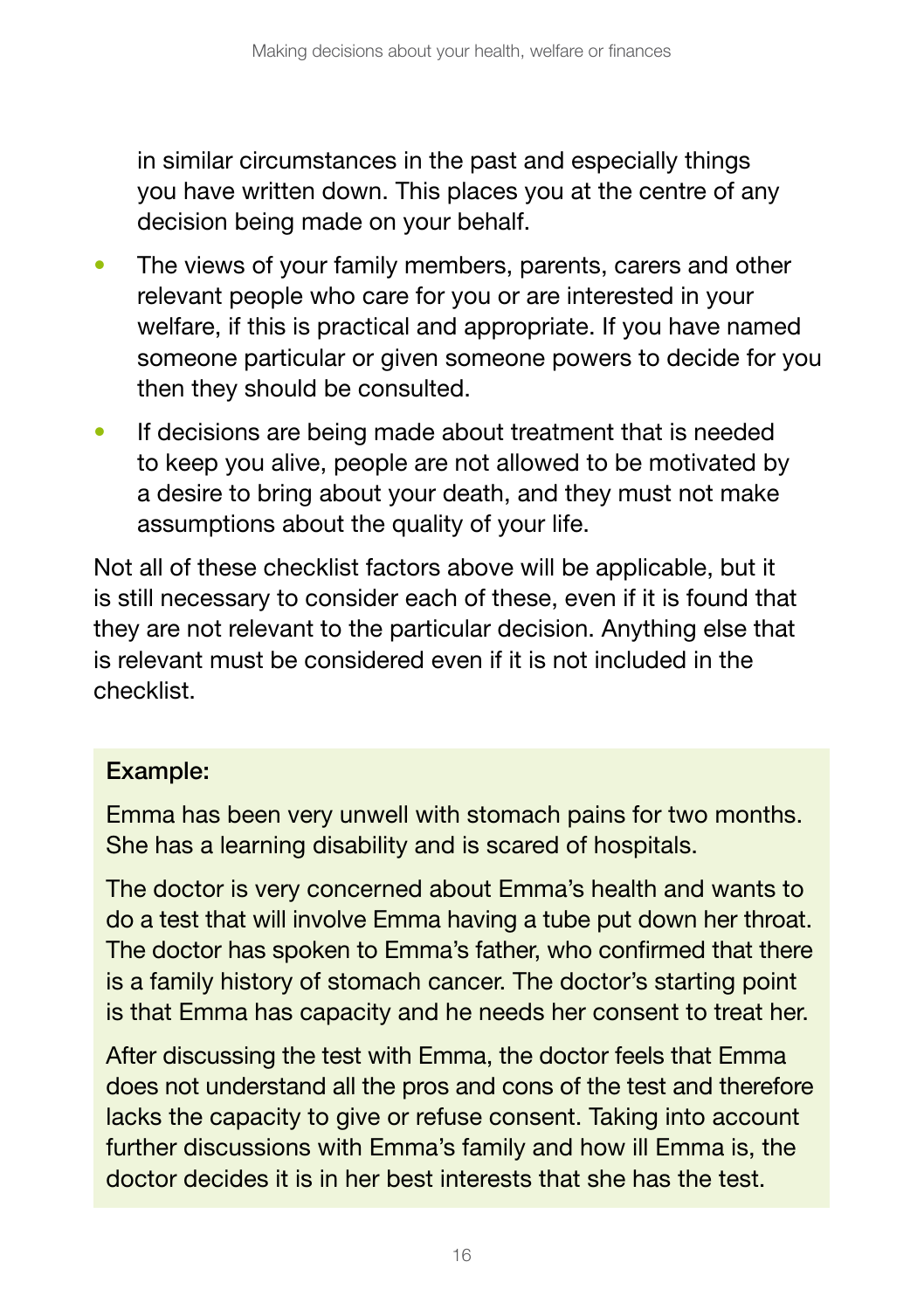### Providing care or treatment for you if you lack capacity

The MCA allows people to legally carry out certain actions to do with your care or treatment provided that they have assessed that you lack capacity and that these actions are in your best interests (principle 4). For example, going into someone's home without their permission to clean it for them, or giving someone medication for their condition.

However, where there are several different options available to the person who is treating you or caring for you, the MCA says that they should use the one which is less restrictive.

#### The use of restraint

Sometimes it is necessary to physically restrain a person. The MCA allows physical restraint, but only if it is necessary to prevent the person coming to harm. For example, a carer may prevent you from stepping out into the middle of a busy road, if you lack capacity to understand the danger posed by traffic.

However, any restraint has to be reasonable and in proportion to the potential harm. A carer might prevent you from going out alone because you cannot cross roads safely, but it would be unreasonable for them to completely stop you from going outdoors to protect you from road traffic. If a person uses excessive restraint they could be liable to a range of civil and criminal penalties.

### What are the Mental Capacity Act 2005 Deprivation of Liberty Safeguards?

17 delivering the MCA DOLS at a local level.The Mental Capacity Act 2005 Deprivation of Liberty Safeguards (MCA DOLS), which come into force in England on 1 April 2009, provide a legal framework to prevent unlawful deprivation of liberty occurring. They protect vulnerable people in hospitals or care homes who lack the capacity to consent to the arrangements made for their care and/or treatment but who need to be deprived of their liberty in their own best interests to protect them from harm. Primary care trusts (PCTs), local authorities, hospitals and care homes have a statutory responsibility for administering and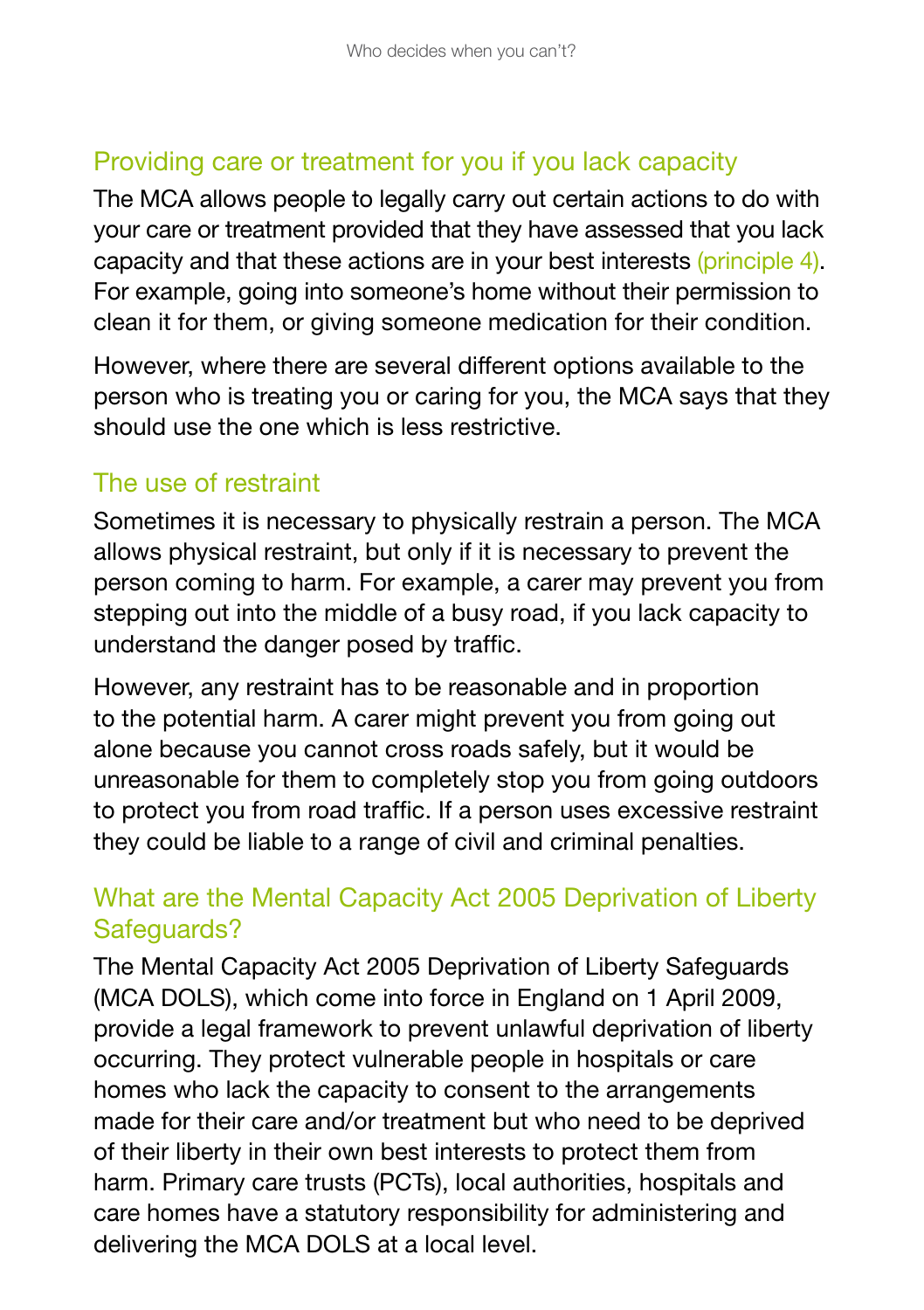If you want to find out more about what MCA DOLS means for you or your organisation, the MCA DOLS Code of Practice, which explains in detail how MCA DOLS' processes and procedures work, can be downloaded at: [www.dh.gov.uk/en/Publicationsandstatistics/](http://www.dh.gov.uk/en/Publicationsandstatistics/Publications/PublicationsPolicyAndGuidance/DH_085476) [Publications/PublicationsPolicyAndGuidance/DH\\_085476](http://www.dh.gov.uk/en/Publicationsandstatistics/Publications/PublicationsPolicyAndGuidance/DH_085476)

Or you can visit the website at: [www.dh.gov.uk/en/](http://www.dh.gov.uk/en/SocialCare/Deliveringadultsocialcare/MentalCapacity/MentalCapacityActDeprivationofLibertySafeguards/index.htm) [SocialCare/Deliveringadultsocialcare/MentalCapacity/](http://www.dh.gov.uk/en/SocialCare/Deliveringadultsocialcare/MentalCapacity/MentalCapacityActDeprivationofLibertySafeguards/index.htm) [MentalCapacityActDeprivationofLibertySafeguards/index.htm](http://www.dh.gov.uk/en/SocialCare/Deliveringadultsocialcare/MentalCapacity/MentalCapacityActDeprivationofLibertySafeguards/index.htm)

The Welsh Assembly Government has published three guidance booklets to assist managing authorities and supervisory bodies identify the key processes in the safe and effective use of the safeguards:

- 1 Guidance for Managing Authorities working within the Mental Capacity Act Deprivation of Liberty Safeguards.
- 2 Guidance for Supervisory Bodies working within the Mental Capacity Act Deprivation of Liberty Safeguards.
- 3 Standard Forms and Letters for the Mental Capacity Act Deprivation of Liberty Safeguards.

The Welsh Assembly Government has also published a range of information leaflets which managing authorities and supervisory bodies may use to assist in providing information to the relevant person. These can be found at [www.mentalcapacityact.wales.nhs.uk](http://www.mentalcapacityact.wales.nhs.uk) 

### Protecting people from ill-treatment or wilful neglect

The MCA provides a new protection for people who may lack capacity, to keep them safe and prevent them from being harmed. This applies to anyone who works with or supports a person who lacks capacity to make their own decisions, as well as to Attorneys (see part 5) and Deputies (see part 10).

five years imprisonment and/or a fine. There is a new criminal offence of ill-treating or wilfully neglecting a person who lacks capacity. This covers restraining someone unreasonably against their will and also the more commonly understood types of abuse such as financial, sexual, physical and psychological abuse. The new offence carries a sentence of up to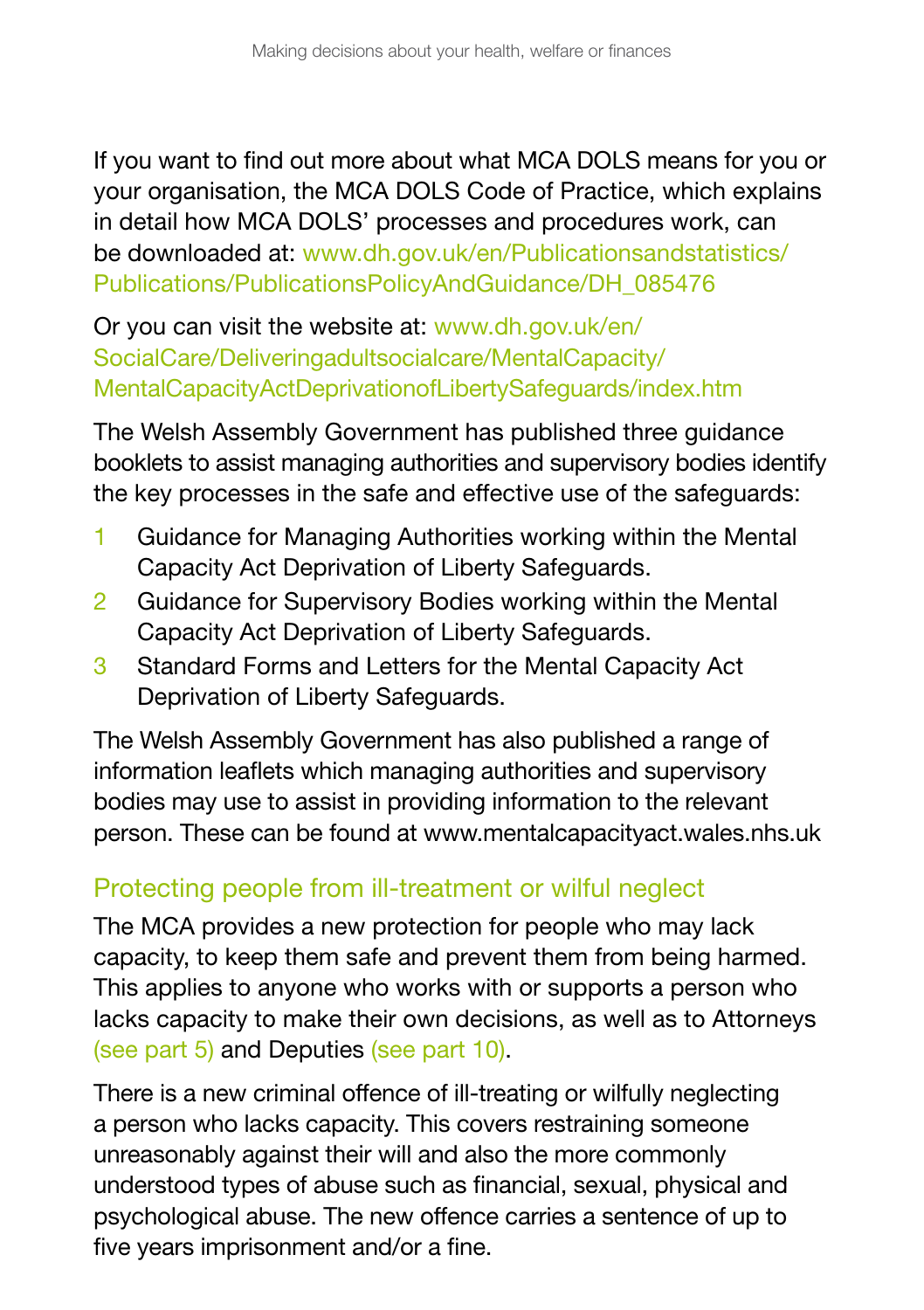## 5. What if I want to plan ahead in case I lack capacity in the future?

There are several things you can do to prepare for the future, either by setting out some decisions in advance or by letting people know what you would like to happen if you lose the capacity to make decisions. It can also be helpful for your family, future carers and for the people you have chosen to make decisions for you, to have your wishes clearly outlined.

The Mental Capacity Act allows you to appoint someone else to make decisions for you in the future, should you lack capacity to do this yourself. Previously the law allowed you to appoint one or more Attorneys in advance to make decisions about your finances only. Since 1 October 2007, as well as for financial matters, you can also plan in advance and appoint an Attorney to make decisions about health and personal welfare decisions for a time when you might lack capacity. This is considered below.

### Lasting Power of Attorney

A Lasting Power of Attorney (LPA) is a legal form that allows you to choose someone else to manage your affairs on your behalf. The person that you can choose is known as an Attorney, and can be a friend, relative or a professional. You can choose more than one person to act as an Attorney on your behalf.

Your LPA is specific to you – you decide who will have the power to control your affairs and the precise limits of that power. For example, you might want an Attorney to make welfare decisions about your care but not make medical decisions on your behalf.

There are two types of LPAs:

• A Property and Affairs LPA gives powers to your chosen Attorney(s) to make decisions about financial and property matters for you, such as selling your house or managing your bank account.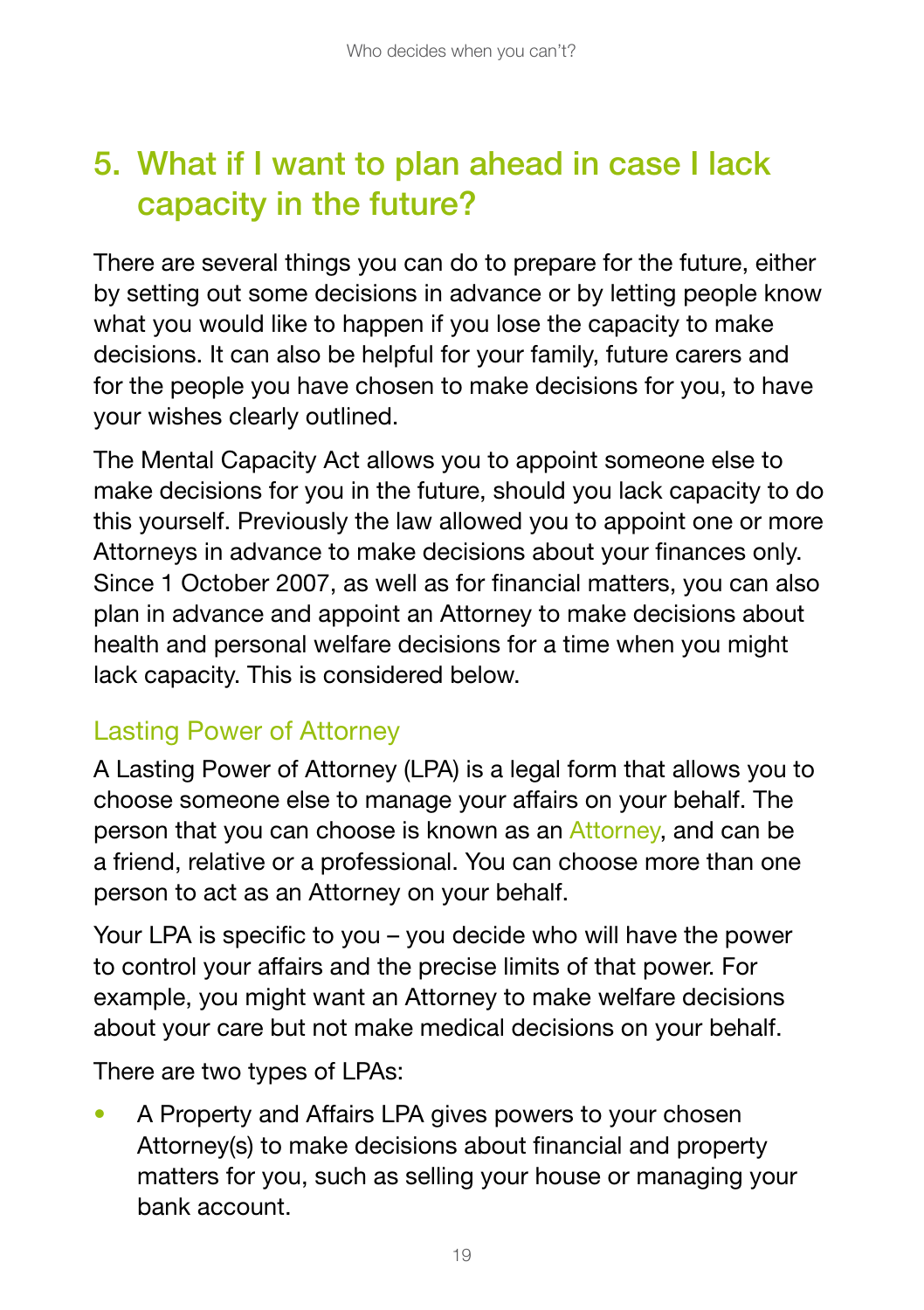• A Personal Welfare LPA gives powers to your chosen Attorney(s) make decisions about your health and personal welfare, such as where you should live, day-to-day care or having medical treatment.

The difference between the two types of LPA is that a Personal Welfare LPA only takes effect when you lack capacity to make decisions.

With a Property and Affairs LPA you can specify that the Attorney should only start managing your financial affairs after you lack capacity sometime in the future. If you do not specify this, the Attorney can start using the LPA after it is registered, but while you still have capacity.

All Attorneys must have regard to the Code of Practice (see part 2) and act in your best interests (see part 4).

#### Example:

Jean is in the early stages of Alzheimer's disease. She appoints her daughter as a Personal Welfare Attorney to make any personal welfare decisions she loses capacity to make. She talks through things that are important to her such as wanting to stay near her friends and being able to go into a care home that allows pets. When the LPA is needed, her daughter knows what her mother's wishes are and this helps her act in her mother's best interests.

### How do I make a Lasting Power of Attorney?

To make an LPA you need to complete a form which you can get from the Office of the Public Guardian (OPG). An outline of the role and powers of the OPG can be found at part 10.

There are two forms, one for each type of LPA. If you want to create two LPAs, one for your property and affairs and another for your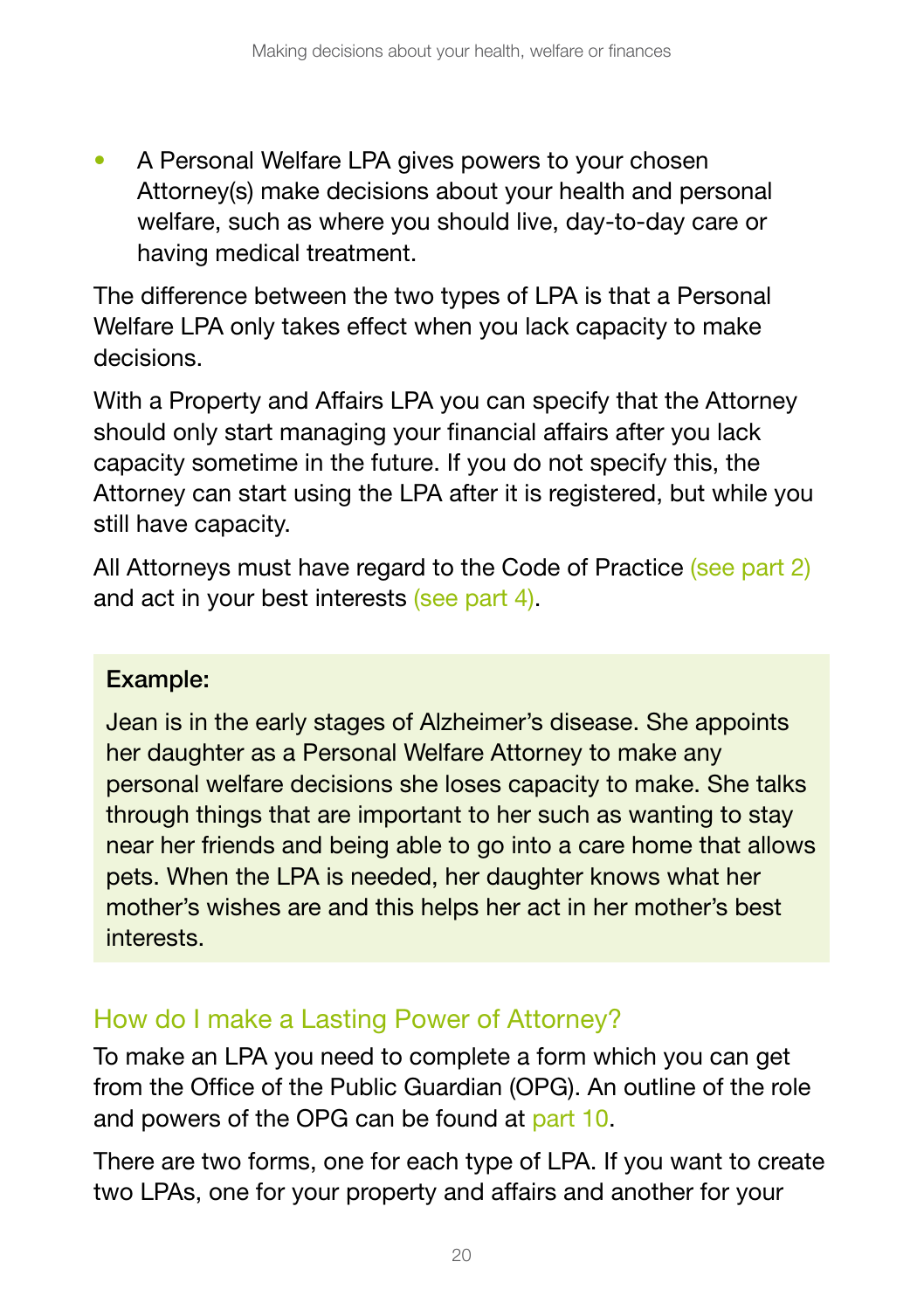personal welfare, then you will need to complete two separate forms. Each form contains guidance to help you fill it in.

You can make an LPA if you are 18 or over and as long as you are able to understand what it means. To check this and to prevent fraud, you will need to provide a 'Certificate', which is part of the LPA form. The Certificate must be signed by an independent person stating that you fully understand what is involved in making the LPA, what it means to have one in place and that no fraud or undue pressure is being used to make you create the LPA.

After completing the form and the Certificate the LPA must be registered with the OPG before it can be used. There is a fee for registration. You can also choose who you want to be notified when the LPA is being registered. This does not have to be family, it is up to you.

The OPG can be asked to look into what an Attorney does, if someone thinks they might not be acting in a person's best interests. Any serious problems will be sent to a special court called the Court of Protection as outlined in part 10. The Court has the power to remove the Attorney if it is found that they have not been acting in your best interests.

### What if I have already made an Enduring Power of Attorney?

The new system of LPAs replaces Enduring Powers of Attorney (EPAs) which only allow people to appoint an Attorney to manage their property and financial matters. The new LPAs give more protection and extra options including the ability to appoint an Attorney to manage your personal welfare matters as well as your property and affairs.

If you have an existing EPA, either registered or unregistered, it can still continue to be used. If at some time you are no longer able to make financial decisions for yourself then the EPA will need to be registered before it can continue to be used.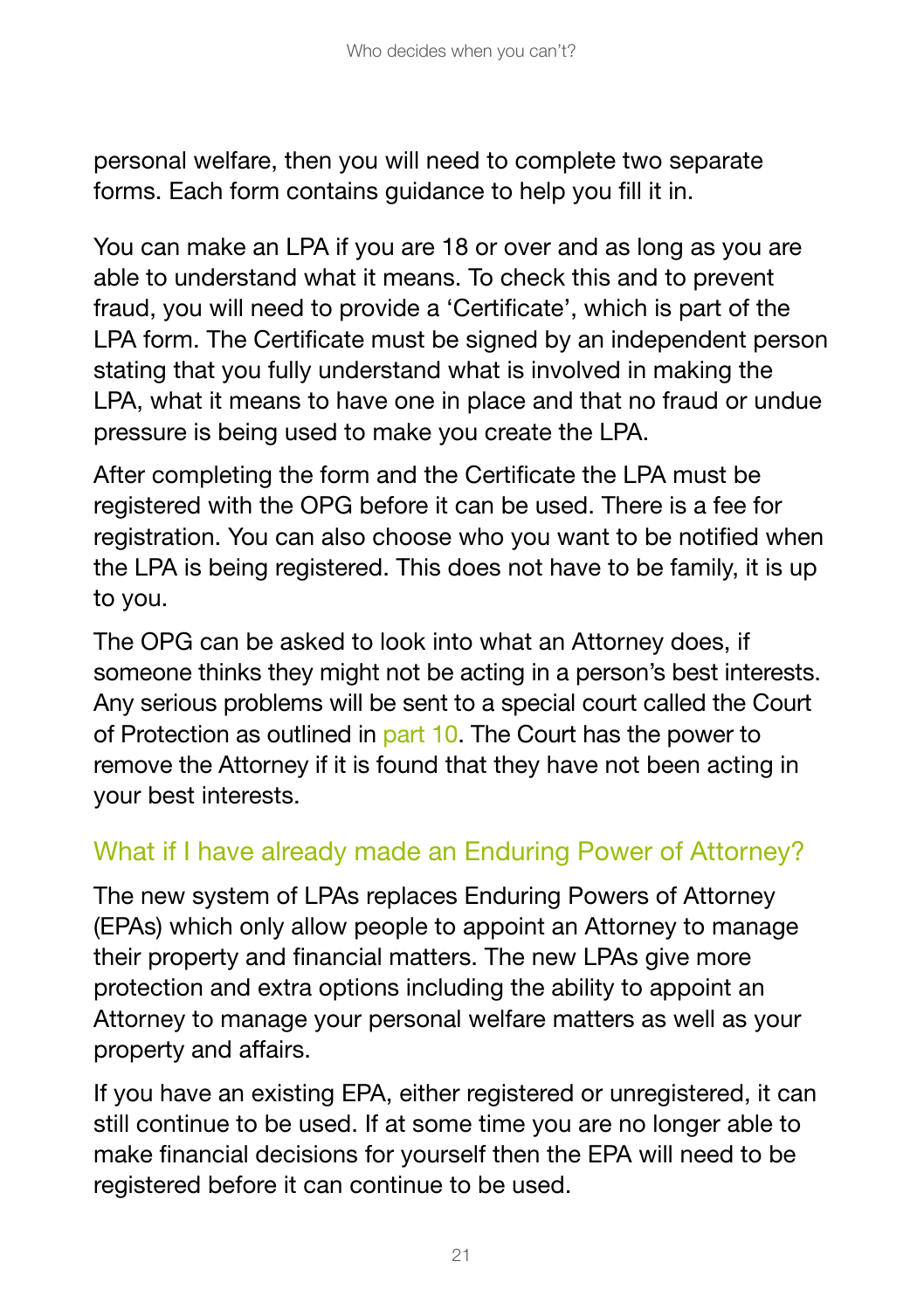If you have already made an EPA and you still have capacity, you can either replace it with a new Property and Affairs LPA or you can keep your existing EPA. For more information you should contact the OPG or visit [www.publicguardian.gov.uk](http://www.publicguardian.gov.uk) 

Finally, even if you already have an EPA (which only applies to finance and property matters), you can also make an additional LPA for personal welfare decisions under the Mental Capacity Act.

If you have an EPA or an LPA, under the Act the Attorney has to make sure they are making decisions in your best interests.

#### Making an advance decision to refuse treatment

An advance decision allows you to set out particular types of treatment you do not want should you lack the capacity to decide this for yourself in the future. Advance decisions are legally binding and must be followed by doctors and other health professionals, as long as they meet certain conditions.

People can already make advance decisions, also known as 'living wills' but the MCA introduces a number of rules that you must follow when making an advance decision for it to be valid and applicable. If you already have an advance decision you should check that it meets these rules if you want it to take effect.

At the time that you make an advance decision you must be 18 or over and have the mental capacity to make such a decision. It should make clear which treatments you are refusing (although you do not have to use detailed medical terms) and you should explain which circumstances the refusal refers to. A doctor will need this information to decide whether an advance decision is valid and applicable to a particular treatment.

If you are refusing treatment because of a particular religious or philosophical point of view then it is helpful to explain this in your advance decision.

You cannot make an advance decision to ask for a particular treatment – you can only say what types of treatments you would refuse.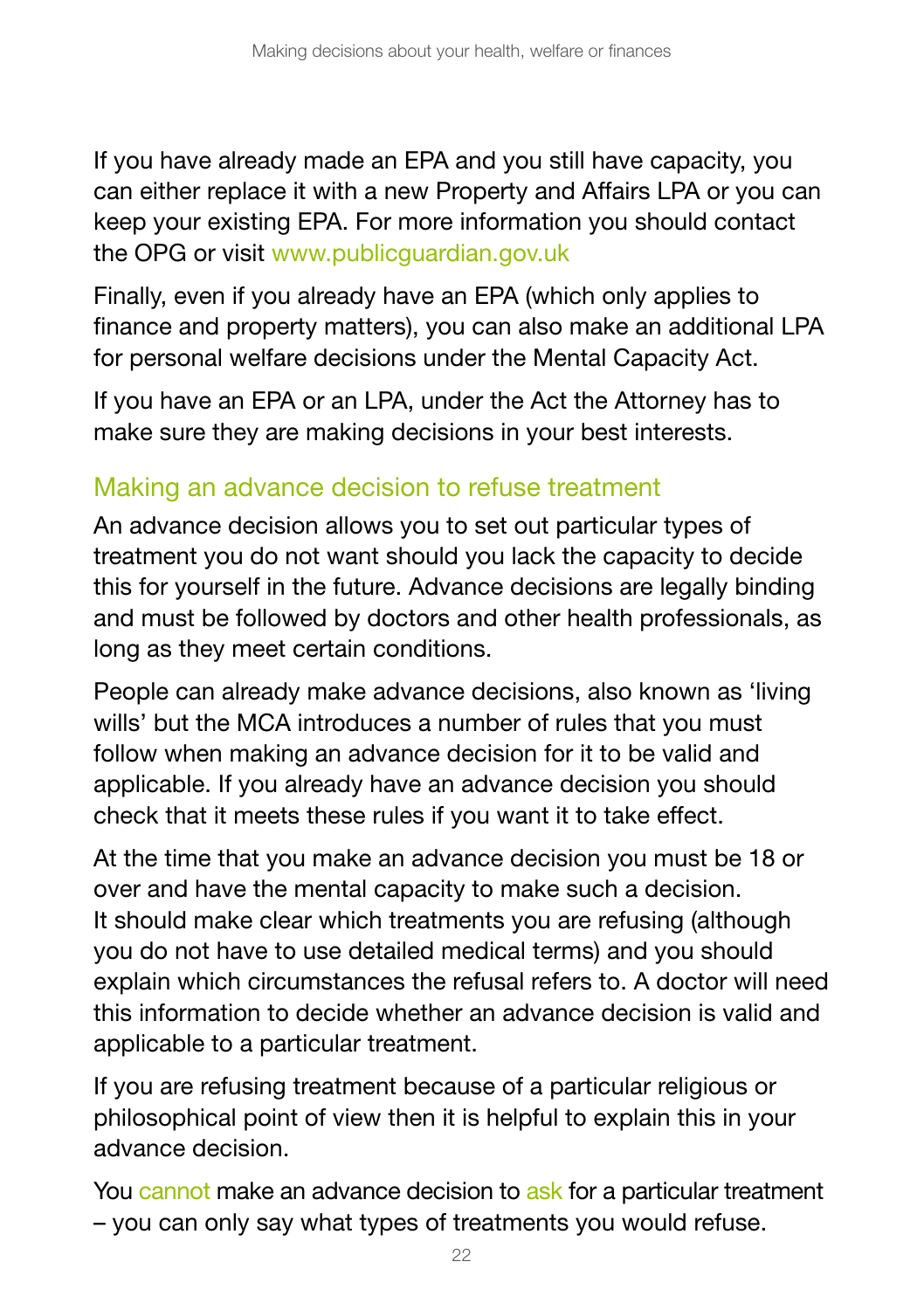An advance decision does not need to be in writing, except for decisions relating to life-sustaining treatment (see below) but it is helpful if it is. You can get someone to write it down for you if you prefer. It is a good idea to talk to a doctor, nurse or patient support group before making an advance decision, but this is entirely up to you.

If you decide to make an advance decision, you should keep it up to date, as your views and wishes may change over time. Health professionals may decide that an advance decision is not valid in circumstances where, since making it, you have done anything clearly inconsistent with the advance decision or you have made an LPA with authority to consent to, or refuse, the proposed treatment.

### Making advance decisions about life-sustaining treatment

Some people choose to make an advance decision knowing that it may have the effect of shortening their life.

'Life-sustaining treatment' is any treatment that is needed to keep you alive and without which you might die. There are some specific rules to follow if you want to make an advance decision to refuse life-sustaining treatment.

This type of advance decision must:

- be in writing; and
- contain a specific statement which says that your advance decision applies even if your life is at risk.

The decision must be:

- signed by you (or by someone else that you appoint, in your presence, if you are unable to sign);
- signed in front of a witness; and
- signed by the witness in front of you.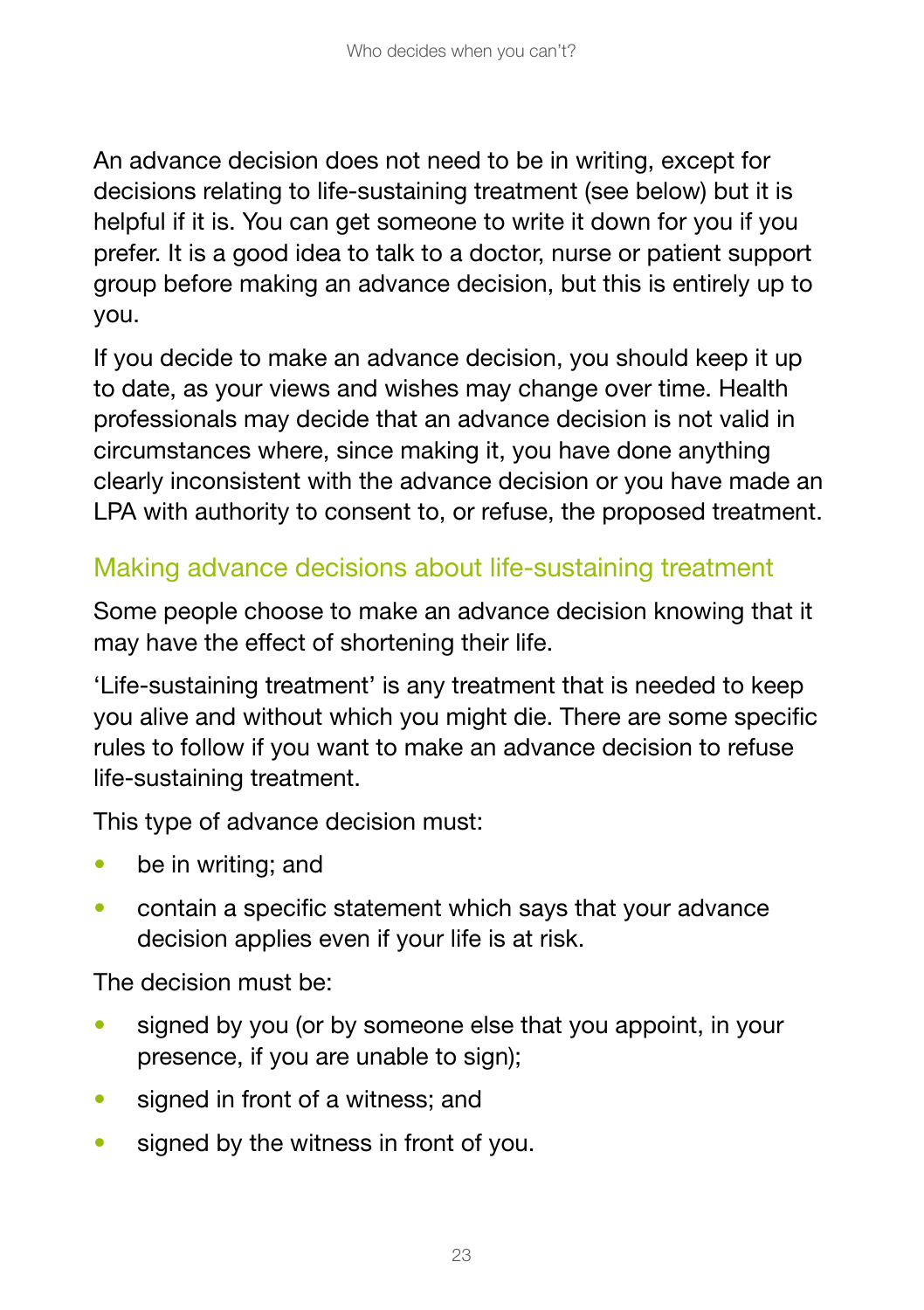If you do not follow these rules then your advance decision to refuse treatment may not apply to life-sustaining treatment.

#### Example:

Anthony has recently been told he has Motor Neurone Disease and wants to plan for the future. He has very strong beliefs on what treatment he would and would not want when he becomes seriously ill and when he is close to dying. He has decided he does not want to be fed or given fluids by a tube to keep him alive when he is about to die. Anthony is concerned that if he is unable to make a decision in the future, the doctors may make it for him.

Anthony writes an advance decision stating that in the future when he is close to dying he does not want to receive artificial nutrition or hydration (food and fluid by tube). The advance decision includes a written statement confirming that Anthony does not wish to receive artificial nutrition or hydration even if his life is at risk. Anthony signs the advance decision and a close friend of his witnesses his signature. The friend then signs the advance decision in front of Anthony.

This advance decision must be followed if and when it becomes relevant.

#### What if I already have an advance decision (or 'living will')?

If you made an advance decision (sometimes known as a 'living will') before the MCA came into force then it may still be valid. However, you should check that it meets the new rules, particularly if it deals with life-sustaining treatment. More detailed guidance on this is available at www.dh.gov.uk/consent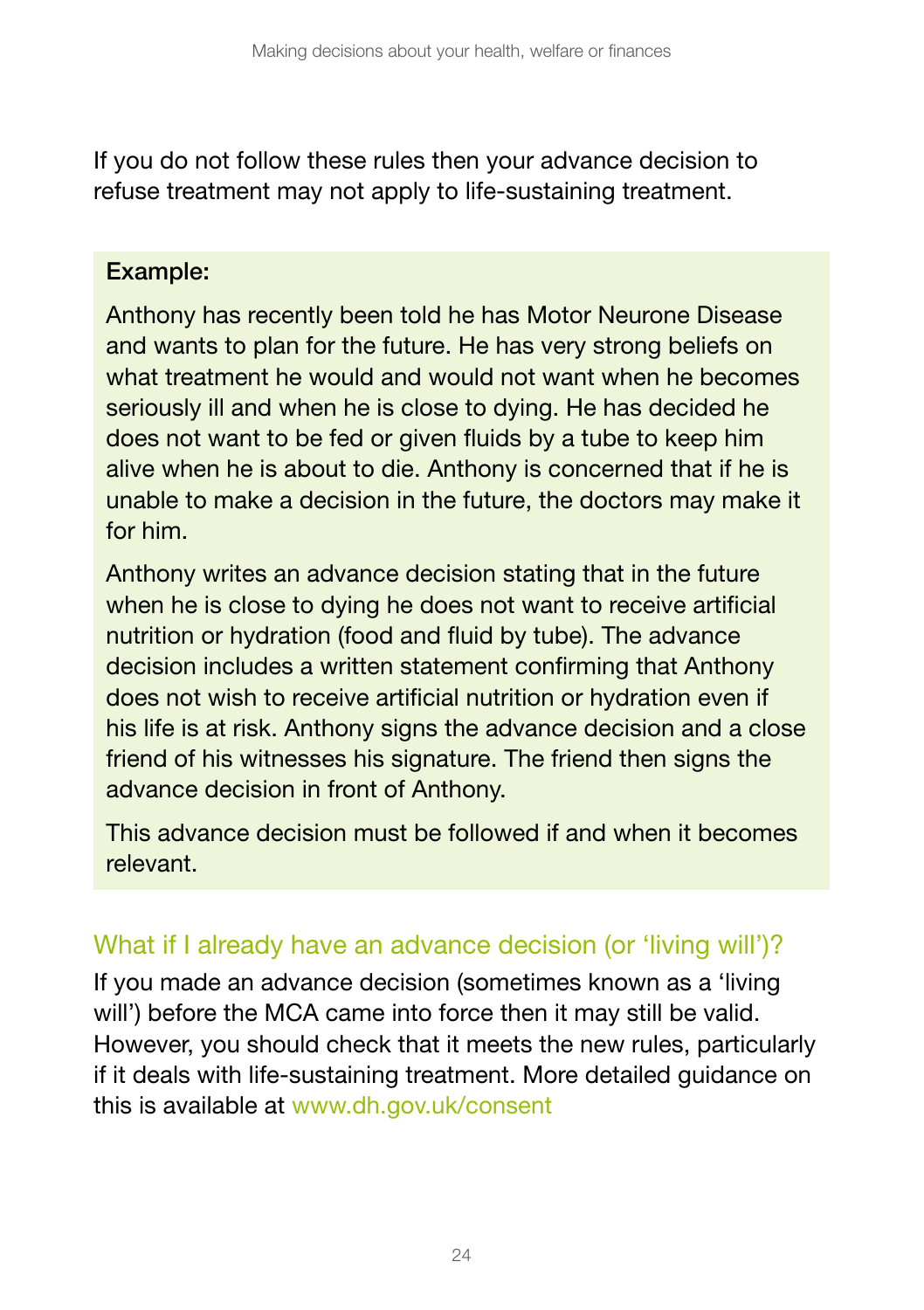#### Does this change the law on euthanasia or assisted suicide?

No. You can use an advance decision to refuse life-sustaining treatment. However, you cannot use the advance decision to ask for your life to be ended. The MCA makes clear that it will not change the law regarding assisted suicide, neither does it change the law regarding murder or manslaughter.

#### Advance decisions and the Mental Health Act 1983

Advance decisions do not allow people to refuse to be detained or treated without consent under the Mental Health Act. This is because people who have capacity to consent cannot refuse such detention or treatment.

#### Example:

John is 29 years old and has experienced mental health problems most of his adult life. He sometimes hears voices telling him to hurt himself and on three occasions now, has been detained in hospital under section 3 of the Mental Health Act 1983.

John has been treated with injections of antipsychotic medication whenever he has been detained ('sectioned').John does not like having these injections as they make him feel physically ill and he has come to the conclusion that the side effects of the injections outweigh the benefits.

He writes an advance decision stating that he does not wish to be treated with these injections in the future. He signs this in front of a close friend who then signs it in front of John. He then arranges for a copy of the advance decision to be placed in his health records held by the hospital and the local community mental health team.

A few months later, John becomes extremely distressed by the voices in his head and is admitted to hospital under section 3 of the Mental Health Act. The psychiatrist treating John wants to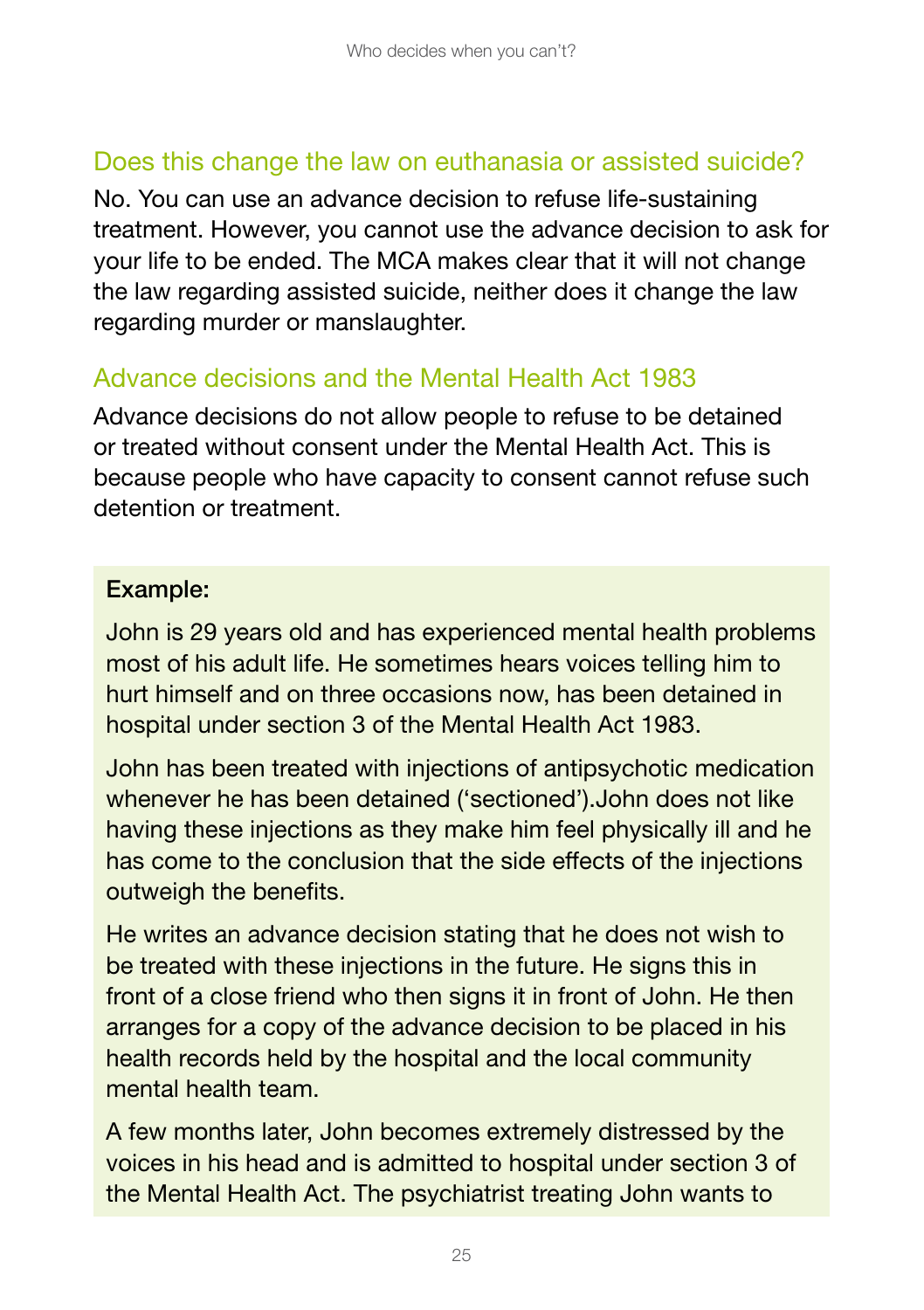administer an injection but John is so distressed that he lacks the capacity to give consent to the injection. The psychiatrist sees that John has made an advance decision but, after careful consideration, decides that it is better for John to have the injection than not as the voices are telling John to hurt himself. The psychiatrist also gives John other medication to help him cope with the side effects of the injection.

The advance decision has been made correctly but because John has been admitted to hospital under the Mental Health Act he can be treated for his mental health problem without his consent.

#### Recording your wishes and feelings about treatment and care

You can also write down or tell people about your wishes and preferences about your future treatment or care. These must be taken into account when determining what is in your best interests. Such statements can request certain types of treatment, which must be carefully considered, especially if they have been written down, but they will not always dictate the decision the person makes on your behalf as the key issue will be your best interests (see part 4).

These statements can be about anything, including personal preferences such as having a shower rather than a bath, or wanting to sleep with the light on. However, you cannot use such a statement about preferences you may have to ask for your life to be ended.

#### Example:

Khalid is vegetarian and has a degenerative condition. He wants to make sure that if he loses mental capacity and needs people to help him with daily tasks that they recognise his personal beliefs. He therefore writes down a statement explaining that he only wishes to receive vegetarian food. Khalid asks for the statement to be filed with his health record so that in the future, if he can no longer make and communicate his own decisions, he receives food in line with his wishes.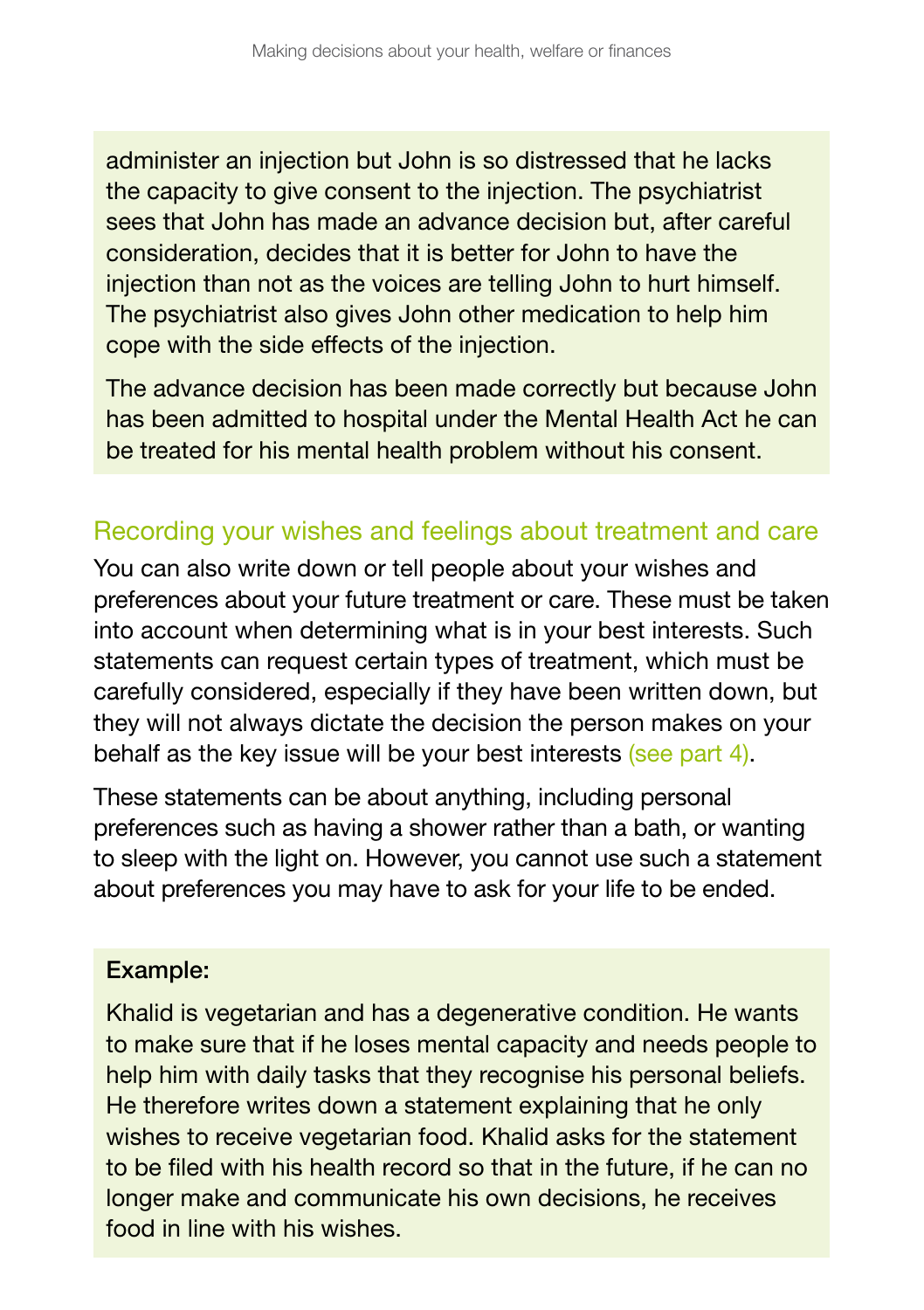## 6. What further support is available?

### Support from family and friends

It may be useful to talk to different people before you actually make a Lasting Power of Attorney or advance decision. This could include talking to a GP or other health professional, solicitor, family and friends. A number of organisations offer advice and support on the Mental Capacity Act (see part 12).

#### Support from an advocate

Advocacy is also a useful source of support for you if you currently lack the capacity to make a decision or if you are worried that you may lack capacity in the future. An advocate is an independent person who helps to make sure your wishes are expressed and that your voice is heard.

Advocates are experienced in working with people who have not been fully and properly involved in decisions which affect their lives. Some organisations that provide advocacy are listed in part 12.

### Support if you do not have any family or friends

In most situations, people who lack capacity will have a network of support from family members or friends who take an interest in their welfare, or from a Deputy (see part 10) or Attorney appointed under a Lasting Power of Attorney (see part 5).

However, some people who lack capacity may have no one (other than paid staff) to support them with major decisions which will change the person's life. The Mental Capacity Act creates a new advocacy service called the Independent Mental Capacity Advocate (IMCA). An IMCA is a specific type of advocate that only has to be involved if you do not have anyone appropriate who can be consulted.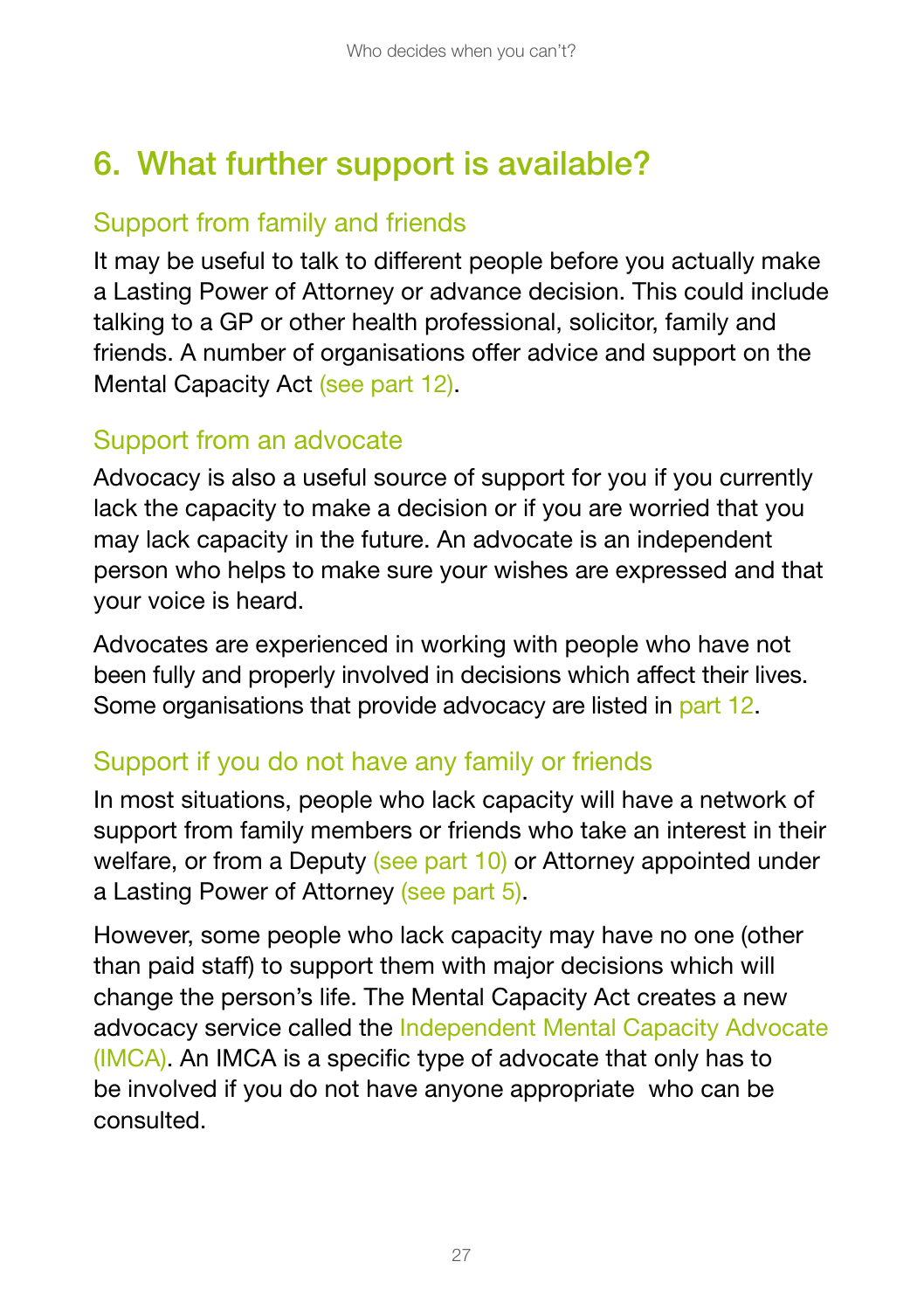An IMCA will only be involved in specific situations:

- where the decision is about serious medical treatment provided by the NHS;
- where it is proposed that the person is moved into long-term care of more than 28 days in hospital or 8 weeks in a care home;
- where a long-term move (8 weeks or more) to different accommodation is proposed, such as a hospital, care home or nursing home.

In England Local Authorities and the NHS, and in Wales Local Authorities and Local Health Boards, can extend the IMCA service to specific situations if they are satisfied that an IMCA would provide particular benefit. These are:

- care reviews about accommodation or changes to accommodation; and
- adult protection cases (even if the person who lacks capacity has family and/or friends).

The IMCA service helps support and protect the rights of particularly vulnerable people who lack capacity. The role of an IMCA is to support and represent you by:

- obtaining and evaluating relevant information an IMCA can talk to you in private and examine and take copies of health and social care records such as clinical records, care plans or social care assessment documents;
- discussing the proposed decision with professionals and others involved in your care and treatment;
- finding out, as far as possible, your wishes and feelings taking into account your beliefs and values;
- considering alternative courses of action and suggesting these to the decision-maker;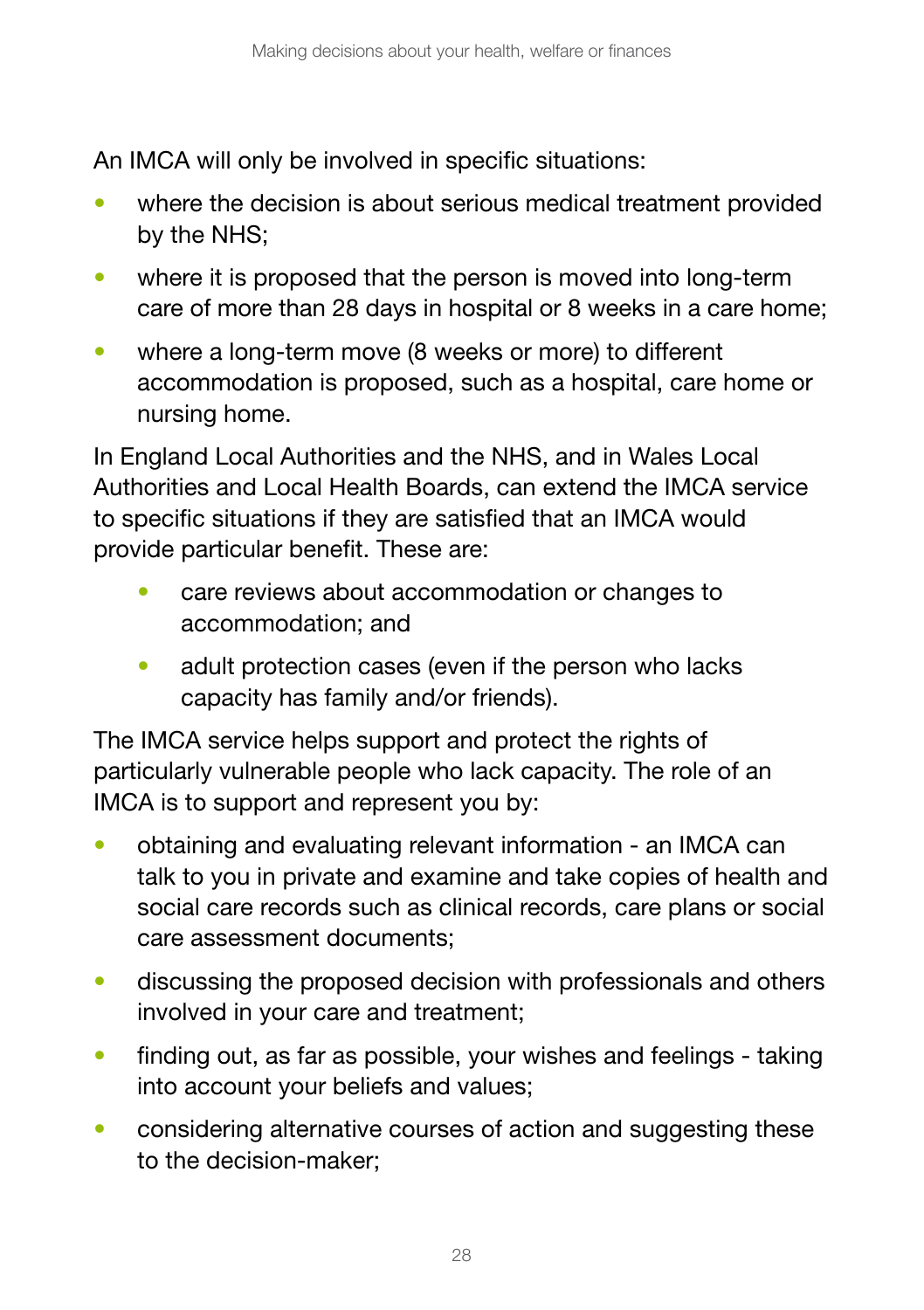- getting a further medical opinion where necessary, where the decision or action is about medical treatment; and
- providing a report with submissions for the person making the decision.

If the IMCA disagrees with the decision made, they can also challenge the decision-maker.

If a situation arises where an IMCA is required, the person in the NHS, Local Authority or Health Board who is making the decision (for instance a doctor or social worker) will request an IMCA for the person who lacks capacity.

#### Example:

Nikita has a learning difficulty and does not use verbal communication. She lives in a residential home that is closing and has no family or friends who visit her regularly.

Nikita's social worker contacts the IMCA service and requests an IMCA to represent Nikita and make sure her views are taken into account when the decision about a new home is made.

The IMCA spends time with Nikita at her home and the day service she attends. The IMCA also talks to the care staff about what Nikita appears to like doing. Nikita enjoys horse riding, but does not like being with more than two or three people at a time. Nikita likes to eat on her own and to watch movies with another woman at the home.

The IMCA uses this information to put forward Nikita's views about the type of home she would like to move to.

You can get further information about IMCAs in the Code of Practice which supports the MCA and you can look at the Department of Health's IMCA web pages at www.dh.gov.uk/imca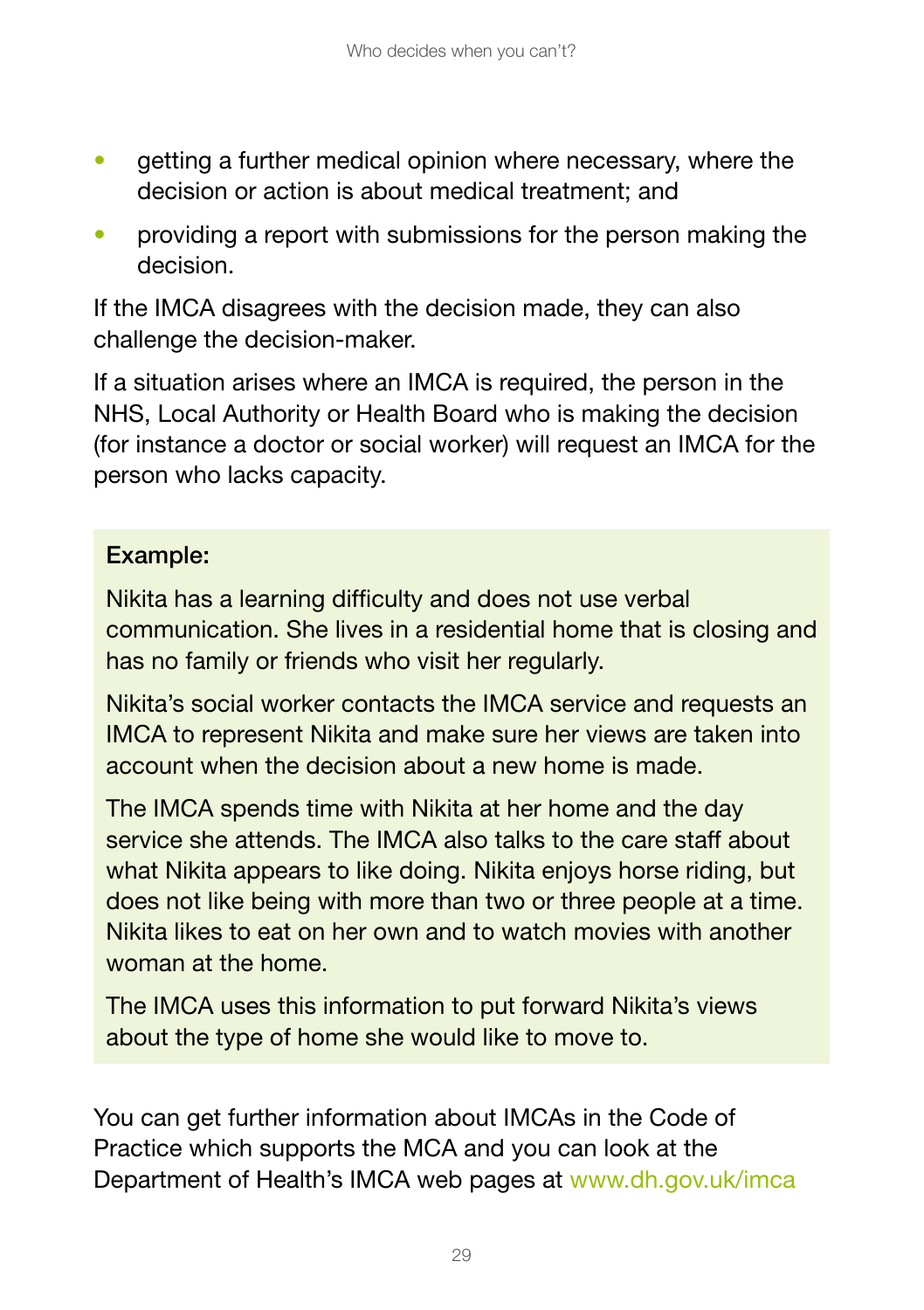## 7. What will happen if I have not planned ahead?

If you have not planned ahead and a decision about your money, health or lifestyle needs to be made when you lack the capacity to make the decision, then someone else will have to decide what to do.

Decisions will be made in your best interests which is explained in part 4 of this booklet.

- The Mental Capacity Act says that actions regarding your care and treatment can be carried out by someone else, as long as they are done in your best interests and follow the principles of the MCA (see part 4). This covers a wide range of actions carried out by carers or professionals, such as assistance with washing, dressing, eating or mobility.
- If something needs to be done about your property and financial affairs, such as redeeming an insurance policy or selling your house, then someone can apply to the Court of Protection (the 'Court') to deal with the situation in your best interests. The Court has authority to make orders about any healthcare or financial matters. There is a more detailed explanation of the role and remit of the Court in part 10.
- For complex or ongoing financial decisions or where a series of steps may be needed over a long period, the Court can appoint a Deputy to make decisions for you. Again, the Deputy must always act in your best interests, as explained in part 10.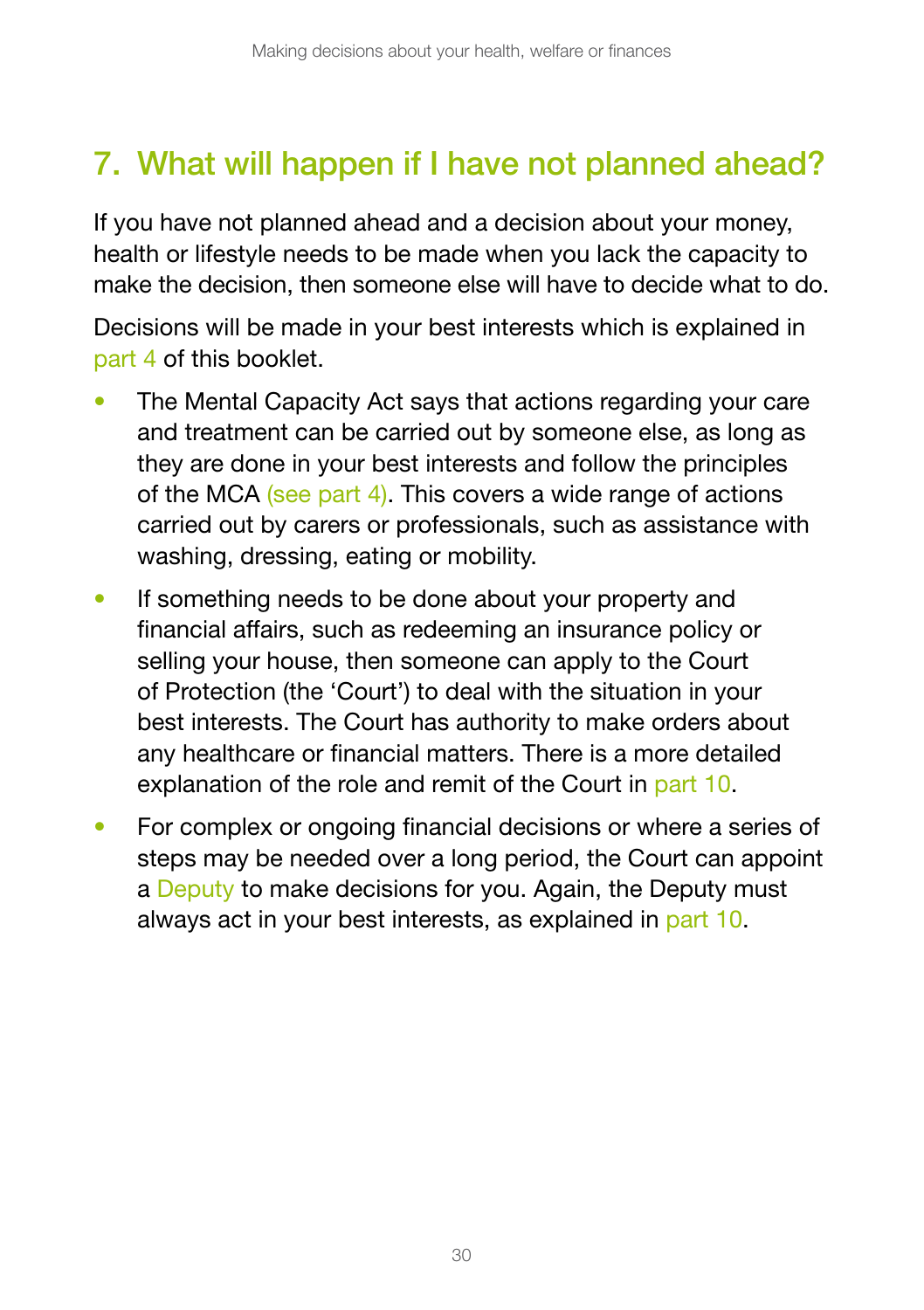## 8. Challenging decisions and raising concerns

You may disagree with the way you are being treated when you lack capacity. For example you may have concerns about decisions made on your behalf, actions being carried out connected to your care and treatment, or you may dispute the assessment made about whether or not you lack capacity to make a decision.

There are a number of ways you can get help to raise concerns, and it is recommended that you try to use informal methods before taking any legal or formal action. Informal methods could include using independent advocacy (see part 6) or mediation.

If you have a complaint about a healthcare-related issue, the Patient Advice and Liaison Service (PALS) in England provides an informal way to resolve disputes quickly. PALS is an advisory body to support patients and families. It does not investigate complaints. The equivalent agency in Wales is the local Community Health Council.

You can contact PALS by:

- phoning your local hospital, clinic, GP surgery or health centre and ask for details of the PALS;
- phoning NHS Direct on 0845 46 47; or
- searching the Office Directory on the PALS Online website: [www.pals.nhs.uk](http://www.pals.nhs.uk)

If the complaint is still not resolved, or if it is a serious dispute, more formal methods can be used to raise concerns. For healthrelated issues in England, the Independent Complaints Advocacy Service (ICAS) supports people to take forward NHS complaints in a more formal way. You can contact your local ICAS office direct, or through NHS managers at hospitals and GP practices, NHS Direct, or through PALS.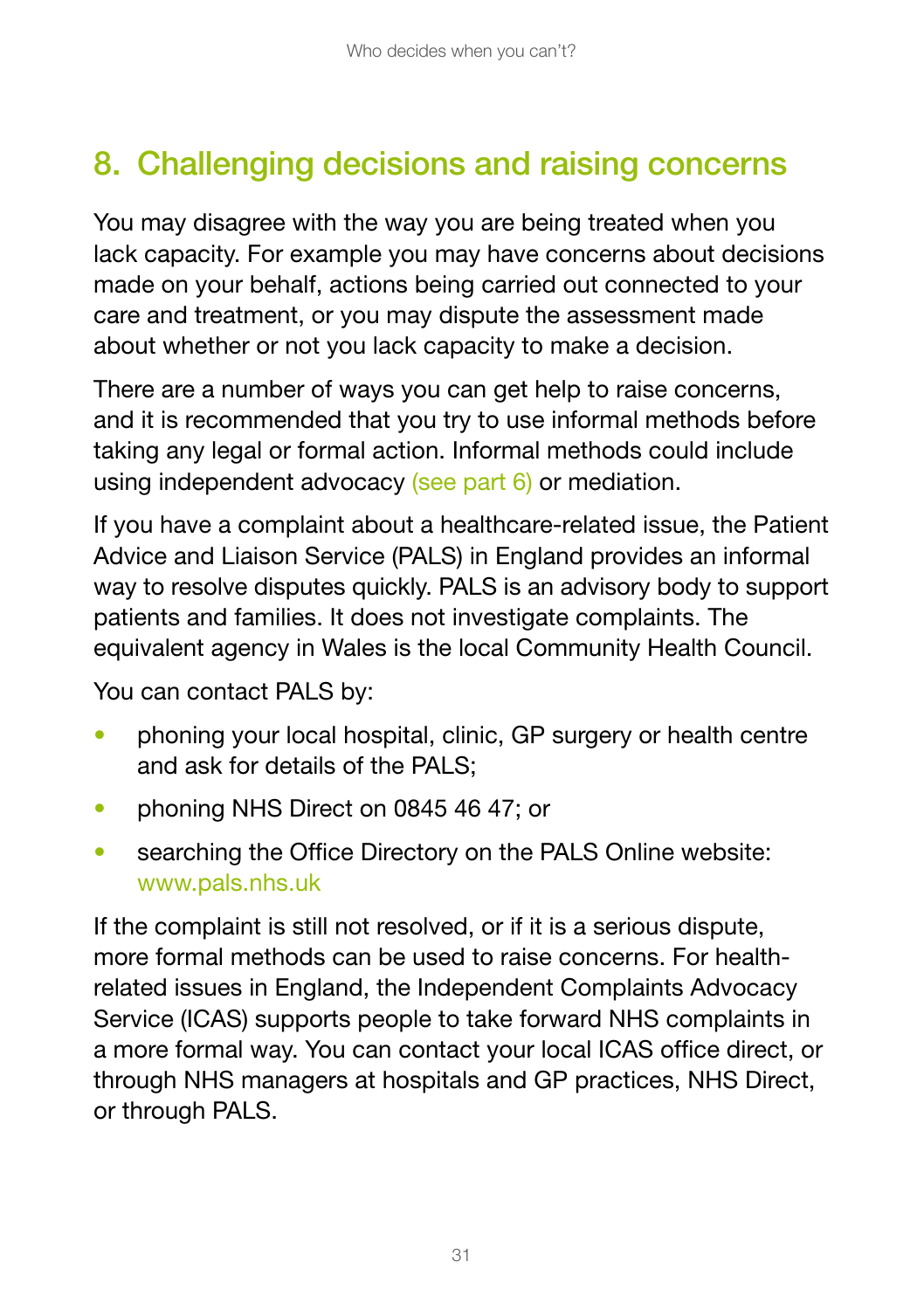Complaints about social care can be referred in the first instance through your Local Authority's complaints procedures.

You will also be able to raise concerns and get general information about disputes under the Mental Capacity Act by contacting the Office of the Public Guardian (see part 10).

Finally, the Court of Protection (see part 10) has authority to make decisions about capacity and deal with disputes under the MCA. There is a procedure in place to appeal against a decision made by the Court of Protection.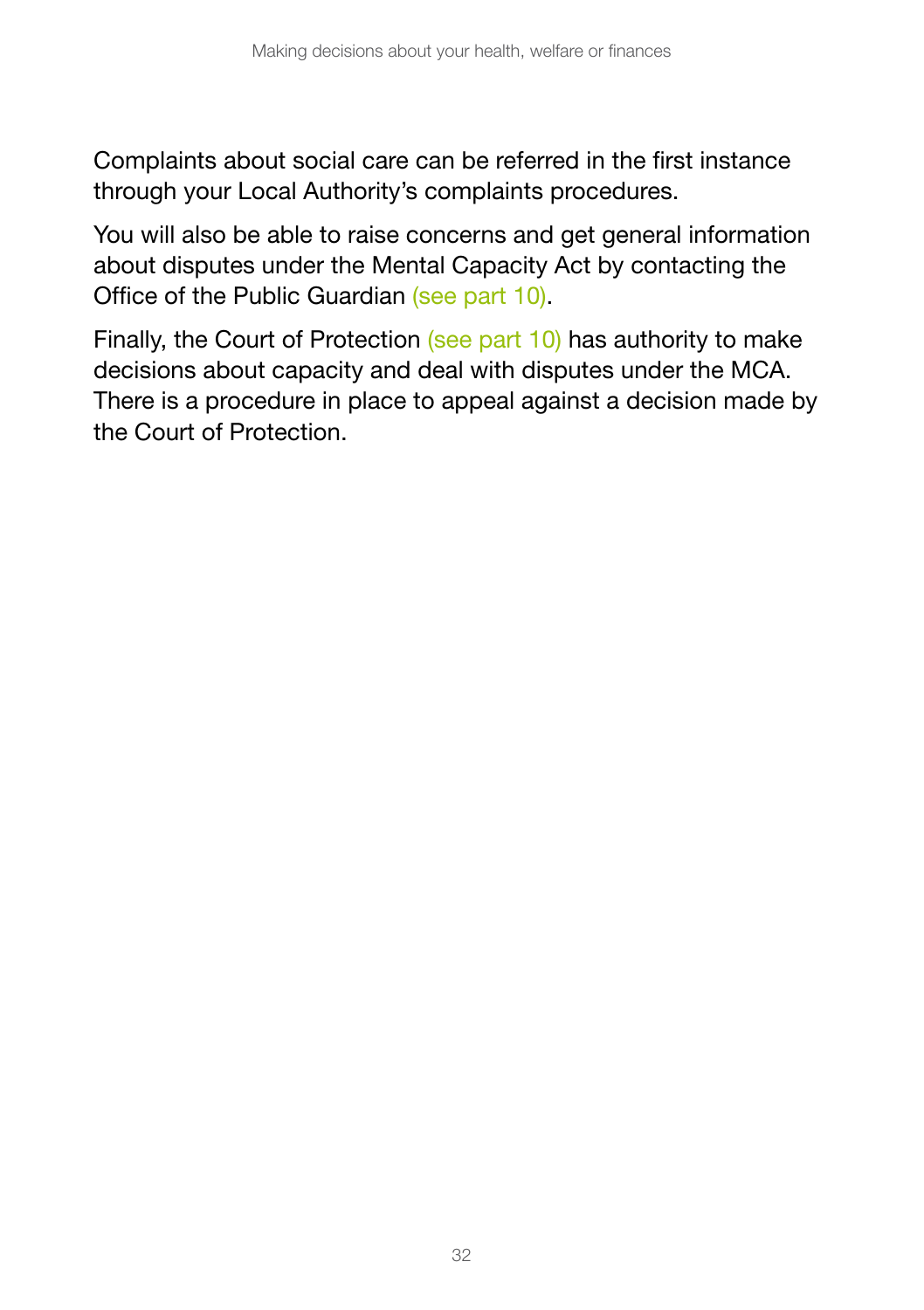## 9. What does the Mental Capacity Act say about research?

Research is an important way for us to understand illness and disability and to improve the care and support that people receive. This could include testing how effective a certain type of care or treatment is in supporting those who may lack capacity, or finding out what caused a condition such as Alzheimer's disease.

Sometimes this research will only be useful if it involves people who lack the mental capacity to agree to take part, such as investigating what causes conditions like dementia.

The Mental Capacity Act allows such research to take place but sets out strict rules to protect people who lack capacity to consent to take part in research and to make sure their current or previous wishes are taken into account. They include the following:

- The research must be agreed by a recognised independent research ethics committee to say it is necessary, safe and cannot be done another way using people who have capacity.
- Researchers must talk to a family member, carer or other relevant person (such as an Attorney or Deputy) about whether to involve the individual who lacks capacity in the research. If they say the person who lacks capacity would not want to be involved in the research, it cannot take place.
- The research must not continue if the person shows signs of not wanting to be involved.
- The possible benefits of taking part in the research must be greater than any potential risk or harm to the person, or it must help other people and will not hurt or upset the person.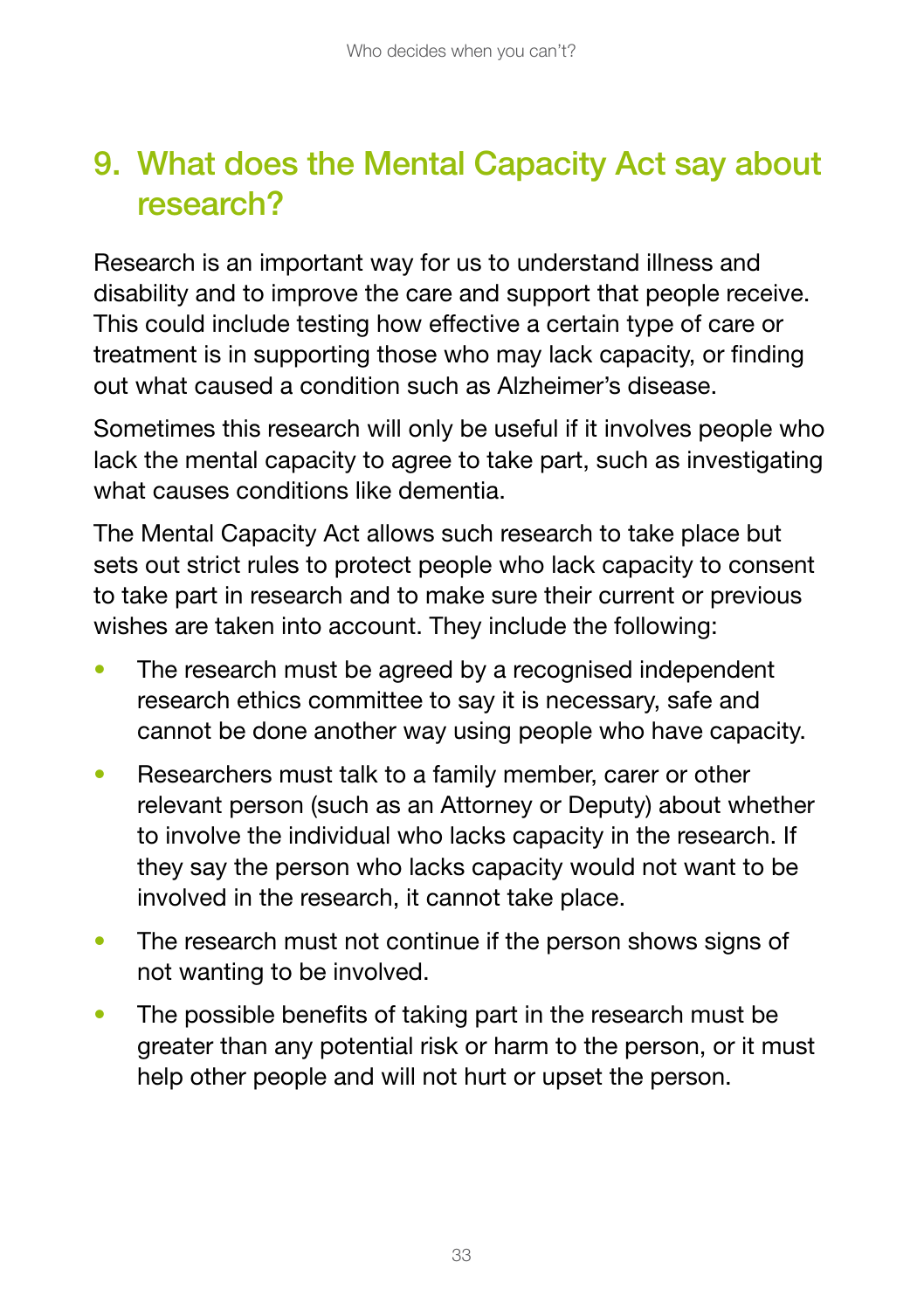#### Example:

George is asked to take part in a research project designed to study what effects an exercise programme has on the lives of people with Alzheimer's. The only way the researchers can test this is by involving people with Alzheimer's in the research.

The panel of experts have already agreed that the participants may benefit from the study, and that the study will provide information that will be useful to others who work with people with Alzheimer's. They also agree that the study does not put those taking part at risk.

George is not able to understand the detail of the study so the researcher consults George's wife who agrees that he would have been interested in taking part in this sort of study. George is able to make decisions about which exercises he wants to take part in each day and the researcher respects these decisions.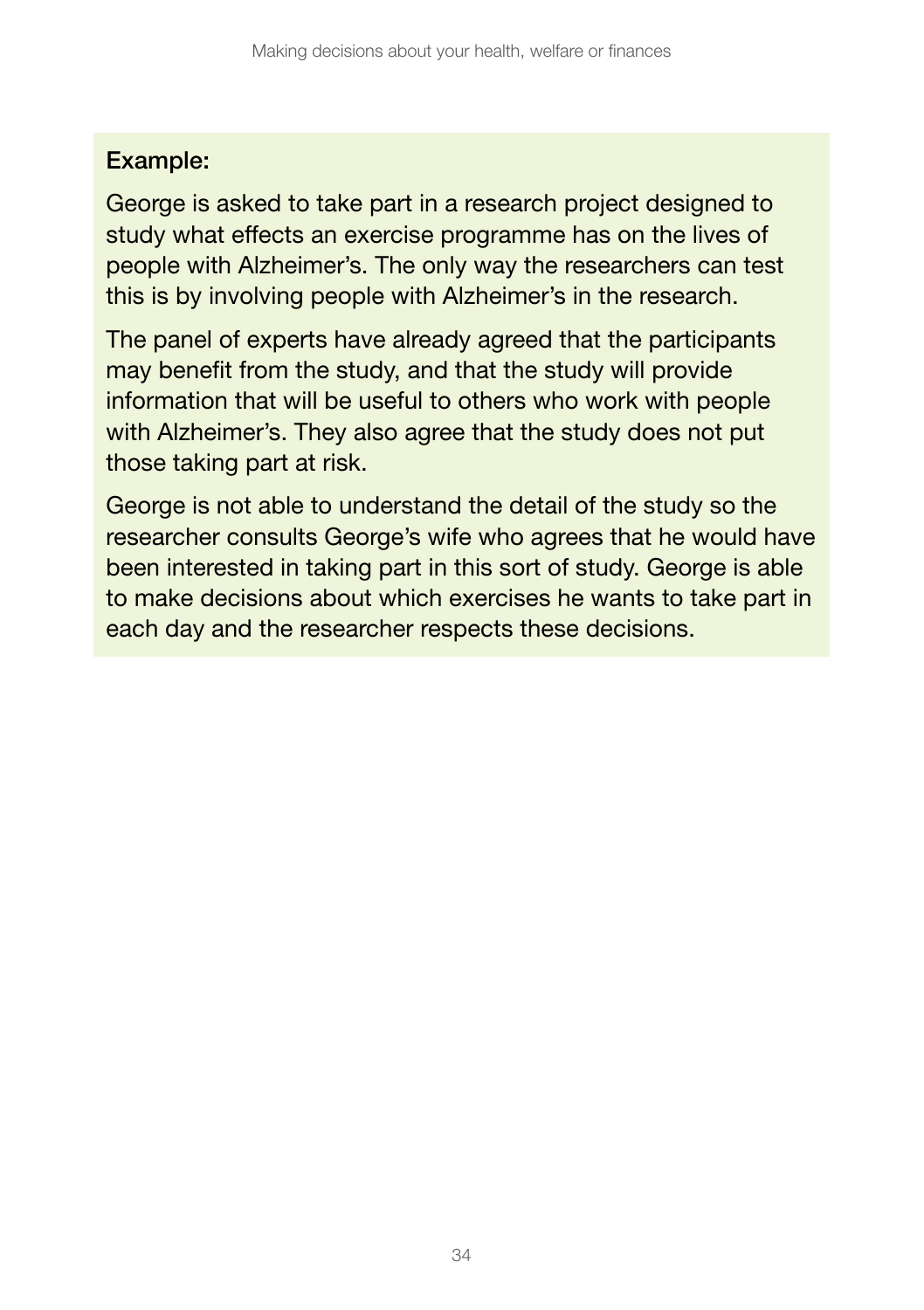## 10.How the Mental Capacity Act is supported

### Code of Practice

The Act is supported by the Code of Practice (the 'Code'), which provides guidance on how the Act will work in reality. The Code has legal status and certain people must have regard to it when they act in relation to a person who lacks capacity to make a decision. This means that they must pay attention to the Code and be able to show that they are familiar with the guidance in it. If they don't follow the Code they should be able to give convincing reasons why not. These people include Attorneys, Deputies, IMCAs, professionals (such as doctors, social workers and lawyers) and people being paid for their work (such as paid carers).

Unpaid carers and family members don't have the same duty but they are still expected to follow the general principles and will find the guidance useful. The Code is designed to help them use the principles of the Act when making day-to-day decisions for a person who lacks capacity.

### Court of Protection

The Mental Capacity Act created a new specialist Court of Protection. The Senior Judge is based in London and is assisted by specially-trained Judges who are based at key locations in England and Wales. This means that any hearings can be nearer to the people concerned. The Court has to make decisions in the best interests of people who lack capacity.

The Court makes final decisions on capacity if there is uncertainty about whether a person is able to make the decision in question. It deals with decisions about the finance and property of a person who lacks capacity and also certain serious health and welfare decisions - most commonly where there is a dispute about best interests. The Court normally only hears personal welfare cases where parties have not been able to reach consensus about what is in the person's best interests by other means (see part 8).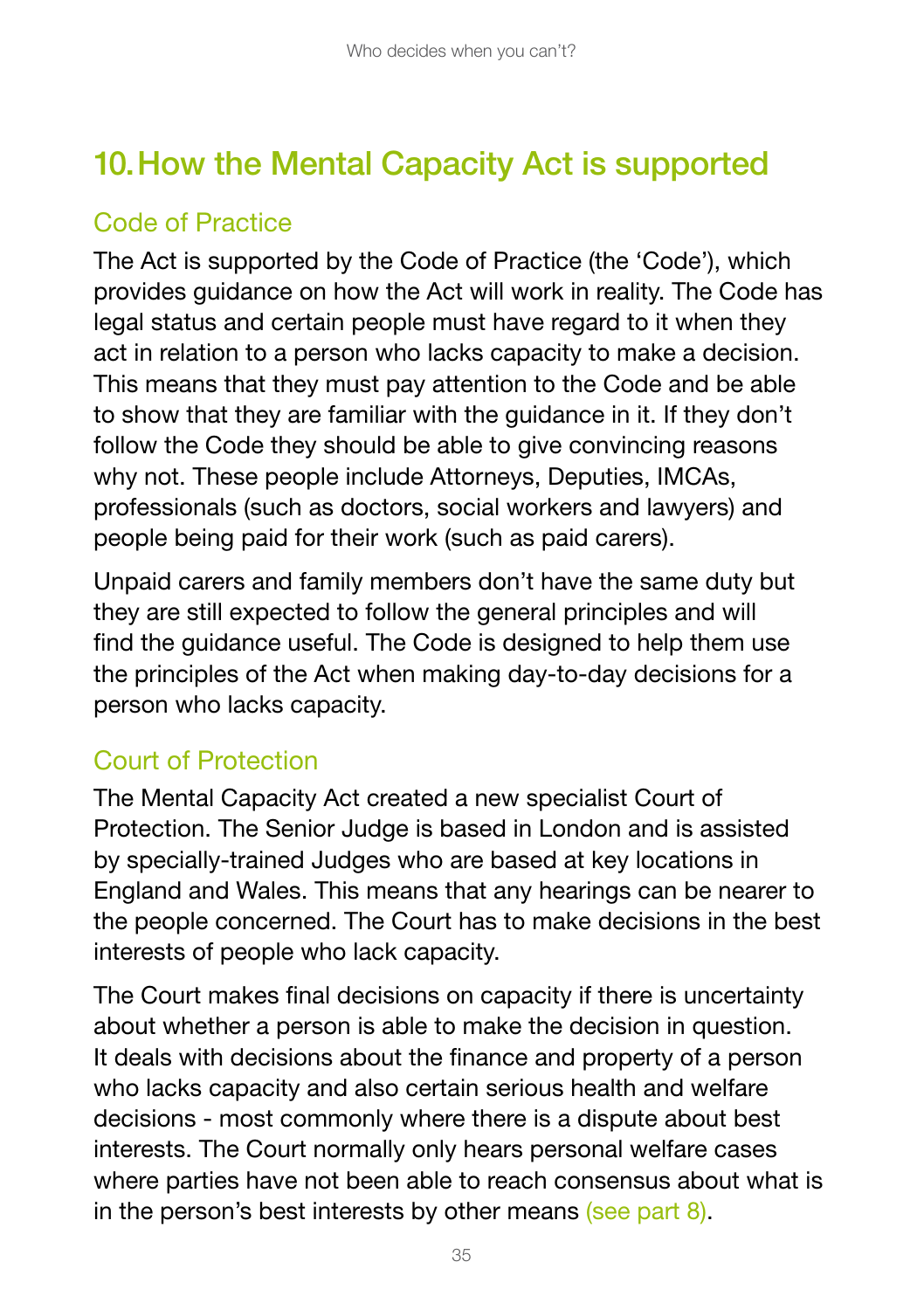The Court has powers to make tailor-made orders if this is thought to be in a person's best interests. This may include allowing someone to sign a tenancy agreement on behalf of a person with learning disabilities. It also appoints Deputies (see below) with ongoing authority to make decisions for a person who lacks capacity.

Although many Court hearings take place in key regional locations, all applications should be made initially to the Court of Protection's Central Registry in Archway, North London. The Central Registry deals with any urgent interim directions required and then if necessary will refer the matter to be heard at a regional court if this is more appropriate.

Some people need to get the Court's permission to make an application. The rules about this are set out in the application forms and guidance available by calling 0845 330 2900 or at [www.publicguardian.gov.uk.](http://www.publicguardian.gov.uk)

For more information about how you can access the Court of Protection and about who needs to seek permission for Court action, see contact details at part 11.

There is a procedure in place to appeal against a decision made by the Court of Protection.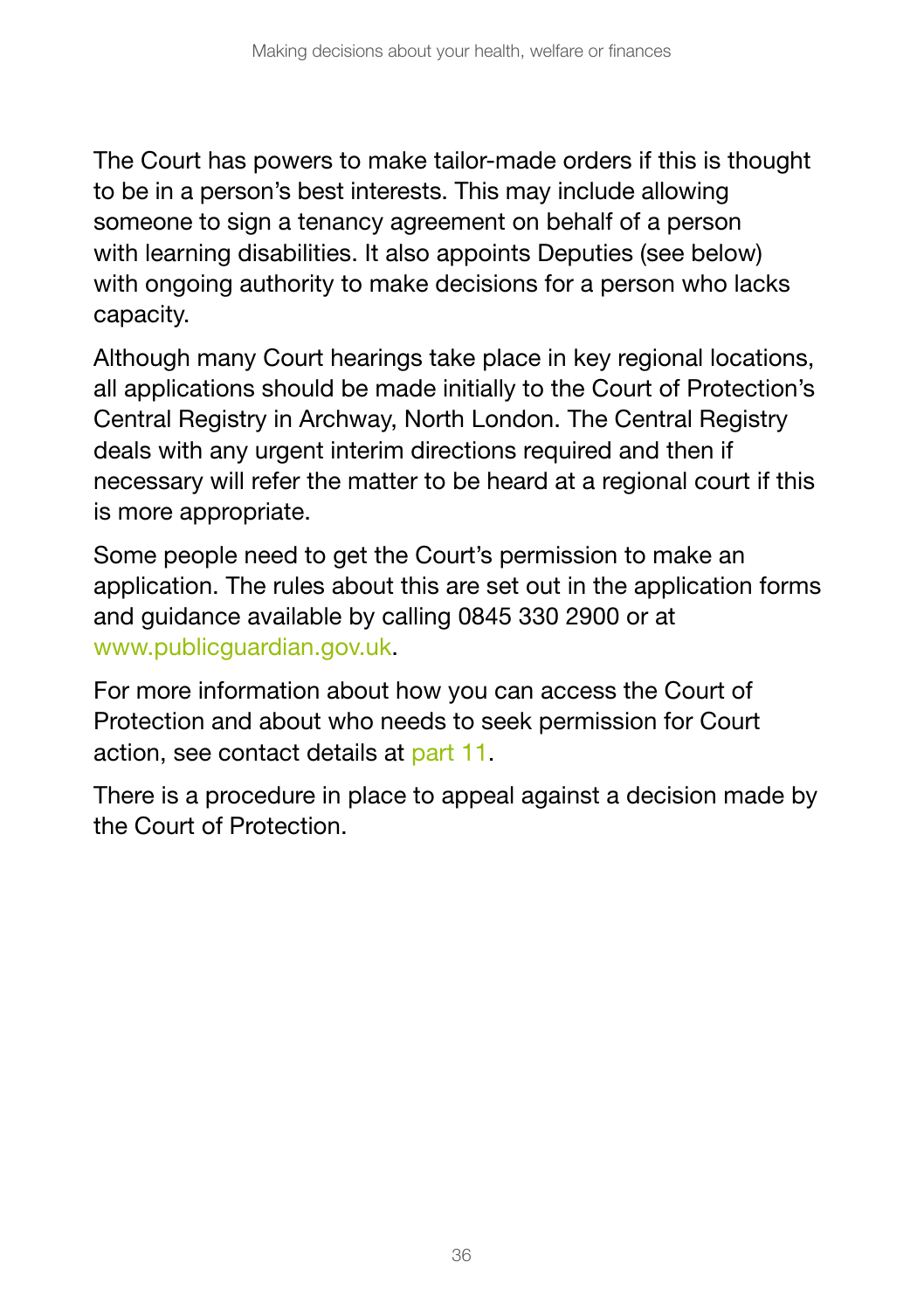## **Deputies**

If it is necessary to give someone continuing authority to deal with a series of long-term issues, the Court of Protection can appoint a Deputy to make decisions on a person's behalf. This must be someone who is aged 18 years or over and can be (among others) a relative, friend, professional such as an accountant or doctor, or the Director of Social Services. If no one is able or wants to be a Deputy, the Court can appoint a Deputy from an approved panel.

The Court tailors the powers of the Deputy according to the circumstances of the case. The Deputy must always act in the person's best interests (see part 4).

The Office of the Public Guardian (page 37) makes sure that Deputies are doing their job properly, and Deputies are accountable to the Court of Protection for any decisions they make on behalf of a person who lacks capacity.

You can get more information about the duties of a Deputy from the Office of the Public Guardian (see part 11).

### What if I already have a Receiver?

Form 1 October 2007 Receivers are known as Deputies for property and affairs. If a personal welfare Deputy needs to be appointed, a separate application needs to be made. For more information please go to:

www.publicguardian.gov.uk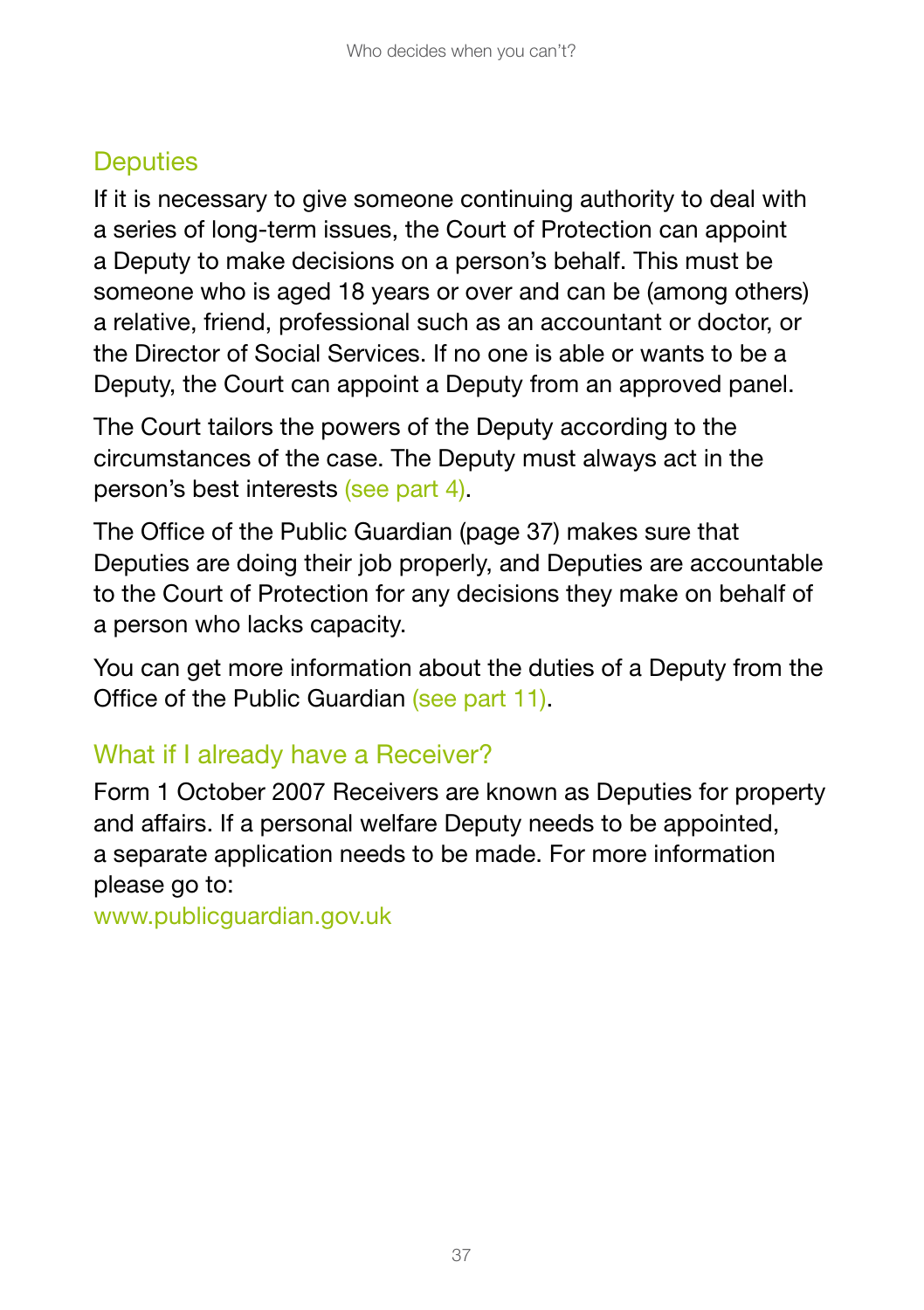### Office of the Public Guardian

The Public Guardian is a public official supported by the Office of the Public Guardian (OPG). The OPG's role is to:

- register LPAs and EPAs;
- supervise Deputies appointed by the Court of Protection (see above);
- provide information to the Court of Protection: and
- give information and guidance on the Mental Capacity Act to the public.

The OPG also helps support Attorneys and Deputies to do their jobs. It works closely with other organisations who support adults who have difficulty making their own decisions and also works with the police and social services to respond to any concerns raised about the way in which an Attorney or Deputy is working. The OPG also looks at problems or possible abuse and sends serious concerns to the Court of Protection.

The OPG has a phone number (see Part 12) which is the first point of contact for anyone who needs advice or information about the Mental Capacity Act, becoming a Deputy, making an LPA or registering either an LPA or an EPA.

The Public Guardian is monitored by the Public Guardian Board and produces an Annual Report about the work it has been doing.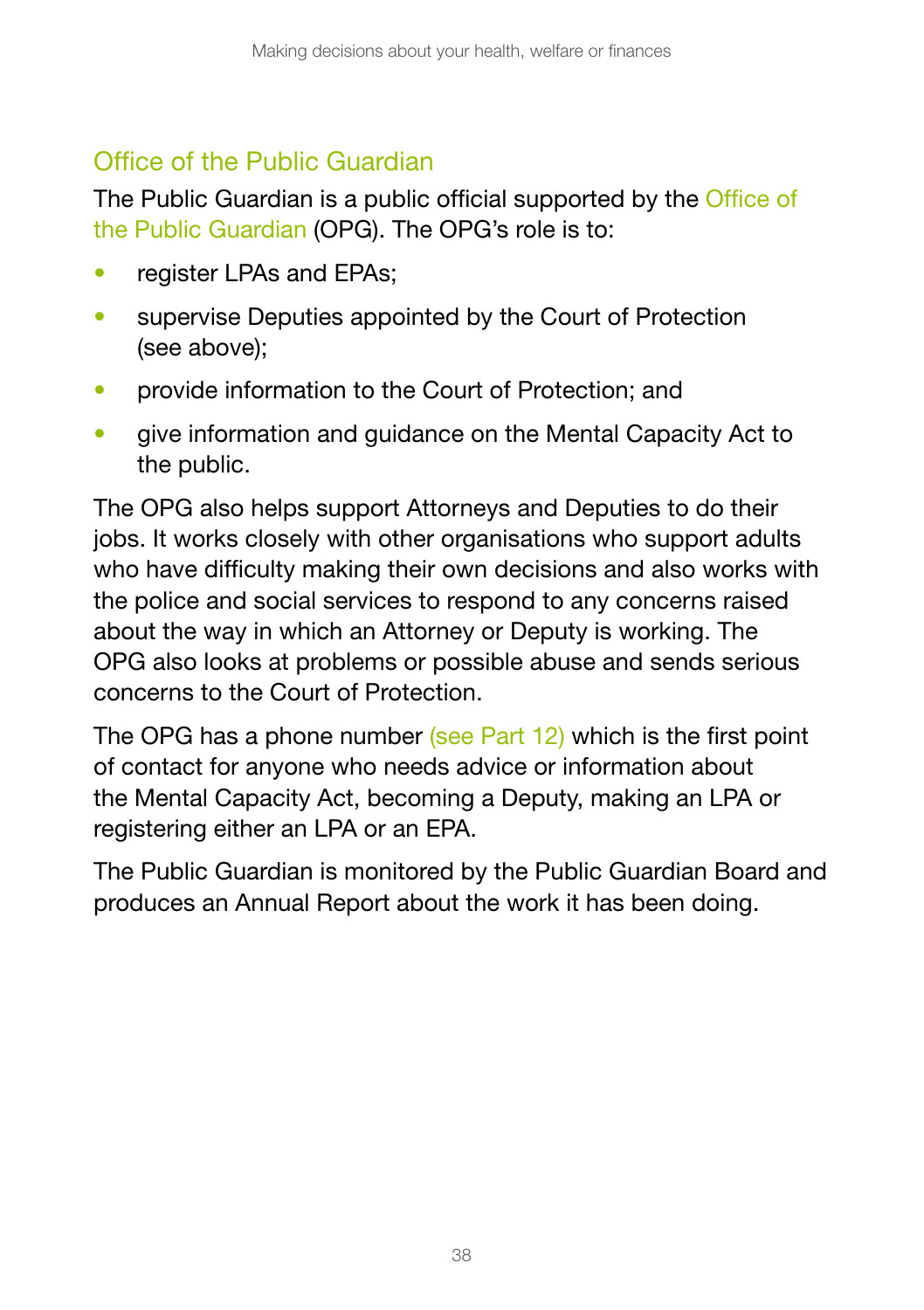## 11. What if I want to know more about the Mental Capacity Act?

If you would like to know more about the Mental Capacity Act you can call 0845 330 2900

or email [customerservices@publicguardian.gsi.gov.uk](mailto:customerservices@publicguardian.gsi.gov.uk)

Other sources of useful information and guidance includes:

| Title                                                                                  | Available from                                                                                                                                                                      |
|----------------------------------------------------------------------------------------|-------------------------------------------------------------------------------------------------------------------------------------------------------------------------------------|
| Other information booklets<br>like this one                                            | You can view these electronically by<br>going to: www.publicguardian.gov.uk                                                                                                         |
| The Mental Capacity Act<br>2005                                                        | You can view this for free by going to:<br>www.publicguardian.gov.uk<br>Or you can order a hard copy from TSO<br>by calling 0870 600 5522 or emailing<br>customerservices@tso.co.uk |
| The Code of Practice for the<br><b>Mental Capacity Act</b>                             | You can download it for free by going to:<br>www.publicguardian.gov.uk<br>You can order a hard copy from TSO<br>by calling 0870 600 5522 or emailing<br>customerservices@tso.co.uk. |
| Information on the IMCA<br>service, IMCA Pilots and<br>training materials for<br>IMCAs | www.dh.gov.uk/imca                                                                                                                                                                  |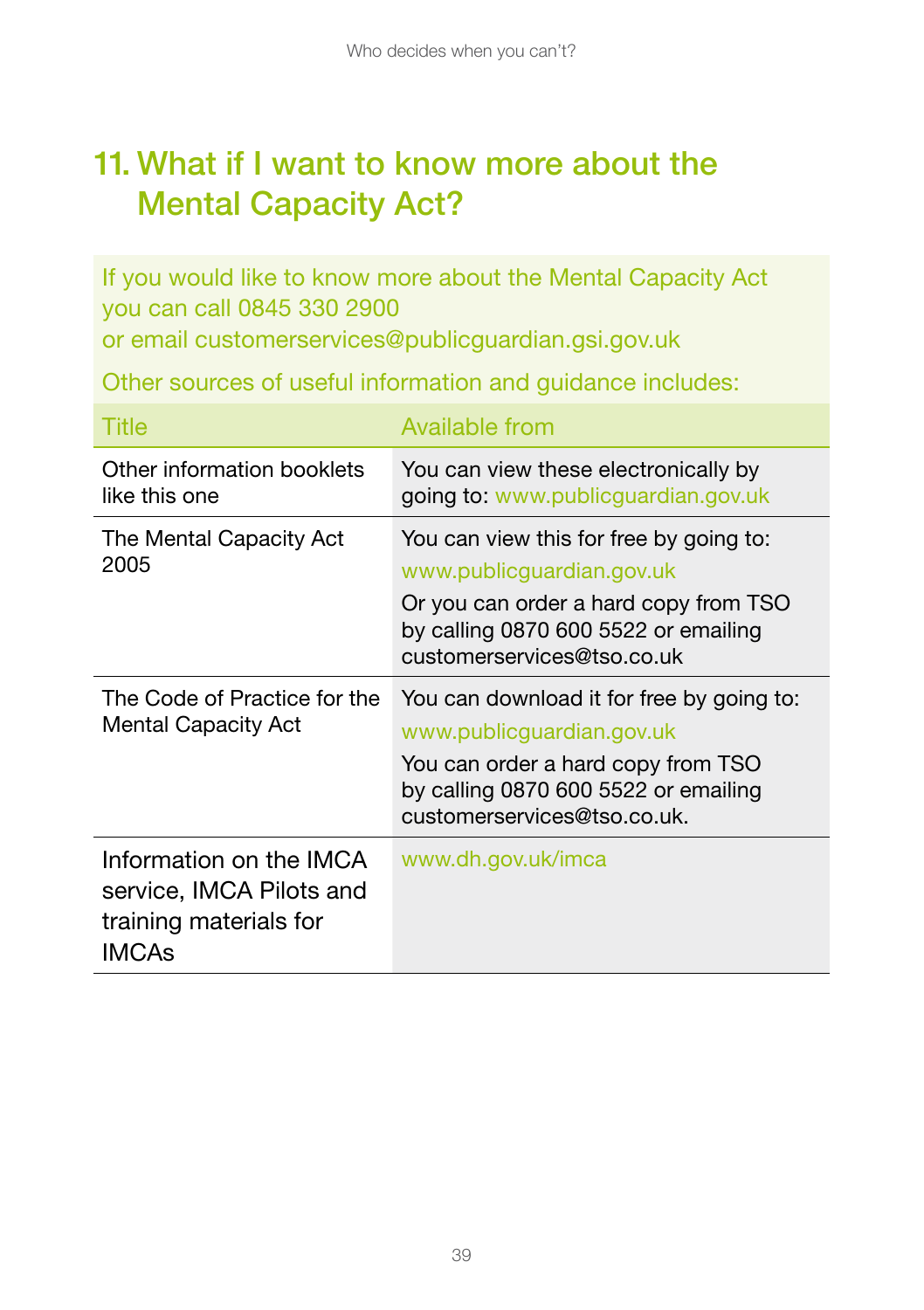## 12.Some useful contacts

The following government departments work together to implement the Mental Capacity Act

| Department                                       | What it is/does                                                                                                                                                                                                       | Contact                                                                                         |
|--------------------------------------------------|-----------------------------------------------------------------------------------------------------------------------------------------------------------------------------------------------------------------------|-------------------------------------------------------------------------------------------------|
| Office of the<br><b>Public Guardian</b><br>(OPG) | The Office of the Public<br>Guardian supports and<br>promotes decision-making<br>for those who lack capacity<br>or would like to plan for their<br>future, within the framework of<br>the Mental Capacity Act 2005    | www.publicguardian.gov.uk<br>0845 330 2900<br>customerservices@<br>publicguardian.gsi.gov.uk    |
| Department of<br>Health (DH)                     | Responsibilities include setting<br>health and social care policy<br>in England. The Department's<br>work sets standards and<br>drives modernisation across all<br>areas of the NHS, social care<br>and public health | Wellington House, 133-155<br>Waterloo Road, London, SE1 3UG<br>www.dh.gov.uk<br>T 020 7210 4850 |
| <b>Welsh Assembly</b><br>Government              | Develops policy and approves<br>legislation that reflects the<br>needs of the people of Wales                                                                                                                         | Cathays Park, Cardiff, CF10 3NQ<br>www.wales.gov.uk<br>T 029 2082 5111                          |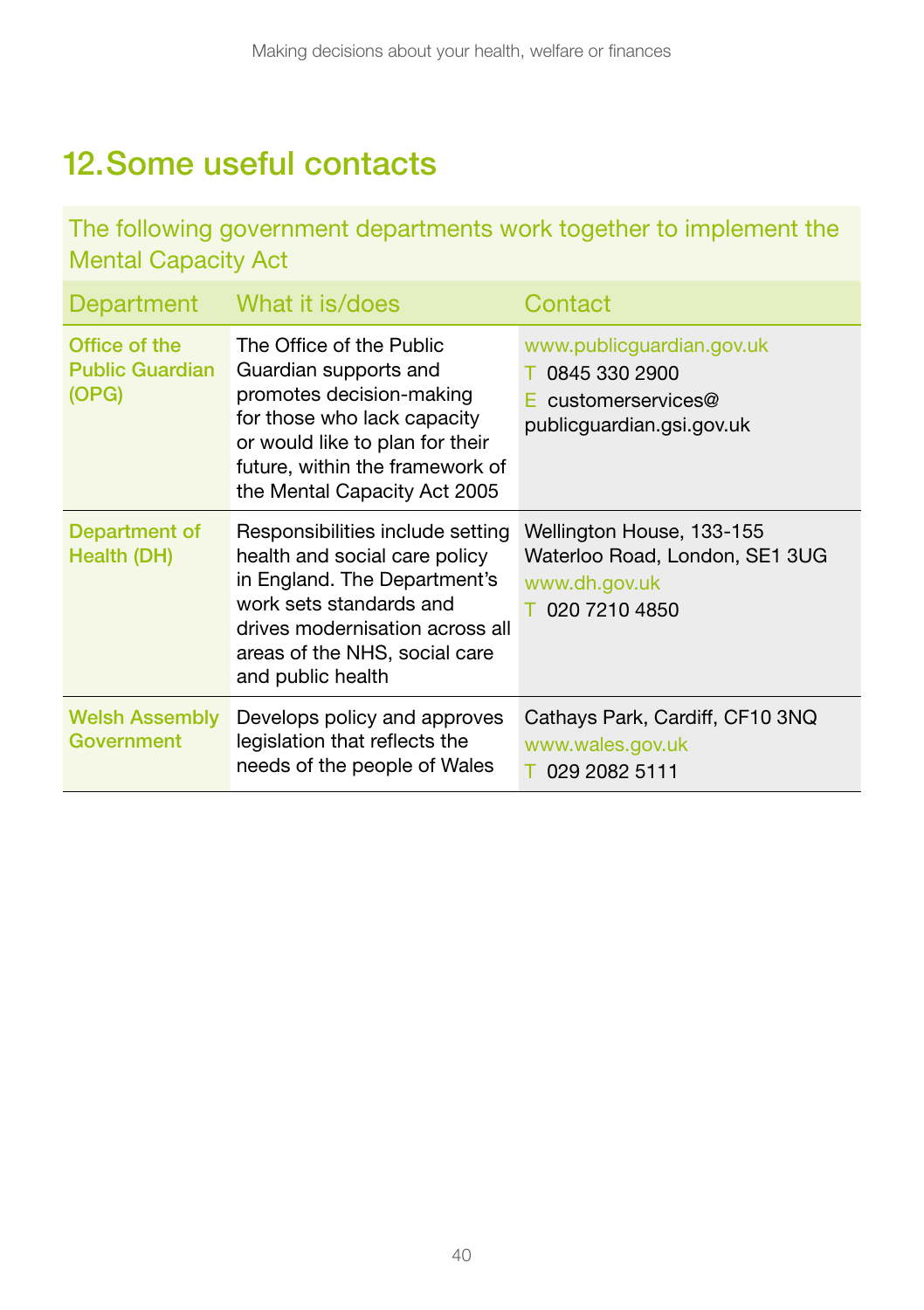#### The following organisations were involved in writing and advising on this booklet

| Organisation                                         | What it is/does                                                                                                                                                                                                                                          | Contact                                                                                                                                                                                                                                                                                                                                                                                                                                                                                                                                                                                                                                             |
|------------------------------------------------------|----------------------------------------------------------------------------------------------------------------------------------------------------------------------------------------------------------------------------------------------------------|-----------------------------------------------------------------------------------------------------------------------------------------------------------------------------------------------------------------------------------------------------------------------------------------------------------------------------------------------------------------------------------------------------------------------------------------------------------------------------------------------------------------------------------------------------------------------------------------------------------------------------------------------------|
| <b>Making</b><br><b>Decisions</b><br><b>Alliance</b> | for People with Learning Disabilities, Headway, Help the Aged,<br>Horsham Gateway Club, Independent Advocacy Service, Kent<br>Powerhouse, Relatives and Residents Association, Respond,<br><b>United Response, WITNESS</b><br>www.makingdecisions.org.uk | It includes: Action on Elder Abuse, Age Concern England, Alzheimer's<br>Concern Ealing, Alzheimer's Society, Beth Johnson Foundation, Carers<br>UK, Centre for Policy on Ageing, Cloverleaf Advocacy, Consumer<br>Forum, Different Strokes, Down's Syndrome Association, Foundation<br>Autistic Trust, Leonard Cheshire, Mencap, Mental Health Foundation,<br>Mind, Motor Neurone Disease Association, National Autistic Society,<br>North Staffordshire Users Group, The Oaklea Trust, Patient Concern,<br>Rethink, Rett Syndrome Association, St Clements Patient Council,<br>Scope, Sense, Skills for People, Stroke Association, Turning Point, |
| <b>Action for</b><br><b>Advocacy</b>                 | A resource and support<br>agency for the advocacy<br>sector, information, training<br>and advice                                                                                                                                                         | PO Box 31856, Lorrimore Square,<br>London, SE17 3XR<br>www.actionforadvocacy.org                                                                                                                                                                                                                                                                                                                                                                                                                                                                                                                                                                    |
| <b>Age Concern</b><br><b>England</b>                 | The UK's largest organisation<br>working to promote wellbeing<br>of all older people. It provides<br>vital services, information<br>and support to thousands of<br>older people - of all ages and<br>backgrounds                                         | Astral House, 1268 London Road,<br>London, SW16 4ER<br>www.ageconcern.org.uk<br>www.accymru.org.uk<br>Information line 0800 00 99 66                                                                                                                                                                                                                                                                                                                                                                                                                                                                                                                |
| Alzheimer's<br><b>Society</b>                        | The UK's leading care and<br>research charity for people<br>with dementia, their families<br>and carers                                                                                                                                                  | Gordon House, 10 Greencoat<br>Place, London, SW1P 1PH<br>www.alzheimers.org.uk<br>Helpline 0845 300 0336                                                                                                                                                                                                                                                                                                                                                                                                                                                                                                                                            |
| <b>British Medical</b><br>Association<br>(BMA)       | BMA represents doctors from<br>all branches of medicine all<br>over the UK                                                                                                                                                                               | BMA House, Tavistock Square,<br>London, WC1H 9JP<br>www.bma.org.uk<br>T 020 7387 4499<br>F 020 7383 6400                                                                                                                                                                                                                                                                                                                                                                                                                                                                                                                                            |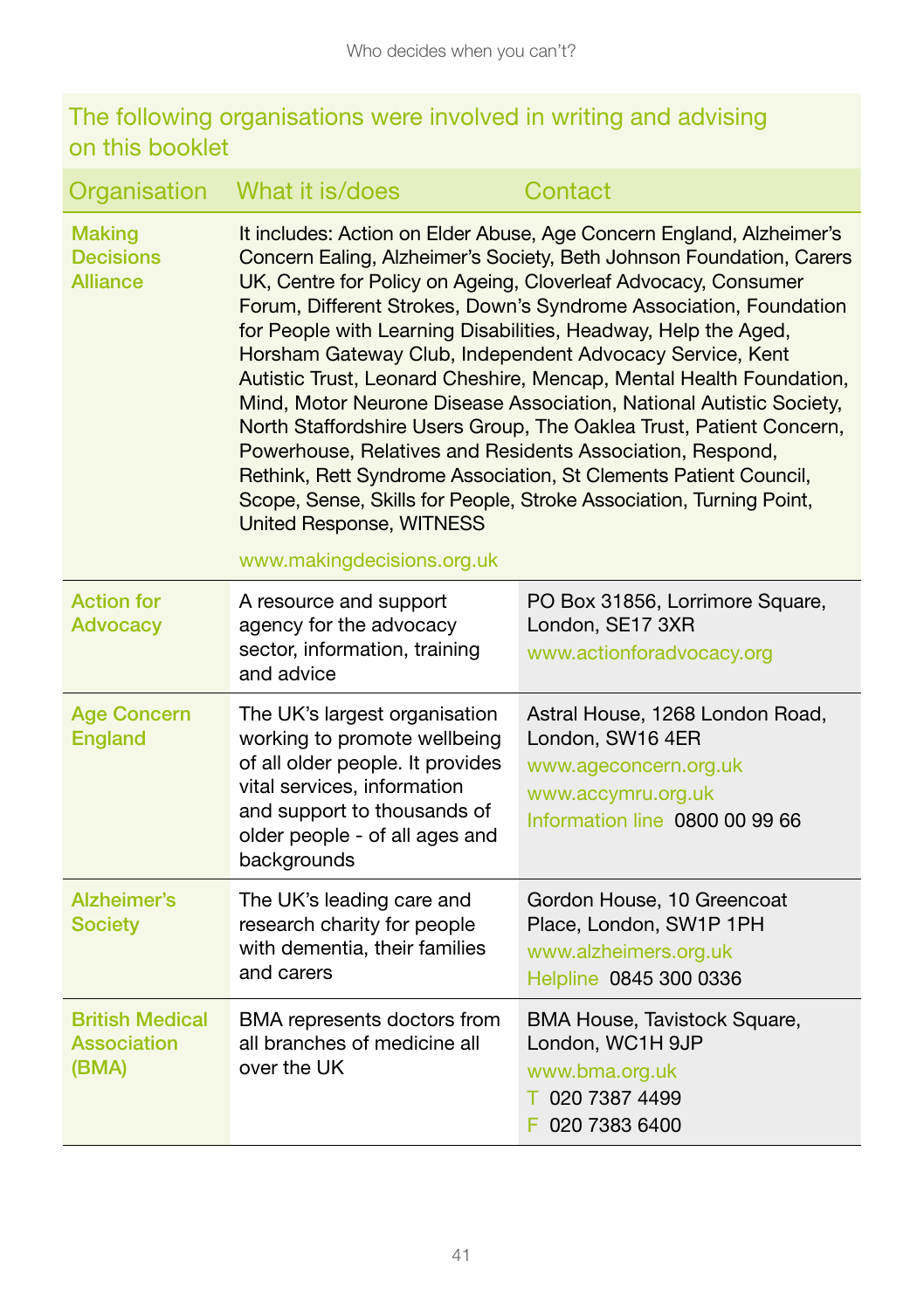| Organisation                                                            | What it is/does                                                                                                                                                                                                                                                       | Contact                                                                                                                                    |
|-------------------------------------------------------------------------|-----------------------------------------------------------------------------------------------------------------------------------------------------------------------------------------------------------------------------------------------------------------------|--------------------------------------------------------------------------------------------------------------------------------------------|
| <b>Carers UK</b>                                                        | Looks after family, partners<br>or friends in need of help<br>because they are ill, frail or<br>have a disability                                                                                                                                                     | 20/25 Glasshouse Yard, London,<br>EC <sub>1</sub> A <sub>4J</sub> T<br>www.carersuk.org<br>T 020 7566 7637<br>F 020 7490 8824              |
| Down's<br><b>Syndrome</b><br><b>Association</b>                         | Provides information and<br>support for people with<br>Down's Syndrome, their<br>families and carers, as well as<br>being a resource for interested<br>professionals                                                                                                  | Langdon Down Centre, 2a Langdon<br>Park, Teddington, Middlesex,<br><b>TW11 9PS</b><br>www.dsa-uk.com<br>↑ 0845 230 0372<br>F 0845 230 0373 |
| <b>Foundation</b><br>for People<br>with Learning<br><b>Disabilities</b> | Works with people with learning<br>disabilities, their families and<br>those who support them to<br>improve the quality of their lives<br>and promotes the rights, quality<br>of life and opportunities of<br>people with learning disabilities<br>and their families | Sea Containers House, 20 Upper<br>Ground, London, SE1 9QB<br>www.learningdisabilities.org.uk<br>T 020 7803 1100                            |
| <b>Headway</b><br>- the brain injury<br>association                     | Promotes understanding of<br>all aspects of brain injury; and<br>provides information, support<br>and services to people with<br>a brain injury, their family and<br>carers                                                                                           | 4 King Edward Court Service,<br>King Edward Street, Nottingham,<br>NG1 1EW<br>www.headway.org.uk<br>Helpline 0808 800 2244                 |
| <b>MENCAP</b>                                                           | Charity working with people<br>with learning disabilities, their<br>families and carers                                                                                                                                                                               | 123 Golden Lane, London,<br>EC <sub>1</sub> Y ORT<br>www.mencap.org.uk<br>T 020 7454 0454                                                  |
| <b>Mental Health</b><br><b>Foundation</b>                               | A leading UK charity that<br>provides information, carries<br>out research, campaigns and<br>works to improve services for<br>anyone affected by mental<br>health problems, whatever their<br>age and wherever they live                                              | Sea Containers House, 20 Upper<br>Ground, London, SE1 9QB<br>www.mentalhealth.org.uk<br>T 020 7803 1100                                    |
| MIND                                                                    | Leading mental health charity,<br>working to create a better life<br>for everyone with experience<br>of mental distress. Provides<br>information and support                                                                                                          | 15-19 Broadway, Stratford, London,<br>E15 4BQ<br>www.mind.org.uk<br>Infoline 0845 766 0163                                                 |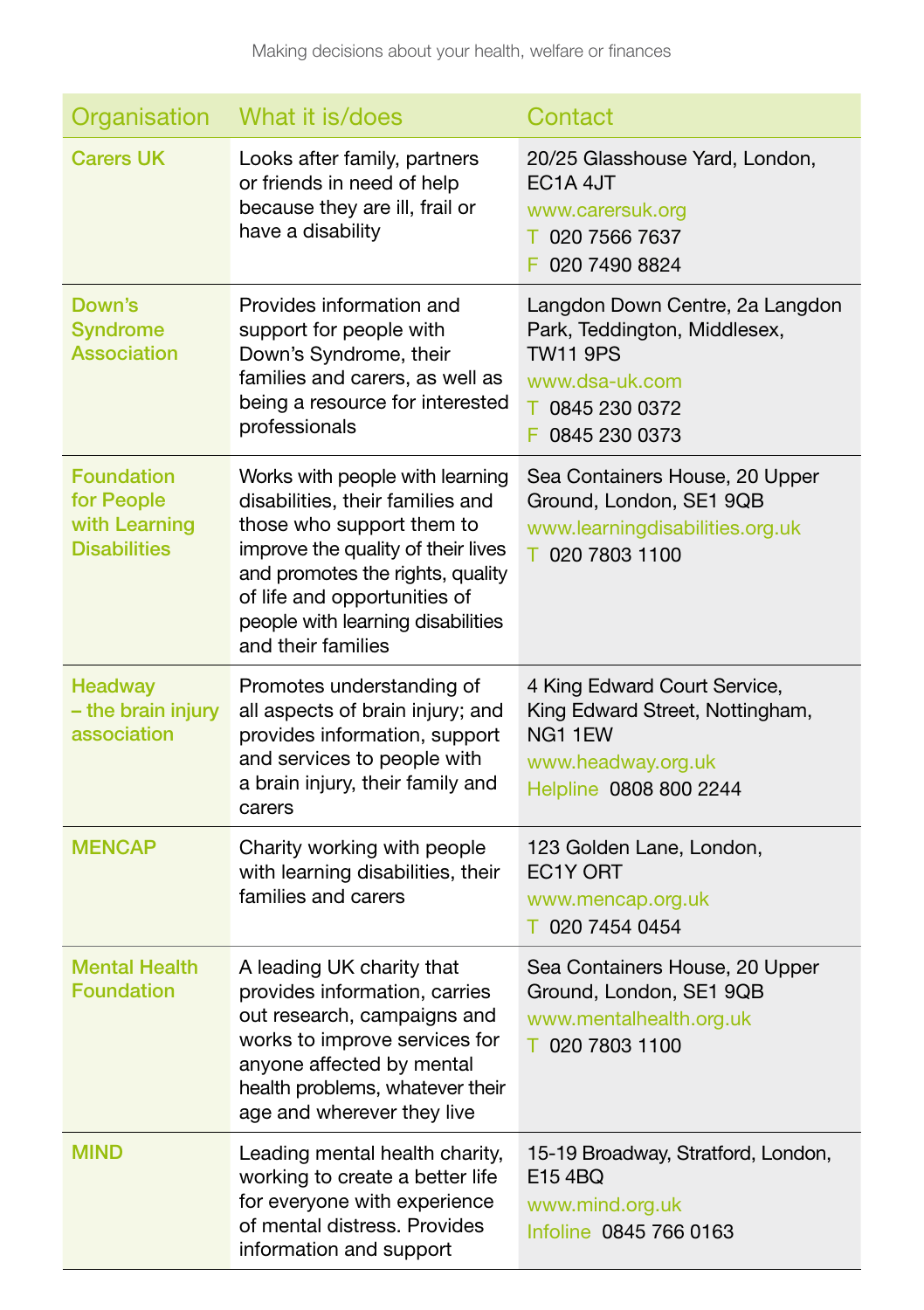| Organisation                                                         | What it is/does                                                                                                                                                                 | Contact                                                                                                        |
|----------------------------------------------------------------------|---------------------------------------------------------------------------------------------------------------------------------------------------------------------------------|----------------------------------------------------------------------------------------------------------------|
| <b>National Autistic</b><br><b>Society (NAS)</b>                     | Champions the rights and<br>interests of all people with<br>autism and to ensure that<br>they and their families receive<br>quality services appropriate to<br>their needs      | 393 City Road, London, EC1V 1NG<br>www.autism.org.uk<br>Helpline 0845 070 4004                                 |
| <b>National Care</b><br><b>Association</b><br>(NCA)                  | Represents the interests and<br>provides services to support<br>small and medium sized<br>providers of social care in<br><b>England and Wales</b>                               | 45-49 Leather Lane, London,<br>EC <sub>1</sub> N <sub>7JT</sub><br>www.nca.gb.com<br>T 020 7831 7090           |
| <b>National Care</b><br>Forum                                        | Established to represent the<br>interests of not-for-profit health<br>and social care providers in the<br>United Kingdom                                                        | 3 The Quadrant, Coventry,<br>CV1 2DY<br>www.nationalcareforum.org.uk<br>T 024 7624 3619                        |
| <b>The National</b><br><b>Family Carer</b><br><b>Network</b>         | A network that provides a<br>focal point for issues affecting<br>families that include an adult<br>with a learning disability                                                   | Merchants House, Wapping Road,<br>Bristol, BS1 4RW<br>www.familycarers.org.uk<br>T 0117 930 2600               |
| <b>The National</b><br><b>Family Carer</b><br><b>Support Service</b> | A network that provides<br>support and information for<br>family carers                                                                                                         | Merchants House, Wapping Road,<br>Bristol, BS1 4RW<br>www.hft.org.uk<br>T 0117 930 2608                        |
| <b>Patient Concern</b>                                               | An organisation committed<br>to promoting choice and<br>empowerment for all health<br>service users. Provides<br>information to service users                                   | PO Box 23732, London, SW5 9FY<br>www.patientconcern.org.uk<br>E patientconcern@hotmail.com                     |
| <b>The Relatives</b><br>and Residents<br>Association                 | An organisation for older<br>people needing, or living<br>in, residential care and the<br>families and friends left<br>behind. Offers support and<br>information via a helpline | 24 The Ivories, 6-18 Northampton<br>Street, London, N1 2HY<br>www.relres.org<br>Helpline 020 7359 8136         |
| <b>RESCARE</b>                                                       | The national society for<br>children and adults with<br>learning disabilities and their<br>families                                                                             | Steven Jackson House, 31 Buxton<br>Road, Heaviley, Stockport, SK2 6LS<br>www.rescare.org.uk<br>T 0161 474 7323 |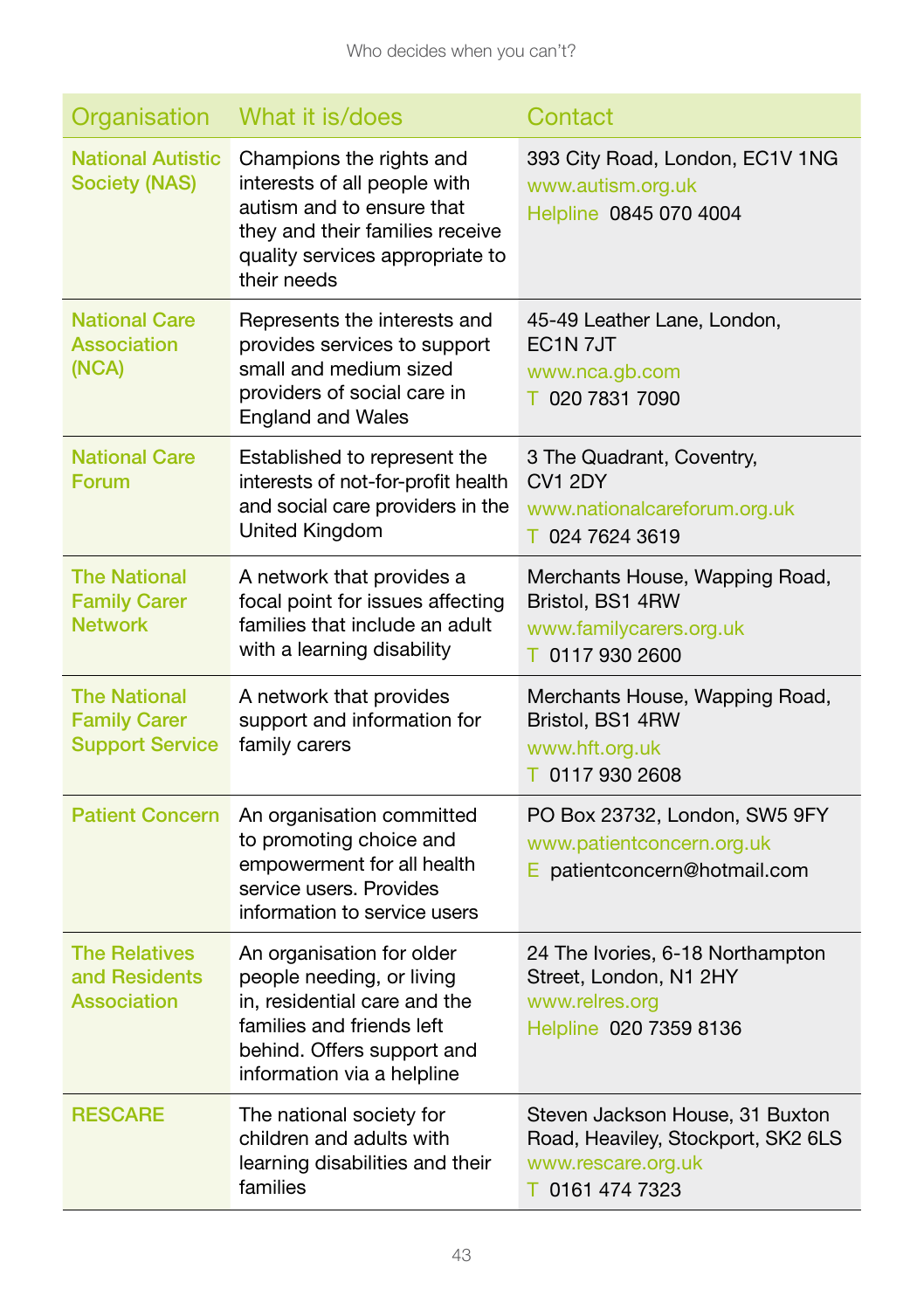| Organisation                     | What it is/does                                                                                                                                                                                                                                                                 | Contact                                                                                                                                              |
|----------------------------------|---------------------------------------------------------------------------------------------------------------------------------------------------------------------------------------------------------------------------------------------------------------------------------|------------------------------------------------------------------------------------------------------------------------------------------------------|
| <b>RESPOND</b>                   | Provides a range of<br>services for both victims<br>and perpetrators of sexual<br>abuse who have learning<br>disabilities and those who<br>have been affected by other<br>trauma. Their services extend<br>to support and training<br>for families, carers and<br>professionals | 3rd Floor, 24-32 Stephenson Way,<br>London, NW1 2HD<br>T 020 7383 0700<br>F 020 7387 1222<br>www.respond.org.uk<br>Helpline 0808 808 0700            |
| <b>Scope</b>                     | Disability organisation in<br>England and Wales, whose<br>focus is people with cerebral<br>palsy                                                                                                                                                                                | 6 Market Road, London, N7 9PW<br>www.scope.org.uk<br>T 020 7619 7100                                                                                 |
| <b>Sense</b>                     | Charity providing specialist<br>information, advice and<br>services to deaf blind people,<br>their families, carers and the<br>professionals who work with<br>them. Funded to develop<br>training materials which<br>address the advocacy issues<br>for deaf blind people       | 11-13 Clifton Terrace,<br>Finsbury Park, London, N4 3SR<br>www.sense.org.uk<br>T 0845 127 0060<br>F 0845 127 0061<br>Text 0845 127 0062              |
| <b>Turning Point</b>             | The UK's leading social<br>care organisation, providing<br>services for people with<br>complex needs, including<br>those affected by drug and<br>alcohol misuse, mental health<br>problems and those with a<br>learning disability                                              | Standon House, 21 Mansell Street,<br>London, E1 8AA<br>www.turning-point.co.uk<br>T 020 7481 7600                                                    |
| <b>United</b><br><b>Response</b> | A national organisation<br>creating opportunities and<br>services with people with<br>learning difficulties and people<br>with mental health problems                                                                                                                           | 113-123 Upper Richmond Road,<br>Putney, London, SW15 2TL<br>www.unitedresponse.org.uk<br>T 020 8246 5200<br>F 020 8780 9538<br>Minicom 020 8785 1706 |